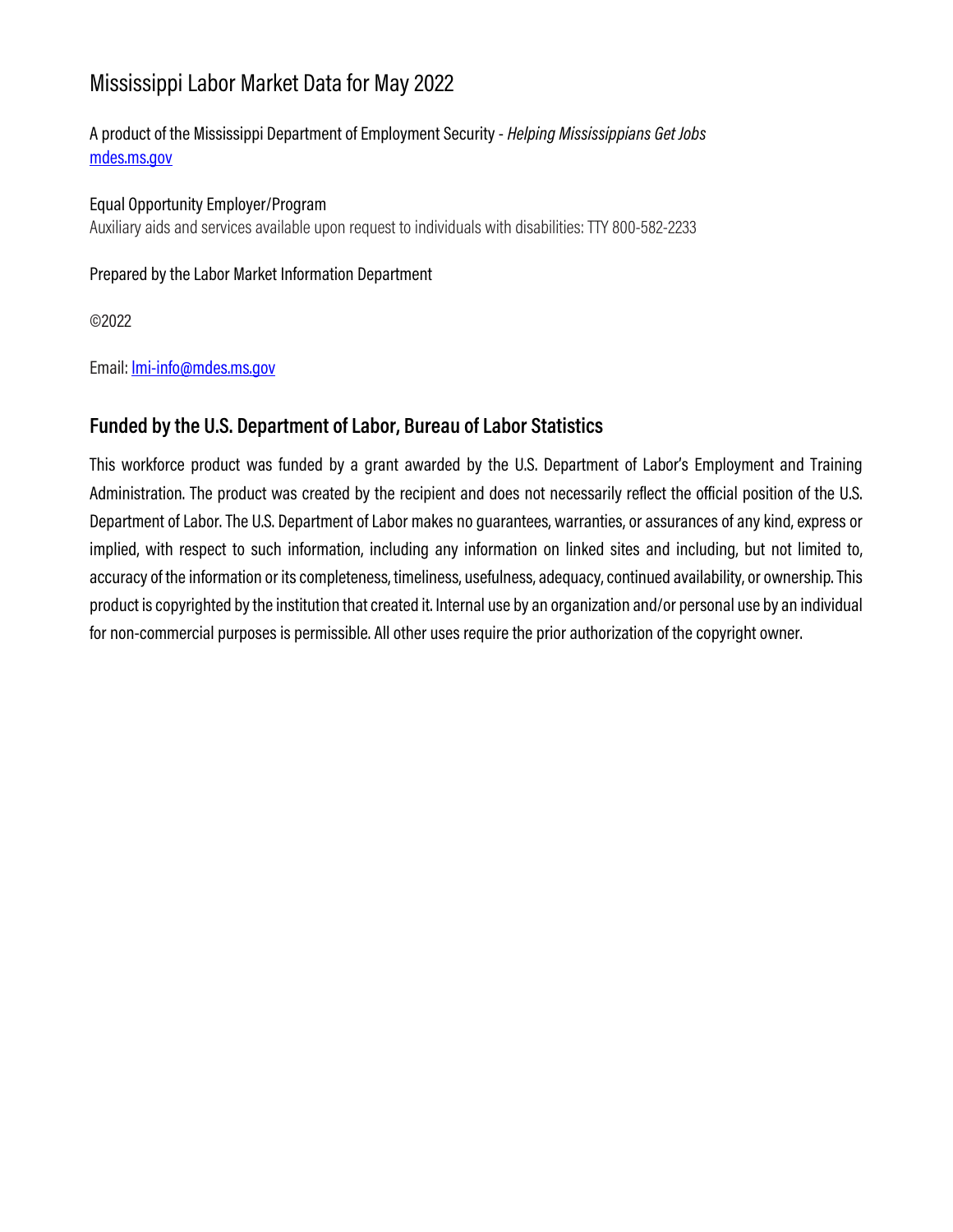### **Description of the Unemployment Rate Calculation**

General summary of how the unemployment rate is calculated

- Monthly estimates of the labor force, employment, unemployment and the unemployment rate are generated by the Local Area Unemployment Statistics Program, a cooperative program between the Bureau of Labor Statistics and State Employment Security Agencies.
- Statistics on the employment status of the population and related data are compiled by the Bureau of Labor Statistics using data from the Current Population Survey (CPS). The CPS is a monthly survey of households conducted by the US Census Bureau. It is a scientifically selected survey designed to represent the civilian noninstitutional population of the United States.
- Households selected are interviewed to obtain information about the employment status of each member of the household 16 years of age and older. The inquiry relates to employment activity or status during the calendar week, Sunday through Saturday, which includes the 12th day of the month. This week is known as the reference week.
- The survey is designed so that each person who is over the age of 16 and who is not in an institution such as prison or mental hospital or on active duty with the Armed Forces is only counted and classified in one group; employed, unemployed or not in the labor force.
- The Bureau of Labor Statistics defines an individual employed if they did any work at all for pay or profit during the survey week; this includes all part-time and temporary work as well as full time year round employment. Unemployed individuals are those who do not have a job, have actively looked for work during the past four weeks and are currently available for work. The sum of employed and unemployed produces the Civilian Labor Force.
- Each month about 60,000 households are eligible to be interviewed nationally.
- Households in the survey are rotated out of the survey in a manner to ensure that 75% of the households are consistent from one month to the next and 50% of the households are consistent from the same month of the prior year.
- The results of the CPS survey are "residence" based; meaning the physical location of a person's residence rather than the location of the establishment where they are employed.
- Other statistics generated by the Mississippi Department of Employment Security's Labor Market Information Department are "establishment" based, meaning the location of the establishment where they are employed.
- Each month the MDES LMI Department processes information from the CPS, County continued claims (Unemployment Insurance claims that are paid), and a monthly survey of employment. These factors are used to estimate the employment, unemployment, labor force and resulting unemployment rate. A Statistical Model using historical trends and current amounts produces estimated amounts, which are reviewed and approved by the Bureau of Labor Statistics before publication. These methods are consistent for all states.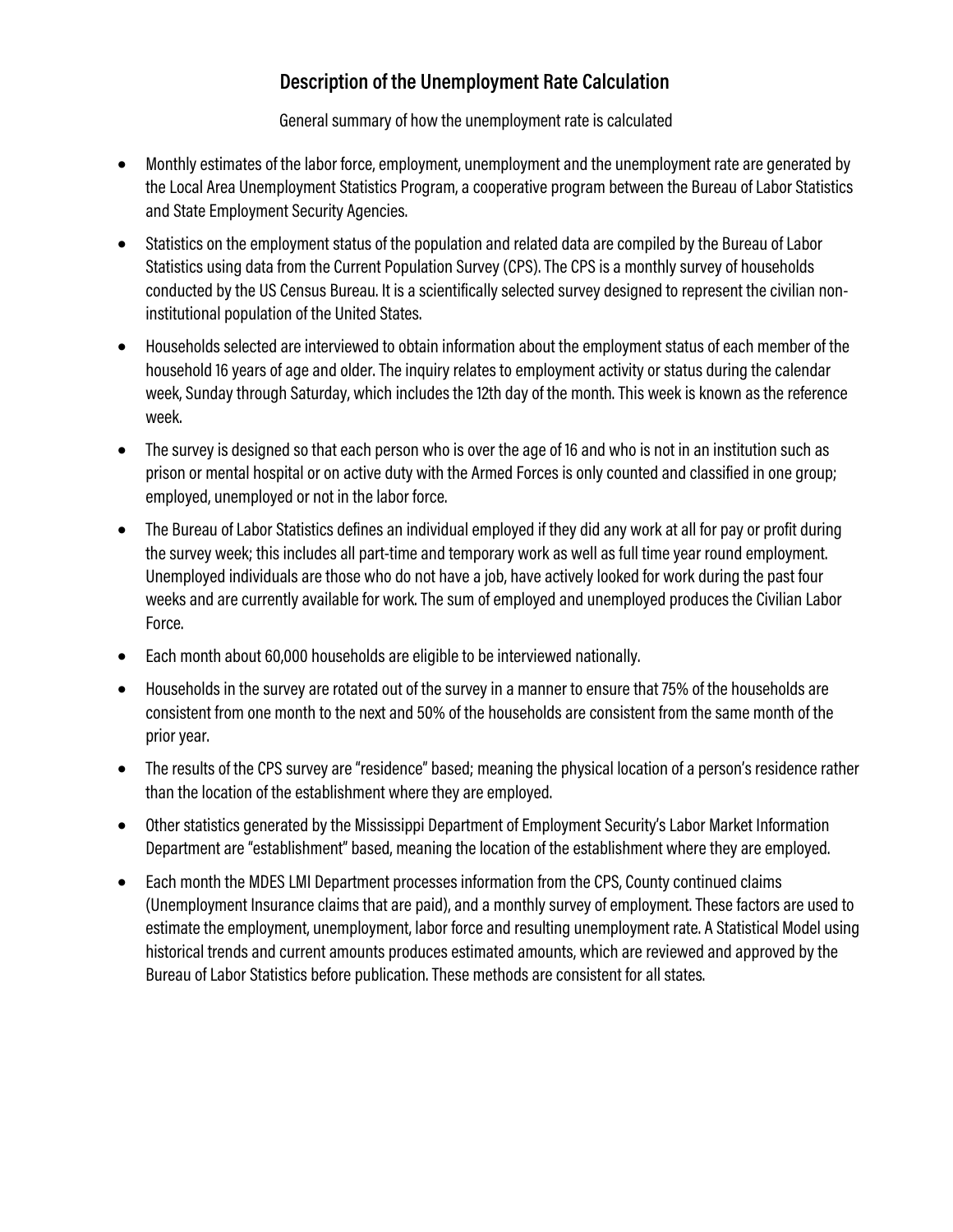# **Seasonally Adjusted Estimates**

Seasonal adjustment is a statistical procedure that removes the effects of normal seasonal variations—resulting from events such as holidays, school openings and closings, and weather—from data series. Estimates for the current month are preliminary; amounts from prior month are revised.

#### **Seasonally Adjusted Non-Farm Employment Estimates - Establishment Based**

|                      | April 2022<br><b>May 2022</b> |             | May 2021    |
|----------------------|-------------------------------|-------------|-------------|
|                      | Preliminary                   | Revised     | Revised     |
| <b>Mississippi</b>   | 1,158,300                     | 1,157,000   | 1,129,200   |
| <b>United States</b> | 151,682,000                   | 151,292,000 | 145,141,000 |

Ξ

| Seasonally Adjusted Labor Force Data Estimates - Residence Based |                        |         |           |           |  |
|------------------------------------------------------------------|------------------------|---------|-----------|-----------|--|
| <b>Mississippi</b>                                               | April 2022<br>May 2022 |         | May 2021  |           |  |
|                                                                  | Preliminary            | Revised | Revised   |           |  |
| Civilian Labor Force                                             | 1,267,700              |         | 1,264,200 | 1,258,000 |  |
| Unemployed                                                       | 50,100                 |         | 51,600    | 75,900    |  |
| <b>Unemployment Rate</b>                                         | 4.0                    | 4.1     |           | 6.0       |  |
| Employed                                                         | 1,217,600              |         | 1,212,600 | 1,182,100 |  |

|                          | <b>May 2022</b>                   | April 2022  | May 2021    |           |
|--------------------------|-----------------------------------|-------------|-------------|-----------|
| <b>United States</b>     | Preliminary<br>Revised<br>Revised |             |             |           |
| Civilian Labor Force     | 164,376,000                       | 164,046,000 | 160,801,000 |           |
| Unemployed               | 5,950,000                         |             | 5,941,000   | 9,251,000 |
| <b>Unemployment Rate</b> | 3.6                               | 3.6         | 5.8         |           |
| Employed                 | 158,426,000                       | 158,105,000 | 151,550,000 |           |

Mississippi Seasonally Adjusted Unemployment

| Rates by month over the previous year         |     |  |  |  |
|-----------------------------------------------|-----|--|--|--|
| <b>Seasonally Adjusted Rate</b><br>Month/Year |     |  |  |  |
| 5/21                                          | 6.0 |  |  |  |
| 6/21                                          | 5.8 |  |  |  |
| 7/21                                          | 5.6 |  |  |  |
| 8/21                                          | 5.3 |  |  |  |
| 9/21                                          | 5.0 |  |  |  |
| 10/21                                         | 4.7 |  |  |  |
| 11/21                                         | 4.7 |  |  |  |
| 12/21                                         | 4.7 |  |  |  |
| 1/22                                          | 4.6 |  |  |  |
| 2/22                                          | 4.5 |  |  |  |
| 3/22                                          | 4.2 |  |  |  |
| 4/22                                          | 4.1 |  |  |  |
| 5/22                                          | 4.0 |  |  |  |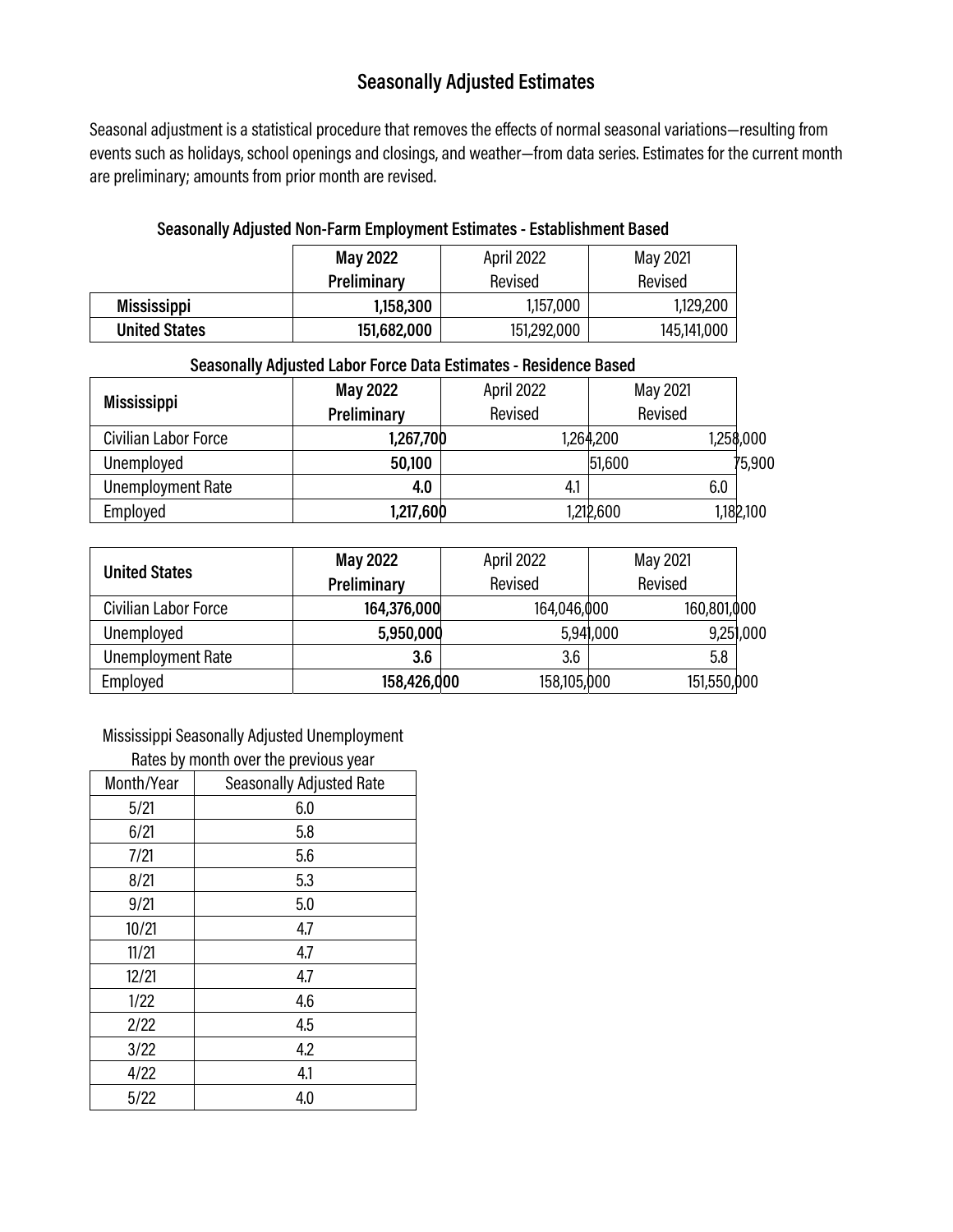# **Labor Force Highlights**

Labor force data presented are rounded estimates.

### **Seasonally Adjusted**

The seasonally adjusted unemployment rate for May 2022 at 4.0 percent decreased one-tenth of a percentage point over the month to a new historic low. The rate was two percentage points lower than the 6.0 percent reported for May 2021. The Nation's seasonally adjusted unemployment rate at 3.6 percent was unchanged over the month and decreased 2.2 percentage points from the year ago rate of 5.8 percent.

In May 2022, the number of employed Mississippians rose over the month by 5,000 to 1,217,600. The number of unemployed Mississippians decreased by 1,500 over the month to 50,100.

According to the seasonally adjusted results from a survey of Mississippi employers, there were 1,300 more nonfarm jobs in May 2022. Over the year the number of nonfarm jobs has increased 29,100.

Seasonally adjusted data removes the effects of events that follow a more or less regular pattern each year such as the influences of weather, holidays, the opening and closing of schools, and other recurring seasonal events. These adjustments make it easier to observe the cyclical and other non-seasonal movements in a data series. Amounts are seasonally adjusted at the National and State levels only.

### **Unadjusted**

Mississippi's not seasonally adjusted unemployment rate for May 2022 was 3.8 percent, increasing two-tenths of a percentage point from the previous month's rate of 3.6 percent. When compared to May 2021, the rate decreased 2.1 percentage points over the year. The number of unemployed increased 2,000 over the month, while the employed total decreased 3,000. The Nation's not seasonally adjusted unemployment rate for May 2022 at 3.4 percent increased one-tenth of a percentage point over the month but was 2.1 percentage points lower than the year ago rate of 5.5 percent.

Mississippi's not seasonally adjusted nonfarm employment had an increase of 3,900 jobs over the month and had 28,900 more jobs than one year ago. Industry sectors registering the largest monthly employment gains were Professional & Business Services; and Leisure & Hospitality.

For the month of May 2022, thirty-seven counties in Mississippi posted unemployment rates less than or equal to the state's rate of 3.8 percent. Union County posted the lowest unemployment rate for the month of May at 2.5 percent followed by Rankin County at 2.6 percent. Jefferson County had the highest unemployment rate for May at 13.8 percent followed by Claiborne County at 8.6 percent.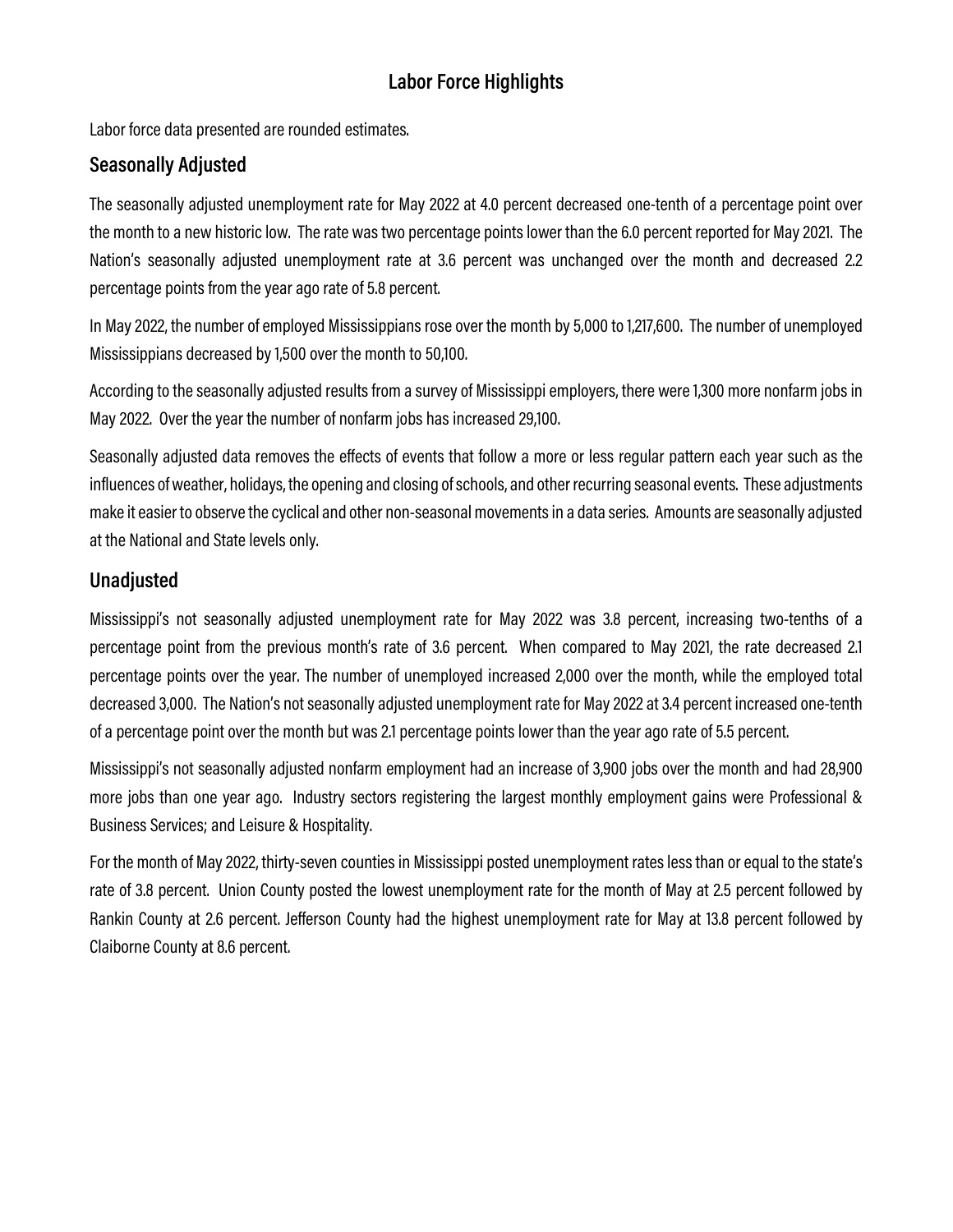|                | <b>Unemployment Rates</b> | Mississippi - | 3.8             |
|----------------|---------------------------|---------------|-----------------|
| 1              | Union                     | 2.5           | 4               |
| $\overline{c}$ | Rankin                    | 2.6           | 4               |
| 3              | Lafayette                 | 2.8           | 4               |
| 3              | Lamar                     | 2.8           | 4               |
| 5              | DeSoto                    | 2.9           | 4               |
| 5              | Itawamba                  | 2.9           | 4               |
| 5              | Madison                   | 2.9           | 4               |
| 5              | Pontotoc                  | 2.9           | 4               |
| 5              | Prentiss                  | 2.9           | 5               |
| 5              | Tippah                    | 2.9           | 5 <sub>l</sub>  |
| 11             | Lee                       | 3.0           | 5 <sub>l</sub>  |
| 11             | Scott                     | 3.0           | 5               |
| 13             | Alcorn                    | 3.1           | 5               |
| 14             | Grenada                   | 3.2           | 5               |
| 14             | Smith                     | 3.2           | 5               |
| 16             | Calhoun                   | 3.3           | $5\phantom{1}$  |
| 16             | Lincoln                   | 3.3           | $5\phantom{.0}$ |
| 16             | Tishomingo                | 3.3           | $5\phantom{.0}$ |
| 19             | Choctaw                   | 3.4           | 5               |
| 19             | Covington                 | 3.4           | 5               |
| 19             | Marion                    | 3.4           | 6               |
| 19             | Monroe                    | 3.4           | 6               |
| 19             | Simpson                   | 3.4           | 6               |
| 24             | Webster                   | 3.5           | 6               |
| 24             | Yalobusha                 | 3.5           | 6               |
| 26             | Harrison                  | 3.6           | 6               |
| 26             | Newton                    | 3.6           | 6               |
| 28             | Forrest                   | 3.7           | 6               |
| 28             | Leake                     | 3.7           | 6               |
| 28             | Marshall                  | 3.7           | 7               |
| 28             | <b>Pearl River</b>        | 3.7           | 7               |
| 28             | Tate                      | 3.7           | 7               |
| 33             | Hancock                   | 3.8           | 7               |
| 33             | Lauderdale                | 3.8           | 7               |
| 33             | Neshoba                   | 3.8           | 7               |
| 33             | <b>Oktibbeha</b>          | 3.8           | 7               |
| 33             | <b>Stone</b>              | 3.8           | 7               |
| 38             | Attala                    | 3.9           | 7               |
| 38             | Carroll                   | 3.9           | 8               |
| 38             | Jones                     | 3.9           | 8               |
| 41             | Chickasaw                 | 4.0           | 8               |

| 3.8 |                     |      |
|-----|---------------------|------|
| 41  | Lowndes             | 4.0  |
| 43  | Montgomery          | 4.1  |
| 43  | <b>Tallahatchie</b> | 4.1  |
| 45  | Hinds               | 4.2  |
| 45  | Jackson             | 4.2  |
| 47  | Warren              | 4.3  |
| 47  | Winston             | 4.3  |
| 49  | Copiah              | 4.4  |
| 50  | Benton              | 4.5  |
| 50  | Lawrence            | 4.5  |
| 50  | Perry               | 4.5  |
| 53  | <b>Bolivar</b>      | 4.6  |
| 53  | Clay                | 4.6  |
| 53  | Franklin            | 4.6  |
| 53  | Wayne               | 4.6  |
| 57  | Amite               | 4.7  |
| 57  | Clarke              | 4.7  |
| 57  | Jasper              | 4.7  |
| 57  | Panola              | 4.7  |
| 57  | Walthall            | 4.7  |
| 62  | Pike                | 4.8  |
| 63  | Yazoo               | 4.9  |
| 64  | George              | 5.1  |
| 65  | Tunica              | 5.3  |
| 66  | Jefferson Davis     | 5.4  |
| 66  | Leflore             | 5.4  |
| 68  | Adams               | 5.5  |
| 69  | Quitman             | 5.6  |
| 69  | Washington          | 5.6  |
| 71  | Kemper              | 5.7  |
| 72  | Sharkey             | 5.8  |
| 73  | Coahoma             | 5.9  |
| 74  | Sunflower           | 6.0  |
| 75  | Greene              | 6.3  |
| 75  | Noxubee             | 6.3  |
| 77  | Issaquena           | 7.2  |
| 78  | Holmes              | 7.3  |
| 79  | Wilkinson           | 7.5  |
| 80  | Humphreys           | 8.0  |
| 81  | Claiborne           | 8.6  |
| 82  | Jefferson           | 13.8 |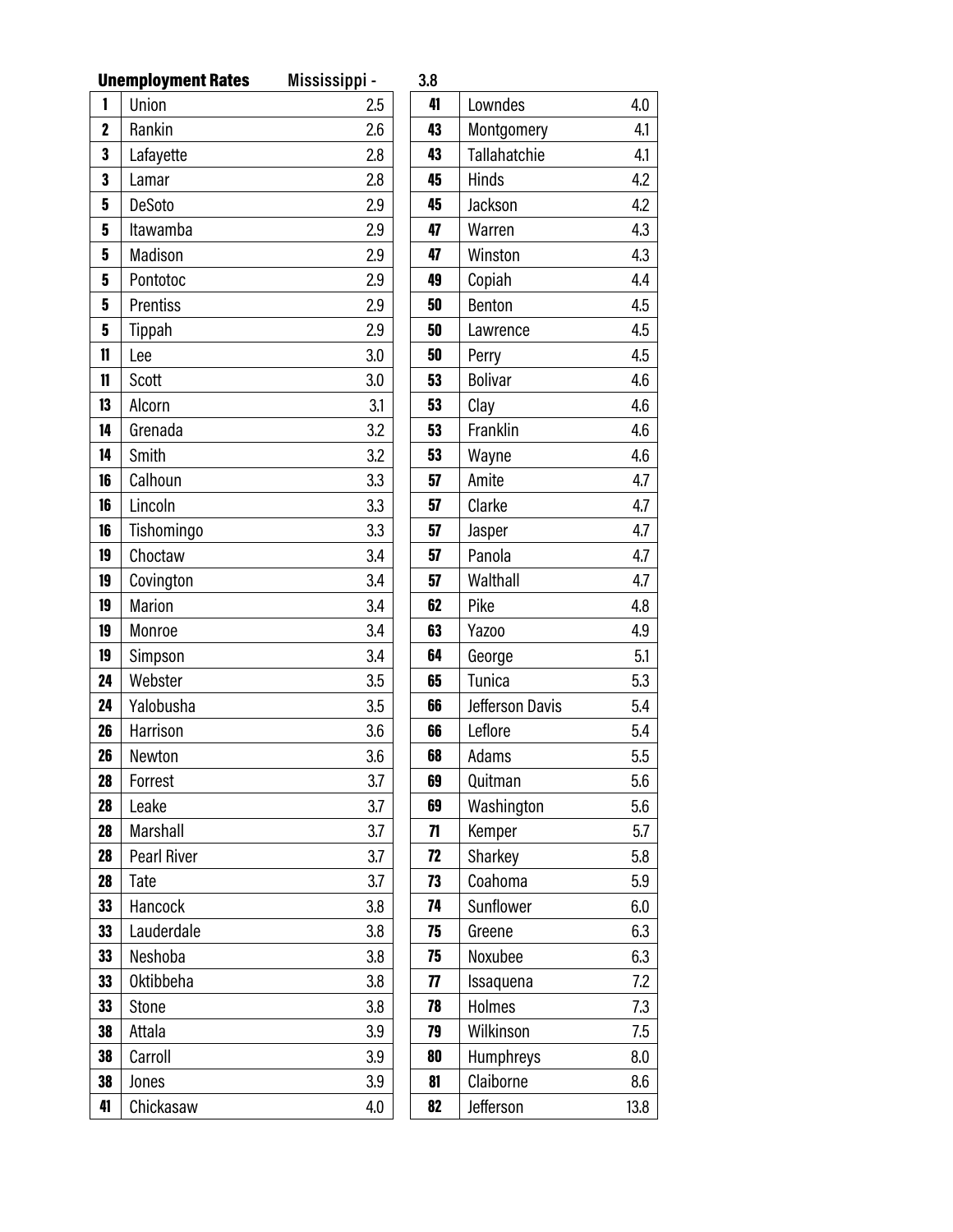| <b>Mississippi</b>       | May 2022<br>Preliminary | April 2022<br>Revised | May 2021<br>Revised | 2021 Annual<br>Average | Moving*<br>Average |
|--------------------------|-------------------------|-----------------------|---------------------|------------------------|--------------------|
| Civilian Labor Force     | 1,265,300               | 1,266,300             | 1,258,700           | 1,254,200              | 1,258,000          |
| Unemployed               | 47,500                  | 45,500                | 74,600              | 69,800                 | 58,100             |
| <b>Unemployment Rate</b> | 3.8                     | 3.6                   | 5.9                 | 5.6                    | 4.6                |
| Employed                 | 1,217,800               | 1,220,800             | 1,184,100           | 1,184,400              | 1,199,900          |
| <b>United States</b>     | May 2022<br>Preliminary | April 2022<br>Revised | May 2021<br>Revised | 2021 Annual<br>Average | Moving*<br>Average |
| Civilian Labor Force     | 164,157,000             | 163,449,000           | 160,607,000         | 161,204,000            | 162,688,000        |
| Unemployed               | 5,548,000               | 5,458,000             | 8,829,000           | 8,623,000              | 7,113,000          |
| <b>Unemployment Rate</b> | 3.4                     | 3.3                   | 5.5                 | 5.3                    | 4.4                |
| Employed                 | 158,609,000             | 157,991,000           | 151,778,000         | 152,581,000            | 155,575,000        |

# **Not Seasonally Adjusted Labor Force Data Estimates - Residence Based**

\* Average is for the most recent twelve months, including current month

#### Mississippi Unadjusted Unemployment Rates by month over the previous year

|            | ш                      |
|------------|------------------------|
| Month/Year | <b>Unadjusted Rate</b> |
| 5/21       | 5.9                    |
| 6/21       | 7.1                    |
| 7/21       | 6.4                    |
| 8/21       | 5.7                    |
| 9/21       | 4.7                    |
| 10/21      | 4.2                    |
| 11/21      | 3.6                    |
| 12/21      | 3.5                    |
| 1/22       | 4.8                    |
| 2/22       | 4.4                    |
| 3/22       | 3.5                    |
| 4/22       | 3.6                    |
| 5/22       | 3.8                    |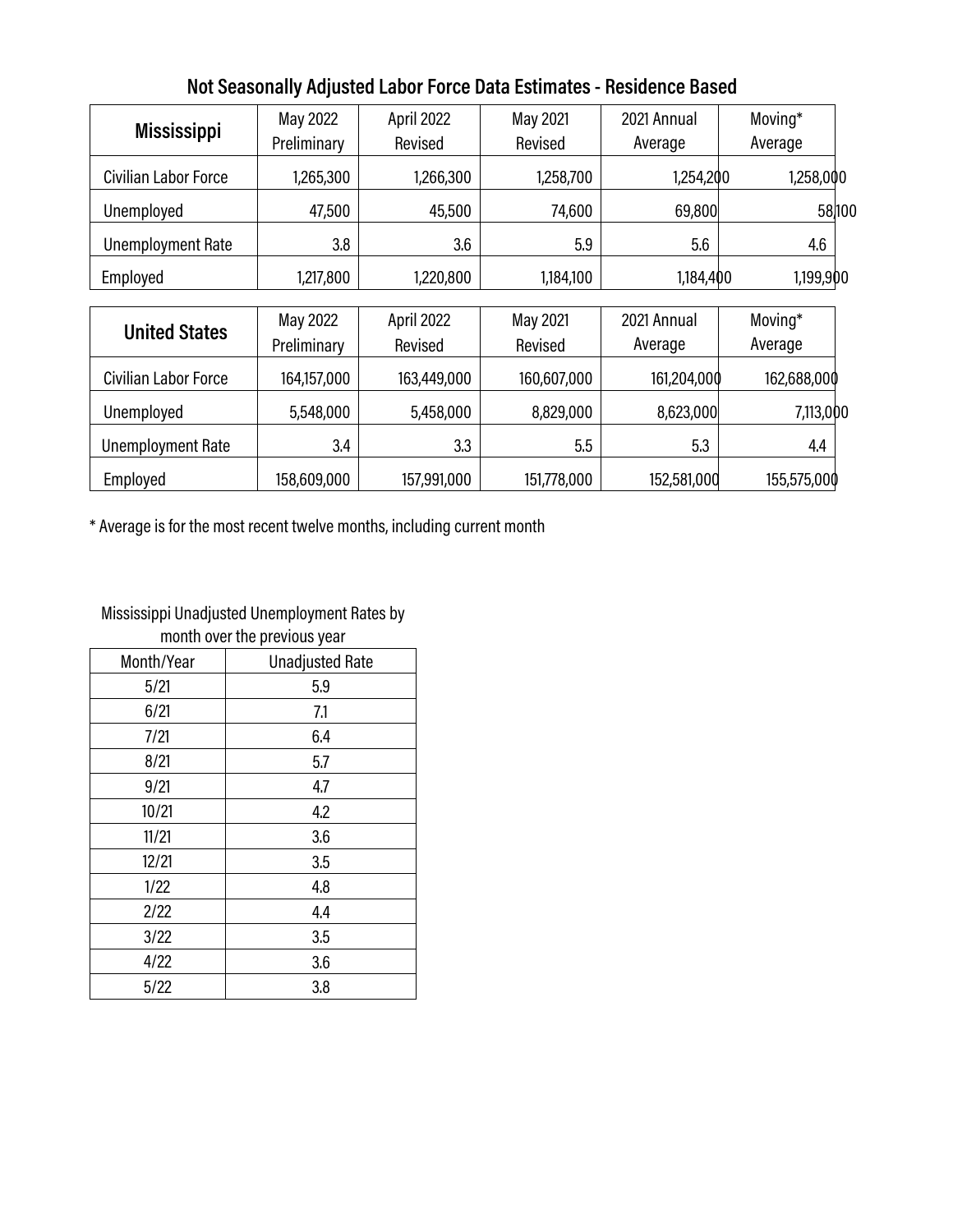# **Unemployment Insurance Data**

Unemployment insurance amounts presented in this section only represent regular UI benefits; federal program amounts are not included.

| <b>Mississippi</b>       | May 2022    | April 2022  | May 2021     |
|--------------------------|-------------|-------------|--------------|
| <b>Initial UI Claims</b> | 8,364       | 4,051       | 13,255       |
| <b>Continued Claims</b>  | 22,560      | 16,843      | 131,080      |
| <b>Benefits Paid</b>     | \$2,757,535 | \$2,289,977 | \$12,409,301 |
| <b>Weeks Paid</b>        | 12,989      | 10,007      | 69,312       |
| <b>First Payments</b>    | 1,284       | 942         | 4,053        |
| <b>Final Payments</b>    | 207         | 210         | 1,472        |
| Average Weekly Benefit   | \$212.30    | \$228.84    | \$179.04     |

# **Mississippi Unemployment Insurance Data**

#### **Mississippi Unemployment Insurance Initial Claims and Benefits Paid each month for the past year**

| Month/Year | <b>Initial Claims Filed</b> | <b>Benefits Paid</b> |
|------------|-----------------------------|----------------------|
| 5/21       | 13,255                      | 12,409,301           |
| 6/21       | 9,218                       | 15,158,801           |
| 7/21       | 10,980                      | 11,344,949           |
| 8/21       | 9,575                       | 9,472,778            |
| 9/21       | 6,627                       | 5,982,323            |
| 10/21      | 5,469                       | 4,384,700            |
| 11/21      | 5,200                       | 3,637,794            |
| 12/21      | 5,640                       | 3,262,903            |
| 1/22       | 5,938                       | 3,467,142            |
| 2/22       | 3,462                       | 2,648,963            |
| 3/22       | 4,005                       | 2,909,427            |
| 4/22       | 4,051                       | 2,289,977            |
| 5/22       | 8,364                       | 2,757,535            |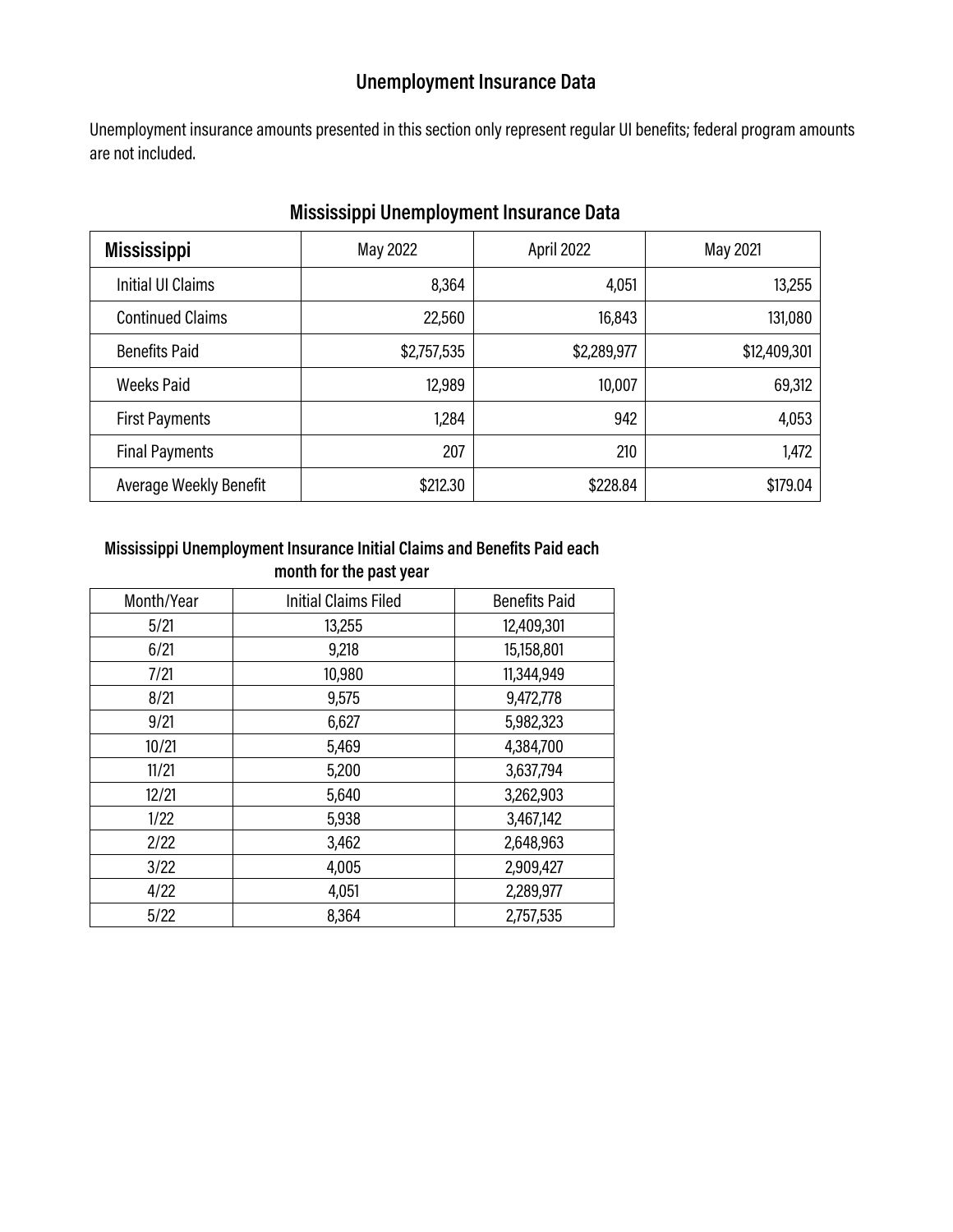# **Labor Force Estimates**

The following data is by place of residence – persons 16 years of age and older.

| <b>Preliminary May 2022</b>          |             |             |            |                          |  |
|--------------------------------------|-------------|-------------|------------|--------------------------|--|
| <b>Area</b>                          | Labor Force | Employed    | Unemployed | <b>Unemployment Rate</b> |  |
| <b>Mississippi</b>                   | 1,265,300   | 1,217,800   | 47,500     | 3.8                      |  |
| <b>United States</b>                 | 164,157,000 | 158,609,000 | 5,548,000  | 3.4                      |  |
| <b>Metropolitan Statistical Area</b> |             |             |            |                          |  |
| Gulfport-Biloxi-Pascagoula MSA       | 167,610     | 161,230     | 6,380      | 3.8                      |  |
| <b>Hattiesburg MSA</b>               | 69,050      | 66,740      | 2,310      | 3.3                      |  |
| <b>Jackson MSA</b>                   | 257,450     | 248,510     | 8,940      | 3.5                      |  |
| <b>Workforce Development Area</b>    |             |             |            |                          |  |
| Delta WDA                            | 90,340      | 85,460      | 4,880      | 5.4                      |  |
| Mississippi Partnership WDA          | 408,590     | 395,200     | 13,390     | 3.3                      |  |
| Southcentral Mississippi Works WDA   | 341,330     | 328,260     | 13,070     | 3.8                      |  |
| <b>Twin Districts WDA</b>            | 425,150     | 408,990     | 16,160     | 3.8                      |  |
| <b>County</b>                        |             |             |            |                          |  |
| Adams                                | 10,590      | 10,010      | 580        | 5.5                      |  |
| Alcorn                               | 15,430      | 14,950      | 480        | 3.1                      |  |
| Amite                                | 4,480       | 4,270       | 210        | 4.7                      |  |
| Attala                               | 7,170       | 6,890       | 280        | 3.9                      |  |
| Benton                               | 3,090       | 2,950       | 140        | 4.5                      |  |
| <b>Bolivar</b>                       | 11,650      | 11,110      | 540        | 4.6                      |  |
| Calhoun                              | 5,650       | 5,470       | 180        | 3.3                      |  |
| Carroll                              | 3,620       | 3,480       | 140        | 3.9                      |  |
| Chickasaw                            | 6,970       | 6,690       | 280        | 4.0                      |  |
| Choctaw                              | 3,690       | 3,560       | 130        | 3.4                      |  |
| Claiborne                            | 2,970       | 2,710       | 260        | 8.6                      |  |
| Clarke                               | 5,700       | 5,430       | 270        | 4.7                      |  |
| Clay                                 | 8,420       | 8,030       | 390        | 4.6                      |  |
| Coahoma                              | 8,010       | 7,540       | 470        | 5.9                      |  |
| Copiah                               | 10,690      | 10,220      | 470        | 4.4                      |  |
| Covington                            | 8,230       | 7,950       | 280        | 3.4                      |  |
| DeSoto                               | 94,850      | 92,100      | 2,750      | 2.9                      |  |
| Forrest                              | 33,270      | 32,040      | 1,230      | 3.7                      |  |
| Franklin                             | 2,700       | 2,570       | 130        | 4.6                      |  |
| George                               | 8,880       | 8,420       | 460        | 5.1                      |  |
| Greene                               | 4,300       | 4,030       | 270        | 6.3                      |  |
| Grenada                              | 9,170       | 8,870       | 300        | 3.2                      |  |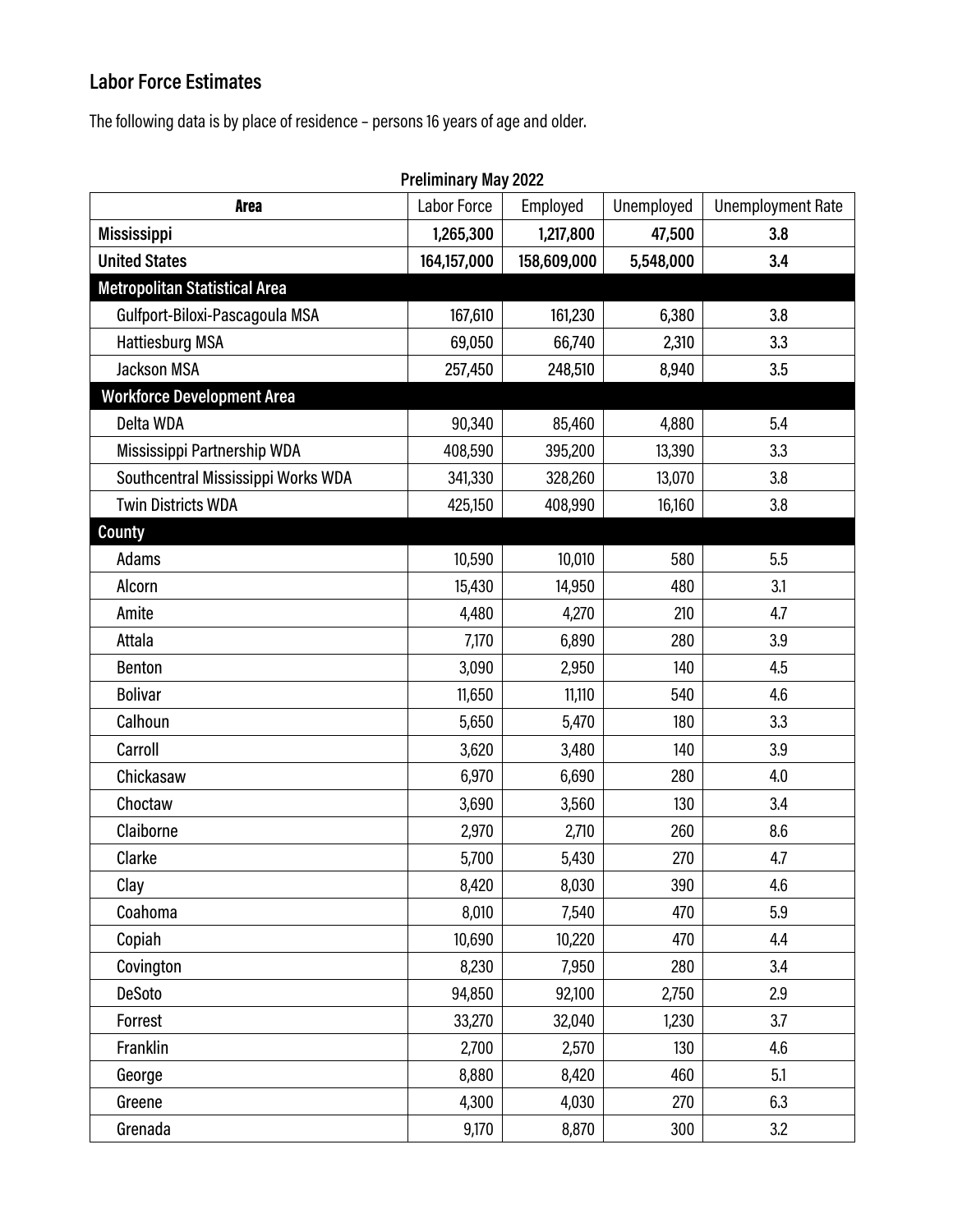| Hancock            | 19,420  | 18,690 | 730   | 3.8  |
|--------------------|---------|--------|-------|------|
| Harrison           | 88,780  | 85,610 | 3,170 | 3.6  |
| Hinds              | 100,120 | 95,920 | 4,200 | 4.2  |
| <b>Holmes</b>      | 5,110   | 4,740  | 370   | 7.3  |
| <b>Humphreys</b>   | 2,080   | 1,910  | 170   | 8.0  |
| Issaquena          | 350     | 320    | 30    | 7.2  |
| Itawamba           | 10,400  | 10,090 | 310   | 2.9  |
| Jackson            | 59,410  | 56,930 | 2,480 | 4.2  |
| Jasper             | 5,800   | 5,520  | 280   | 4.7  |
| Jefferson          | 1,940   | 1,670  | 270   | 13.8 |
| Jefferson Davis    | 3,890   | 3,680  | 210   | 5.4  |
| Jones              | 24,610  | 23,650 | 960   | 3.9  |
| Kemper             | 3,320   | 3,130  | 190   | 5.7  |
| Lafayette          | 28,360  | 27,560 | 800   | 2.8  |
| Lamar              | 31,510  | 30,620 | 890   | 2.8  |
| Lauderdale         | 28,830  | 27,720 | 1,110 | 3.8  |
| Lawrence           | 4,730   | 4,520  | 210   | 4.5  |
| Leake              | 8,220   | 7,910  | 310   | 3.7  |
| Lee                | 41,060  | 39,820 | 1,240 | 3.0  |
| Leflore            | 10,200  | 9,650  | 550   | 5.4  |
| Lincoln            | 14,920  | 14,420 | 500   | 3.3  |
| Lowndes            | 25,470  | 24,460 | 1,010 | 4.0  |
| Madison            | 52,350  | 50,820 | 1,530 | 2.9  |
| <b>Marion</b>      | 10,470  | 10,120 | 350   | 3.4  |
| Marshall           | 14,480  | 13,950 | 530   | 3.7  |
| Monroe             | 15,970  | 15,420 | 550   | 3.4  |
| Montgomery         | 3,990   | 3,830  | 160   | 4.1  |
| Neshoba            | 10,270  | 9,880  | 390   | 3.8  |
| Newton             | 8,320   | 8,020  | 300   | 3.6  |
| Noxubee            | 3,650   | 3,420  | 230   | 6.3  |
| <b>Oktibbeha</b>   | 22,740  | 21,890 | 850   | 3.8  |
| Panola             | 12,680  | 12,080 | 600   | 4.7  |
| <b>Pearl River</b> | 23,640  | 22,760 | 880   | 3.7  |
| Perry              | 4,260   | 4,070  | 190   | 4.5  |
| Pike               | 14,500  | 13,800 | 700   | 4.8  |
| Pontotoc           | 15,090  | 14,650 | 440   | 2.9  |
| <b>Prentiss</b>    | 11,570  | 11,240 | 330   | 2.9  |
| Quitman            | 2,450   | 2,310  | 140   | 5.6  |
| Rankin             | 74,860  | 72,920 | 1,940 | 2.6  |
| Scott              | 12,470  | 12,100 | 370   | 3.0  |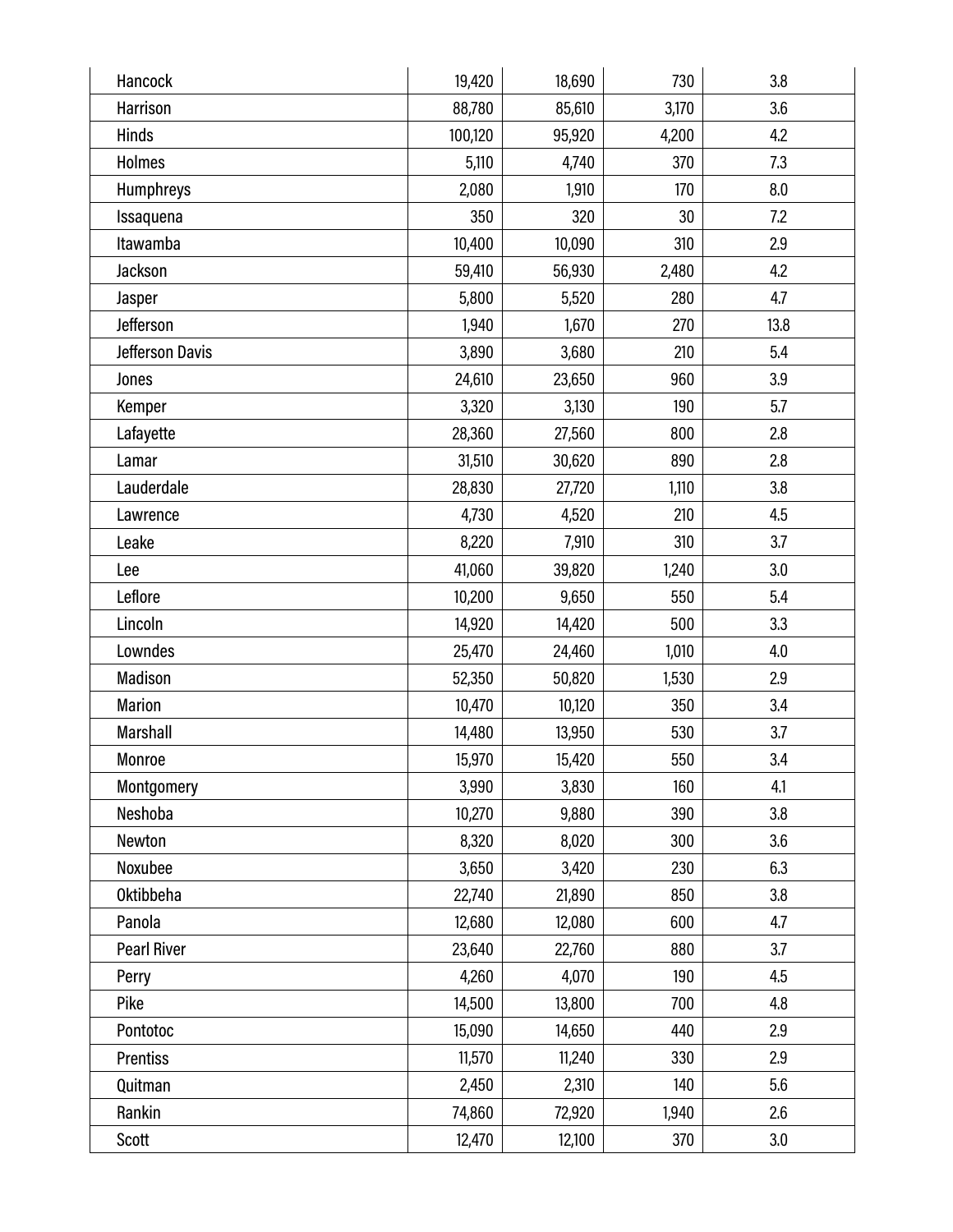| Sharkey                                                                                                | 1,460   | 1,380   | 80     | 5.8 |
|--------------------------------------------------------------------------------------------------------|---------|---------|--------|-----|
| Simpson                                                                                                | 10,460  | 10,100  | 360    | 3.4 |
| Smith                                                                                                  | 6,840   | 6,620   | 220    | 3.2 |
| <b>Stone</b>                                                                                           | 7,090   | 6,820   | 270    | 3.8 |
| Sunflower                                                                                              | 7,760   | 7,290   | 470    | 6.0 |
| <b>Tallahatchie</b>                                                                                    | 4,840   | 4,640   | 200    | 4.1 |
| Tate                                                                                                   | 12,420  | 11,960  | 460    | 3.7 |
| Tippah                                                                                                 | 9,960   | 9,670   | 290    | 2.9 |
| Tishomingo                                                                                             | 8,410   | 8,130   | 280    | 3.3 |
| <b>Tunica</b>                                                                                          | 4,330   | 4,100   | 230    | 5.3 |
| Union                                                                                                  | 14,520  | 14,160  | 360    | 2.5 |
| Walthall                                                                                               | 4,980   | 4,750   | 230    | 4.7 |
| Warren                                                                                                 | 19,420  | 18,580  | 840    | 4.3 |
| Washington                                                                                             | 15,800  | 14,910  | 890    | 5.6 |
| Wayne                                                                                                  | 7,620   | 7,270   | 350    | 4.6 |
| Webster                                                                                                | 3,990   | 3,850   | 140    | 3.5 |
| Wilkinson                                                                                              | 2,640   | 2,440   | 200    | 7.5 |
| Winston                                                                                                | 7,180   | 6,870   | 310    | 4.3 |
| Yalobusha                                                                                              | 4,890   | 4,720   | 170    | 3.5 |
| Yazoo                                                                                                  | 8,980   | 8,540   | 440    | 4.9 |
| <b>Planning and Development District</b>                                                               |         |         |        |     |
| Central Mississippi                                                                                    | 276,880 | 267,100 | 9,780  | 3.5 |
|                                                                                                        |         |         |        |     |
| <b>East Central</b>                                                                                    | 89,770  | 86,330  | 3,440  | 3.8 |
| Golden Triangle                                                                                        | 75,140  | 72,080  | 3,060  | 4.1 |
| <b>North Central</b>                                                                                   | 44,150  | 42,180  | 1,970  | 4.5 |
| <b>North Delta</b>                                                                                     | 139,580 | 134,730 | 4,850  | 3.5 |
| Northeast                                                                                              | 62,940  | 60,890  | 2,050  | 3.3 |
| South Delta                                                                                            | 39,100  | 36,920  | 2,180  | 5.6 |
| Southern                                                                                               | 335,380 | 322,660 | 12,720 | 3.8 |
| Southwest                                                                                              | 64,450  | 61,160  | 3,290  | 5.1 |
| <b>Three Rivers</b>                                                                                    | 138,020 | 133,860 | 4,160  | 3.0 |
| Community College District - For Coahoma & Meridian Community College Districts, refer to county data. |         |         |        |     |
| Copiah-Lincoln                                                                                         | 56,030  | 53,510  | 2,520  | 4.5 |
| <b>East Central</b>                                                                                    | 46,460  | 44,780  | 1,680  | 3.6 |
| East Mississippi                                                                                       | 63,600  | 60,930  | 2,670  | 4.2 |
| <b>Gulf Coast</b>                                                                                      | 164,160 | 157,780 | 6,380  | 3.9 |
| <b>Hinds</b>                                                                                           | 197,370 | 190,130 | 7,240  | 3.7 |
| <b>Holmes</b>                                                                                          | 98,070  | 94,580  | 3,490  | 3.6 |
| Itawamba                                                                                               | 89,490  | 86,670  | 2,820  | 3.2 |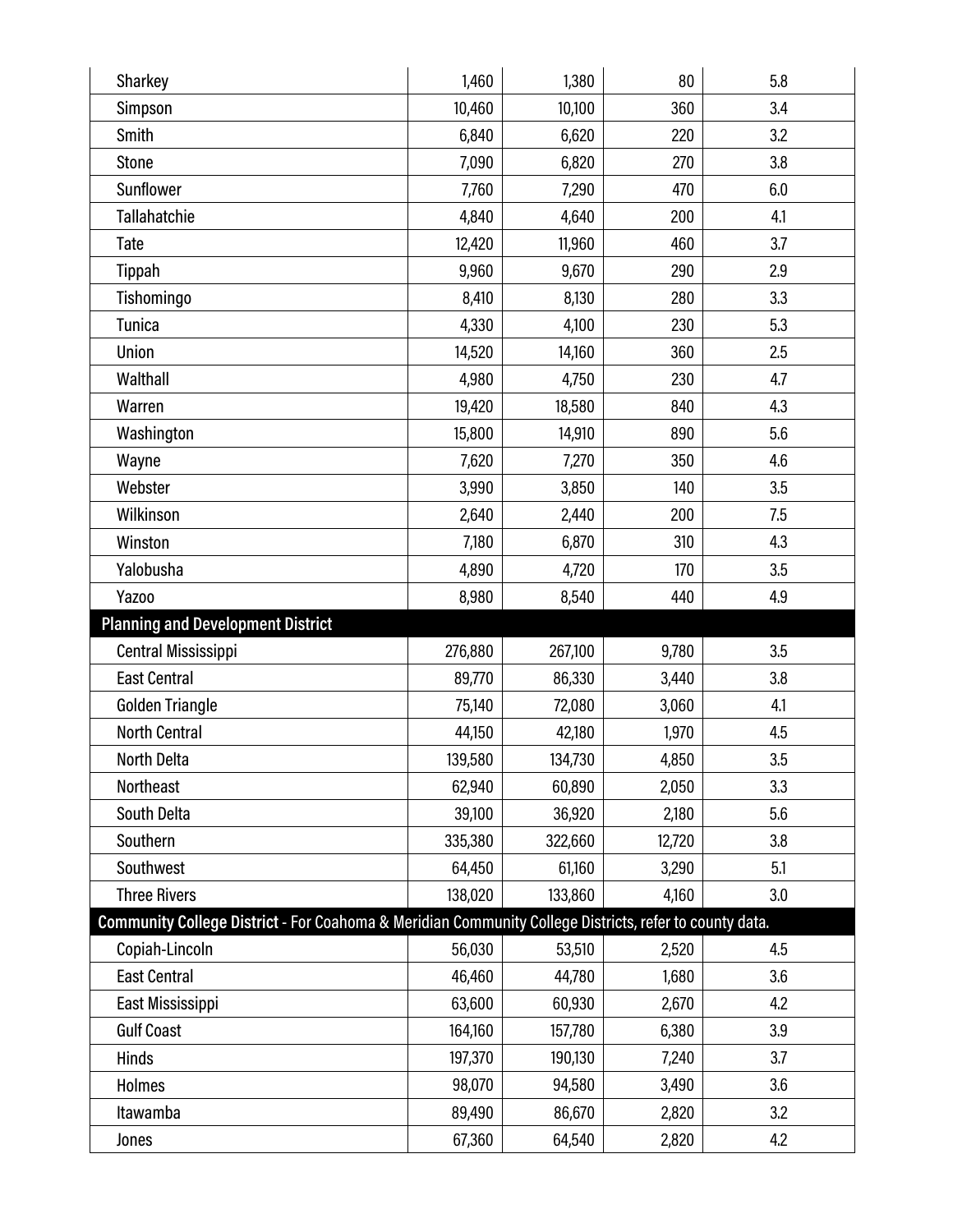| Mississippi Delta                    | 49,300      | 46,570      | 2,730      | 5.5                      |  |
|--------------------------------------|-------------|-------------|------------|--------------------------|--|
| Northeast                            | 59,890      | 58,150      | 1,740      | 2.9                      |  |
| Northwest                            | 188,040     | 181,840     | 6,200      | 3.3                      |  |
| <b>Pearl River</b>                   | 122,200     | 117,910     | 4,290      | 3.5                      |  |
| Southwest                            | 26,600      | 25,260      | 1,340      | 5.0                      |  |
| <b>City</b>                          |             |             |            |                          |  |
| <b>Biloxi</b>                        | 19,760      | 19,130      | 630        | 3.2                      |  |
| <b>Brandon</b>                       | 12,180      | 11,880      | 300        | 2.4                      |  |
| Clinton                              | 12,020      | 11,670      | 350        | 2.9                      |  |
| Columbus                             | 9,800       | 9,360       | 440        | 4.5                      |  |
| Greenville                           | 10,510      | 9,970       | 540        | 5.2                      |  |
| Gulfport                             | 29,070      | 27,900      | 1,170      | 4.0                      |  |
| Hattiesburg                          | 21,500      | 20,730      | 770        | 3.6                      |  |
| Hattiesburg - Forest County          | 18,530      | 17,840      | 690        | 3.7                      |  |
| Hattiesburg - Lamar County           | 2,970       | 2,890       | 80         | 2.7                      |  |
| <b>Horn Lake</b>                     | 13,080      | 12,640      | 440        | 3.4                      |  |
| Jackson                              | 67,190      | 64,240      | 2,950      | 4.4                      |  |
| Madison                              | 12,840      | 12,530      | 310        | 2.4                      |  |
| Meridian                             | 13,560      | 13,030      | 530        | 3.9                      |  |
| <b>Moss Point</b>                    | 5,080       | 4,830       | 250        | 4.9                      |  |
| Olive Branch                         | 21,180      | 20,650      | 530        | 2.5                      |  |
| <b>Oxford</b>                        | 15,460      | 15,070      | 390        | 2.5                      |  |
| Pascagoula                           | 8,720       | 8,350       | 370        | 4.2                      |  |
| Pearl                                | 12,410      | 12,050      | 360        | 2.9                      |  |
| Southaven                            | 29,220      | 28,440      | 780        | 2.7                      |  |
| <b>Starkville</b>                    | 12,410      | 11,990      | 420        | 3.4                      |  |
| Tupelo                               | 17,650      | 17,100      | 550        | 3.1                      |  |
| Vicksburg                            | 8,590       | 8,180       | 410        | 4.8                      |  |
| <b>Revised April 2022</b>            |             |             |            |                          |  |
| <b>Area</b>                          | Labor Force | Employed    | Unemployed | <b>Unemployment Rate</b> |  |
| <b>Mississippi</b>                   | 1,266,300   | 1,220,800   | 45,500     | 3.6                      |  |
| <b>United States</b>                 | 163,449,000 | 157,991,000 | 5,458,000  | 3.3                      |  |
| <b>Metropolitan Statistical Area</b> |             |             |            |                          |  |
| Gulfport-Biloxi-Pascagoula MSA       | 166,910     | 160,780     | 6,130      | 3.7                      |  |
| <b>Hattiesburg MSA</b>               | 69,310      | 67,070      | 2,240      | 3.2                      |  |
| <b>Jackson MSA</b>                   | 258,640     | 250,130     | 8,510      | 3.3                      |  |
| <b>Workforce Development Area</b>    |             |             |            |                          |  |
| Delta WDA                            | 89,730      | 85,090      | 4,640      | 5.2                      |  |
| Mississippi Partnership WDA          | 409,790     | 396,870     | 12,920     | 3.2                      |  |
| Southcentral Mississippi Works WDA   | 342,290     | 329,910     | 12,380     | 3.6                      |  |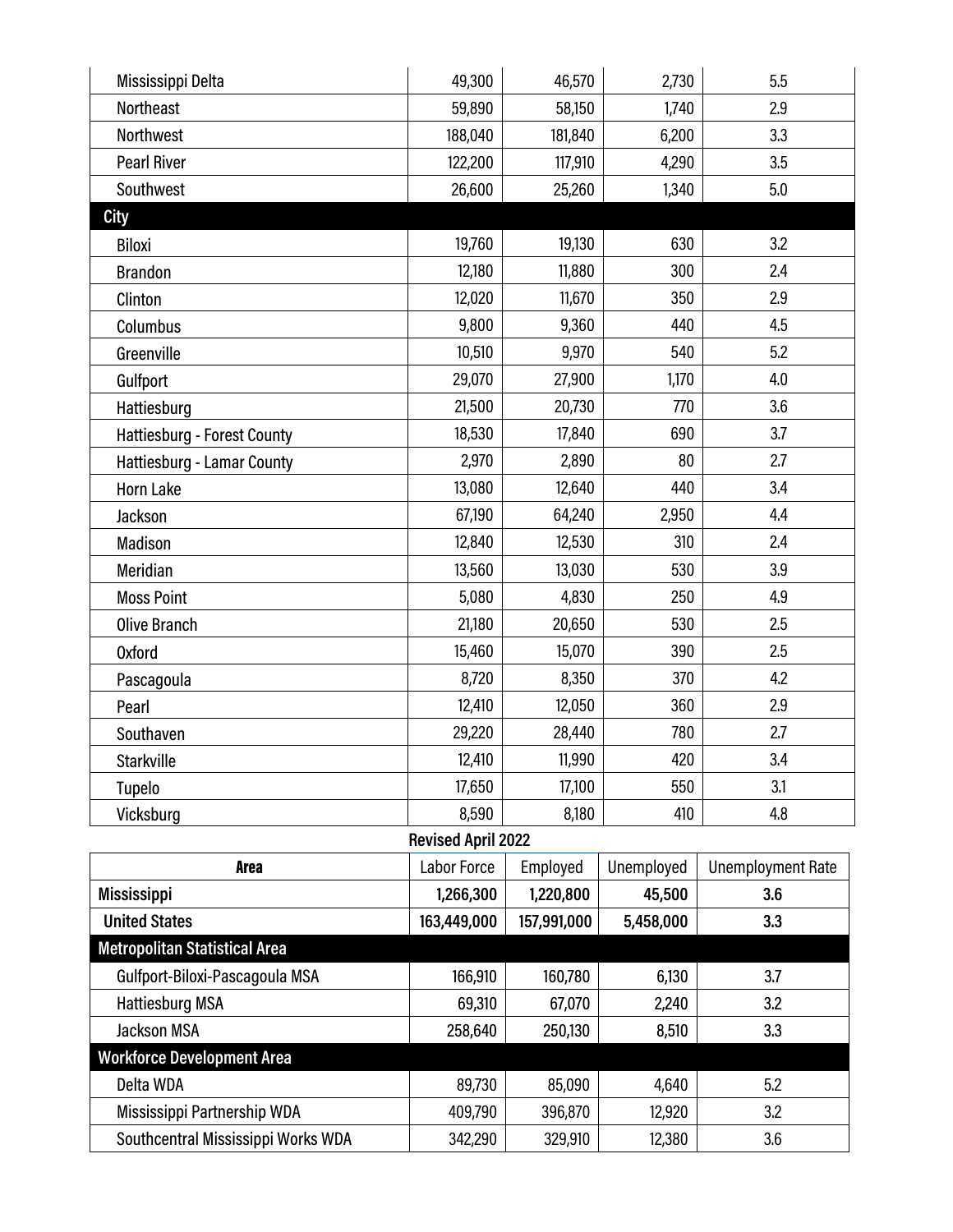| <b>Twin Districts WDA</b> | 424,600 | 409,020 | 15,580 | 3.7  |
|---------------------------|---------|---------|--------|------|
| County                    |         |         |        |      |
| Adams                     | 10,500  | 9,940   | 560    | 5.4  |
| Alcorn                    | 15,420  | 14,940  | 480    | 3.1  |
| Amite                     | 4,460   | 4,250   | 210    | 4.7  |
| Attala                    | 7,150   | 6,880   | 270    | 3.8  |
| <b>Benton</b>             | 3,100   | 2,970   | 130    | 4.3  |
| <b>Bolivar</b>            | 11,490  | 10,990  | 500    | 4.3  |
| Calhoun                   | 5,540   | 5,360   | 180    | 3.3  |
| Carroll                   | 3,610   | 3,470   | 140    | 3.9  |
| Chickasaw                 | 6,960   | 6,700   | 260    | 3.8  |
| Choctaw                   | 3,650   | 3,530   | 120    | 3.4  |
| Claiborne                 | 2,940   | 2,710   | 230    | 7.8  |
| Clarke                    | 5,690   | 5,430   | 260    | 4.6  |
| Clay                      | 8,410   | 8,040   | 370    | 4.4  |
| Coahoma                   | 7,960   | 7,520   | 440    | 5.5  |
| Copiah                    | 10,700  | 10,250  | 450    | 4.2  |
| Covington                 | 8,190   | 7,920   | 270    | 3.3  |
| <b>DeSoto</b>             | 95,110  | 92,420  | 2,690  | 2.8  |
| Forrest                   | 33,380  | 32,190  | 1,190  | 3.6  |
| Franklin                  | 2,670   | 2,550   | 120    | 4.6  |
| George                    | 8,790   | 8,360   | 430    | 4.8  |
| Greene                    | 4,250   | 4,020   | 230    | 5.5  |
| Grenada                   | 9,180   | 8,890   | 290    | 3.2  |
| Hancock                   | 19,260  | 18,550  | 710    | 3.7  |
| Harrison                  | 88,400  | 85,360  | 3,040  | 3.4  |
| Hinds                     | 100,550 | 96,640  | 3,910  | 3.9  |
| <b>Holmes</b>             | 5,100   | 4,750   | 350    | 6.8  |
| <b>Humphreys</b>          | 2,010   | 1,850   | 160    | 8.0  |
| Issaquena                 | 350     | 320     | 30     | 7.6  |
| Itawamba                  | 10,400  | 10,110  | 290    | 2.8  |
| Jackson                   | 59,260  | 56,870  | 2,390  | 4.0  |
| Jasper                    | 5,820   | 5,540   | 280    | 4.8  |
| Jefferson                 | 1,910   | 1,680   | 230    | 12.1 |
| Jefferson Davis           | 3,920   | 3,720   | 200    | 5.1  |
| Jones                     | 24,660  | 23,740  | 920    | 3.7  |
| Kemper                    | 3,300   | 3,130   | 170    | 5.1  |
| Lafayette                 | 28,760  | 27,990  | 770    | 2.7  |
| Lamar                     | 31,670  | 30,800  | 870    | 2.7  |
| Lauderdale                | 28,970  | 27,910  | 1,060  | 3.7  |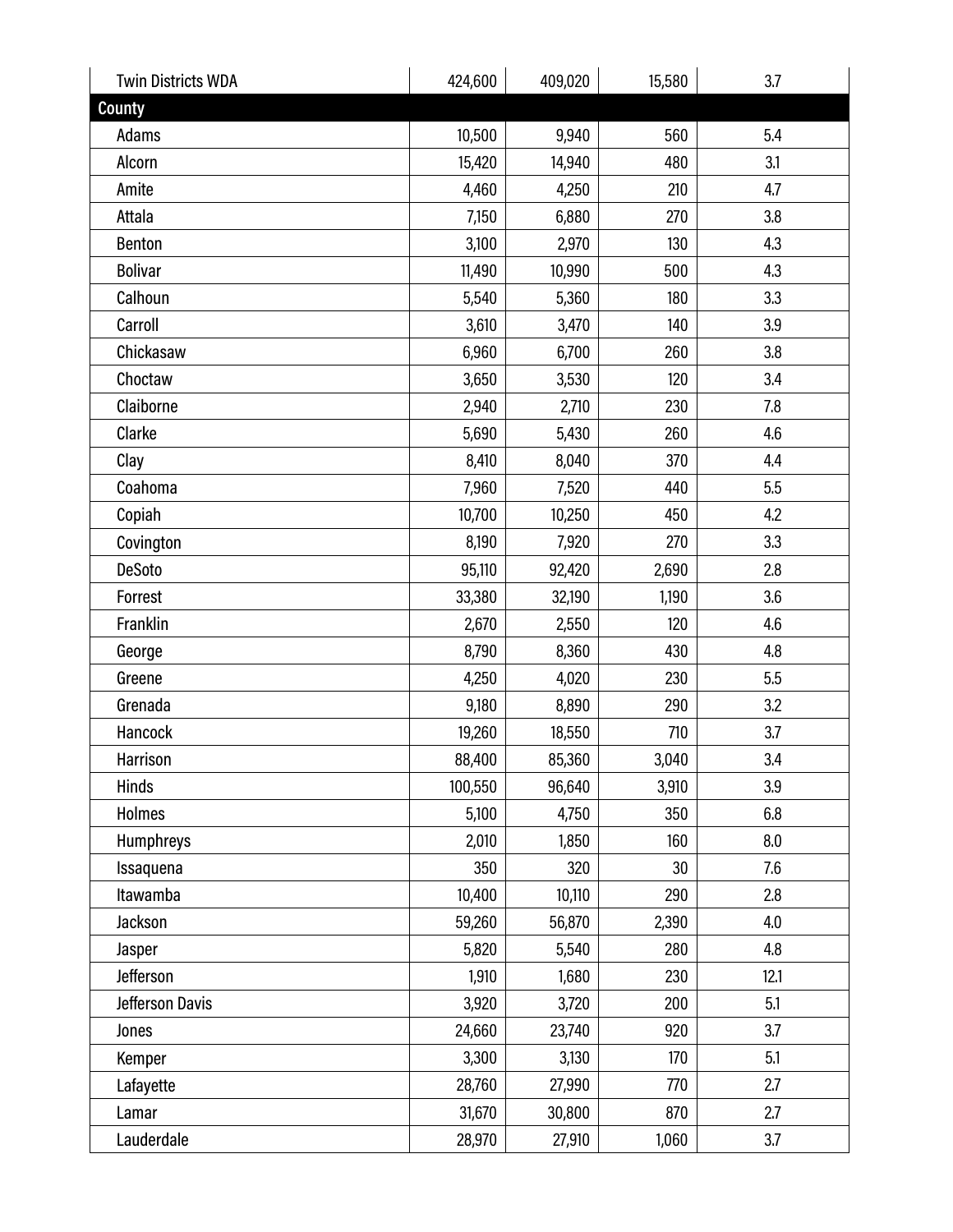| Lawrence           | 4,700  | 4,490  | 210   | 4.5 |
|--------------------|--------|--------|-------|-----|
| Leake              | 8,140  | 7,840  | 300   | 3.7 |
| Lee                | 41,200 | 40,010 | 1,190 | 2.9 |
| Leflore            | 10,190 | 9,670  | 520   | 5.1 |
| Lincoln            | 14,900 | 14,420 | 480   | 3.2 |
| Lowndes            | 25,850 | 24,880 | 970   | 3.7 |
| Madison            | 52,620 | 51,130 | 1,490 | 2.8 |
| <b>Marion</b>      | 10,520 | 10,170 | 350   | 3.3 |
| <b>Marshall</b>    | 14,490 | 13,960 | 530   | 3.6 |
| Monroe             | 16,070 | 15,540 | 530   | 3.3 |
| Montgomery         | 3,990  | 3,830  | 160   | 4.0 |
| Neshoba            | 10,110 | 9,730  | 380   | 3.8 |
| Newton             | 8,350  | 8,040  | 310   | 3.7 |
| Noxubee            | 3,610  | 3,400  | 210   | 5.9 |
| <b>Oktibbeha</b>   | 22,900 | 22,110 | 790   | 3.5 |
| Panola             | 12,640 | 12,050 | 590   | 4.6 |
| <b>Pearl River</b> | 23,770 | 22,930 | 840   | 3.6 |
| Perry              | 4,260  | 4,080  | 180   | 4.2 |
| Pike               | 14,470 | 13,820 | 650   | 4.5 |
| Pontotoc           | 15,070 | 14,650 | 420   | 2.8 |
| <b>Prentiss</b>    | 11,570 | 11,250 | 320   | 2.8 |
| Quitman            | 2,390  | 2,270  | 120   | 4.9 |
| Rankin             | 75,360 | 73,470 | 1,890 | 2.5 |
| <b>Scott</b>       | 12,460 | 12,090 | 370   | 2.9 |
| Sharkey            | 1,480  | 1,400  | 80    | 5.6 |
| Simpson            | 10,490 | 10,140 | 350   | 3.4 |
| Smith              | 6,760  | 6,540  | 220   | 3.2 |
| Stone              | 7,090  | 6,830  | 260   | 3.6 |
| Sunflower          | 7,640  | 7,200  | 440   | 5.7 |
| Tallahatchie       | 4,810  | 4,620  | 190   | 3.9 |
| Tate               | 12,390 | 11,950 | 440   | 3.6 |
| Tippah             | 9,890  | 9,610  | 280   | 2.8 |
| Tishomingo         | 8,450  | 8,190  | 260   | 3.1 |
| Tunica             | 4,320  | 4,100  | 220   | 5.0 |
| Union              | 14,520 | 14,160 | 360   | 2.4 |
| Walthall           | 5,000  | 4,780  | 220   | 4.4 |
| Warren             | 19,470 | 18,690 | 780   | 4.0 |
| Washington         | 15,740 | 14,880 | 860   | 5.5 |
| Wayne              | 7,580  | 7,230  | 350   | 4.6 |
| Webster            | 4,010  | 3,870  | 140   | 3.4 |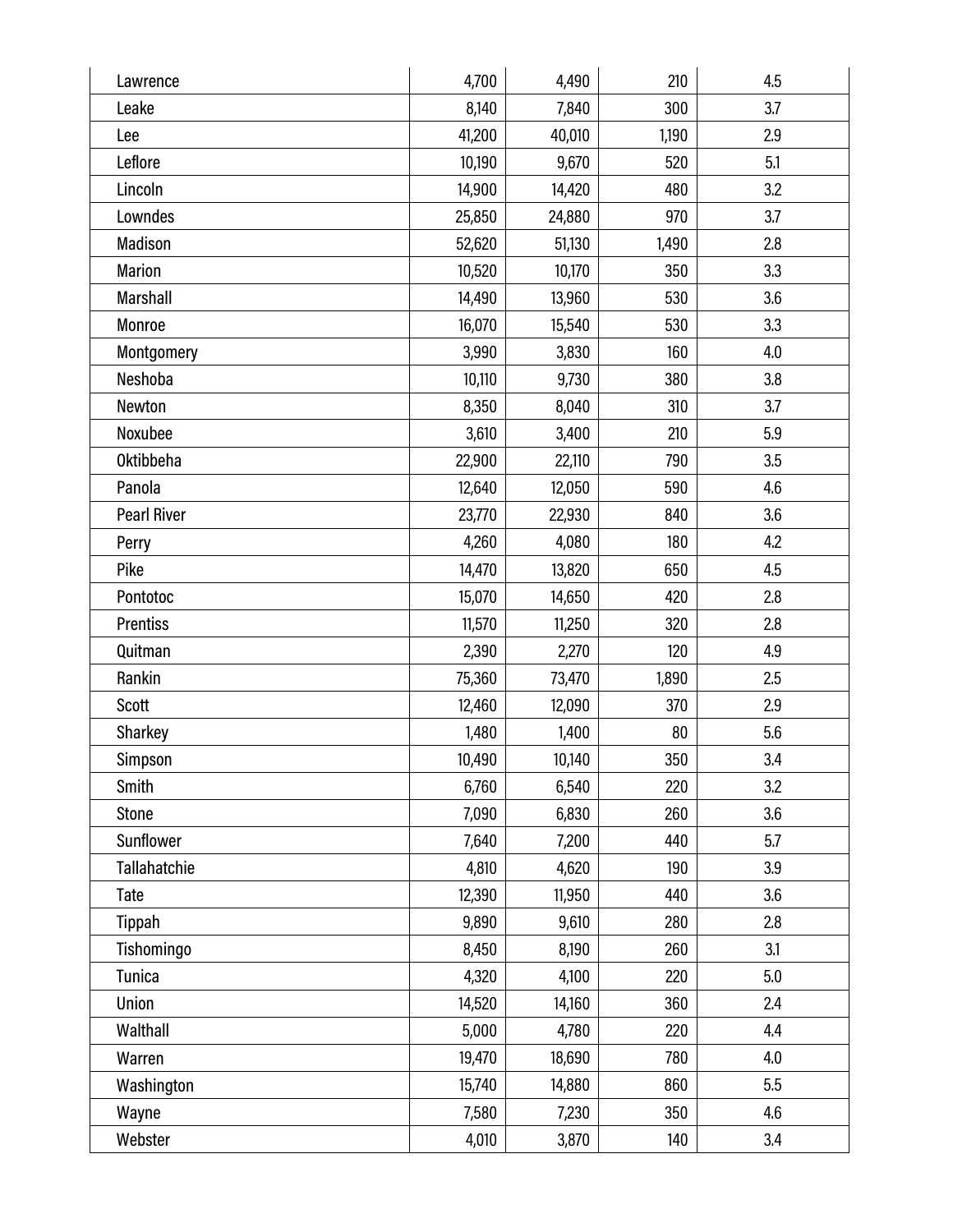| Wilkinson                                                                                              | 2,620   | 2,440   | 180    | 6.9 |
|--------------------------------------------------------------------------------------------------------|---------|---------|--------|-----|
| Winston                                                                                                | 7,180   | 6,880   | 300    | 4.2 |
| Yalobusha                                                                                              | 4,920   | 4,750   | 170    | 3.4 |
| Yazoo                                                                                                  | 8,930   | 8,510   | 420    | 4.7 |
| <b>Planning and Development District</b>                                                               |         |         |        |     |
| Central Mississippi                                                                                    | 278,120 | 268,830 | 9,290  | 3.3 |
| <b>East Central</b>                                                                                    | 89,600  | 86,250  | 3,350  | 3.7 |
| Golden Triangle                                                                                        | 75,610  | 72,710  | 2,900  | 3.8 |
| <b>North Central</b>                                                                                   | 44,140  | 42,240  | 1,900  | 4.3 |
| North Delta                                                                                            | 139,620 | 134,930 | 4,690  | 3.4 |
| Northeast                                                                                              | 62,920  | 60,920  | 2,000  | 3.2 |
| South Delta                                                                                            | 38,710  | 36,640  | 2,070  | 5.3 |
| Southern                                                                                               | 335,000 | 322,770 | 12,230 | 3.7 |
| Southwest                                                                                              | 64,170  | 61,080  | 3,090  | 4.8 |
| <b>Three Rivers</b>                                                                                    | 138,520 | 134,520 | 4,000  | 2.9 |
| Community College District - For Coahoma & Meridian Community College Districts, refer to county data. |         |         |        |     |
| Copiah-Lincoln                                                                                         | 55,870  | 53,470  | 2,400  | 4.3 |
| <b>East Central</b>                                                                                    | 46,240  | 44,580  | 1,660  | 3.6 |
| East Mississippi                                                                                       | 64,070  | 61,560  | 2,510  | 3.9 |
| <b>Gulf Coast</b>                                                                                      | 163,540 | 157,420 | 6,120  | 3.7 |
| Hinds                                                                                                  | 198,320 | 191,510 | 6,810  | 3.4 |
| <b>Holmes</b>                                                                                          | 98,240  | 94,860  | 3,380  | 3.4 |
| Itawamba                                                                                               | 89,700  | 87,010  | 2,690  | 3.0 |
| Jones                                                                                                  | 67,210  | 64,500  | 2,710  | 4.0 |
| Mississippi Delta                                                                                      | 48,900  | 46,310  | 2,590  | 5.3 |
| <b>Northeast</b>                                                                                       | 59,850  | 58,150  | 1,700  | 2.8 |
| Northwest                                                                                              | 188,470 | 182,440 | 6,030  | 3.2 |
| <b>Pearl River</b>                                                                                     | 122,520 | 118,360 | 4,160  | 3.4 |
| Southwest                                                                                              | 26,550  | 25,290  | 1,260  | 4.7 |
| <b>City</b>                                                                                            |         |         |        |     |
| <b>Biloxi</b>                                                                                          | 19,690  | 19,070  | 620    | 3.1 |
| <b>Brandon</b>                                                                                         | 12,250  | 11,970  | 280    | 2.3 |
| Clinton                                                                                                | 12,120  | 11,760  | 360    | 3.0 |
| Columbus                                                                                               | 9,910   | 9,520   | 390    | 3.9 |
| Greenville                                                                                             | 10,470  | 9,950   | 520    | 5.0 |
| Gulfport                                                                                               | 28,900  | 27,820  | 1,080  | 3.7 |
| Hattiesburg                                                                                            | 21,530  | 20,830  | 700    | 3.2 |
| Hattiesburg - Forest County                                                                            | 18,550  | 17,920  | 630    | 3.4 |
| Hattiesburg - Lamar County                                                                             | 2,980   | 2,910   | 70     | 2.3 |
| Horn Lake                                                                                              | 13,130  | 12,690  | 440    | 3.3 |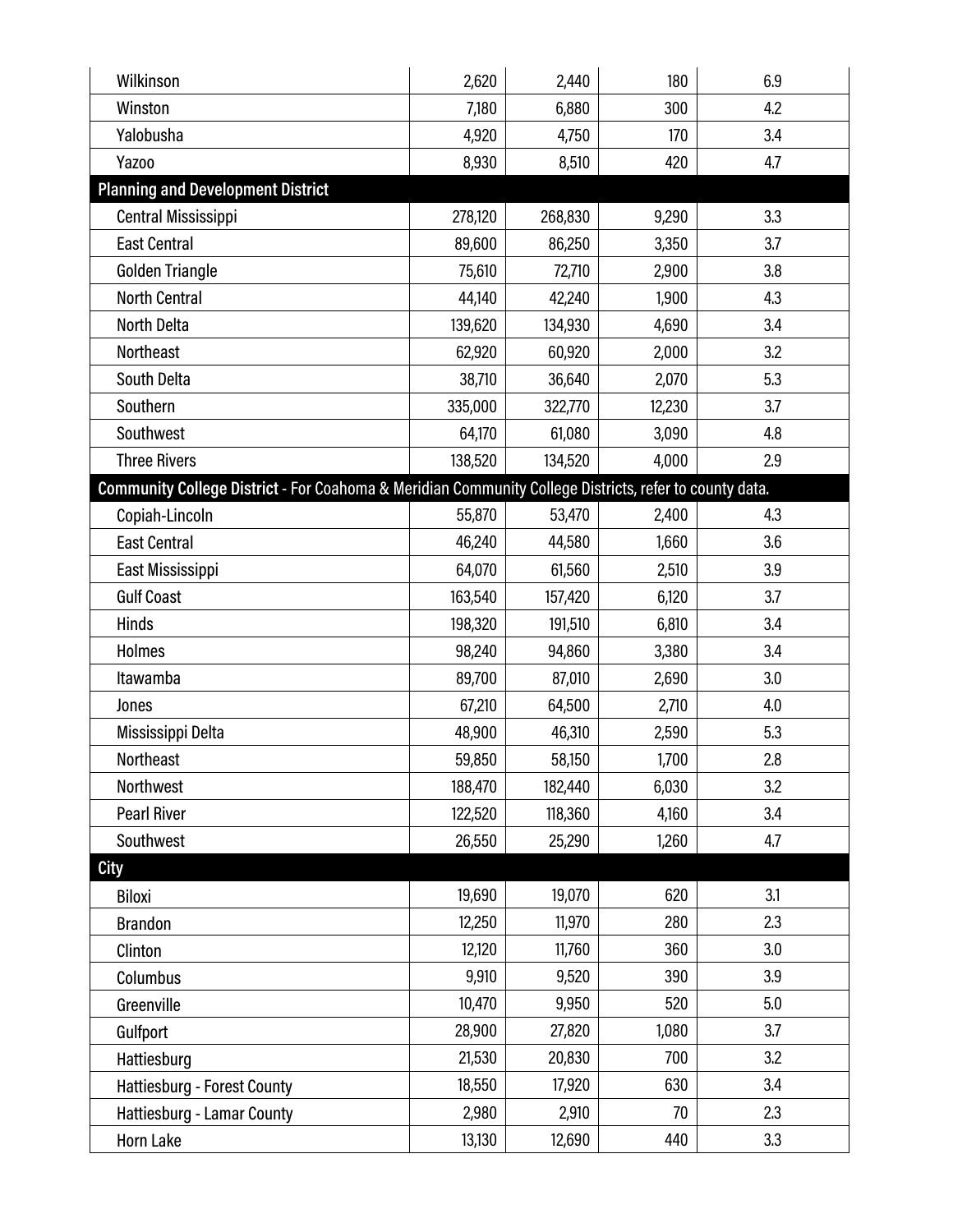| Jackson                              | 67,400                  | 64,720      | 2,680      | 4.0                      |
|--------------------------------------|-------------------------|-------------|------------|--------------------------|
| Madison                              | 12,910                  | 12,610      | 300        | 2.3                      |
| Meridian                             | 13,630                  | 13,120      | 510        | 3.7                      |
| <b>Moss Point</b>                    | 5,040                   | 4,820       | 220        | 4.4                      |
| <b>Olive Branch</b>                  | 21,230                  | 20,720      | 510        | 2.4                      |
| <b>Oxford</b>                        | 15,670                  | 15,300      | 370        | 2.4                      |
| Pascagoula                           | 8,660                   | 8,340       | 320        | 3.7                      |
| Pearl                                | 12,460                  | 12,140      | 320        | 2.5                      |
| Southaven                            | 29,290                  | 28,540      | 750        | 2.6                      |
| <b>Starkville</b>                    | 12,480                  | 12,110      | 370        | 2.9                      |
| Tupelo                               | 17,740                  | 17,190      | 550        | 3.1                      |
| Vicksburg                            | 8,590                   | 8,230       | 360        | 4.2                      |
|                                      | <b>Revised May 2021</b> |             |            |                          |
| <b>Area</b>                          | Labor Force             | Employed    | Unemployed | <b>Unemployment Rate</b> |
| <b>Mississippi</b>                   | 1,258,700               | 1,184,100   | 74,600     | 5.9                      |
| <b>United States</b>                 | 160,607,000             | 151,778,000 | 8,829,000  | 5.5                      |
| <b>Metropolitan Statistical Area</b> |                         |             |            |                          |
| Gulfport-Biloxi-Pascagoula MSA       | 164,990                 | 154,970     | 10,020     | 6.1                      |
| <b>Hattiesburg MSA</b>               | 68,300                  | 64,600      | 3,700      | 5.4                      |
| <b>Jackson MSA</b>                   | 259,640                 | 245,620     | 14,020     | 5.4                      |
| <b>Workforce Development Area</b>    |                         |             |            |                          |
| Delta WDA                            | 91,450                  | 83,360      | 8,090      | 8.8                      |
| Mississippi Partnership WDA          | 400,820                 | 379,590     | 21,230     | 5.3                      |
| Southcentral Mississippi Works WDA   | 344,220                 | 323,850     | 20,370     | 5.9                      |
| <b>Twin Districts WDA</b>            | 422,380                 | 397,400     | 24,980     | 5.9                      |
| <b>County</b>                        |                         |             |            |                          |
| Adams                                | 10,820                  | 9,880       | 940        | 8.7                      |
| Alcorn                               | 14,970                  | 14,220      | 750        | 5.0                      |
| Amite                                | 4,540                   | 4,200       | 340        | 7.6                      |
| Attala                               | 6,970                   | 6,530       | 440        | 6.4                      |
| Benton                               | 3,040                   | 2,810       | 230        | 7.4                      |
| <b>Bolivar</b>                       | 11,740                  | 10,810      | 930        | 8.0                      |
| Calhoun                              | 5,720                   | 5,430       | 290        | 5.0                      |
| Carroll                              | 3,470                   | 3,260       | 210        | 6.1                      |
| Chickasaw                            | 6,960                   | 6,490       | 470        | 6.7                      |
| Choctaw                              | 3,670                   | 3,490       | 180        | 4.8                      |
| Claiborne                            | 3,030                   | 2,650       | 380        | 12.5                     |
| Clarke                               | 5,760                   | 5,380       | 380        | 6.6                      |
| Clay                                 | 8,120                   | 7,510       | 610        | 7.6                      |
| Coahoma                              | 8,300                   | 7,520       | 780        | 9.4                      |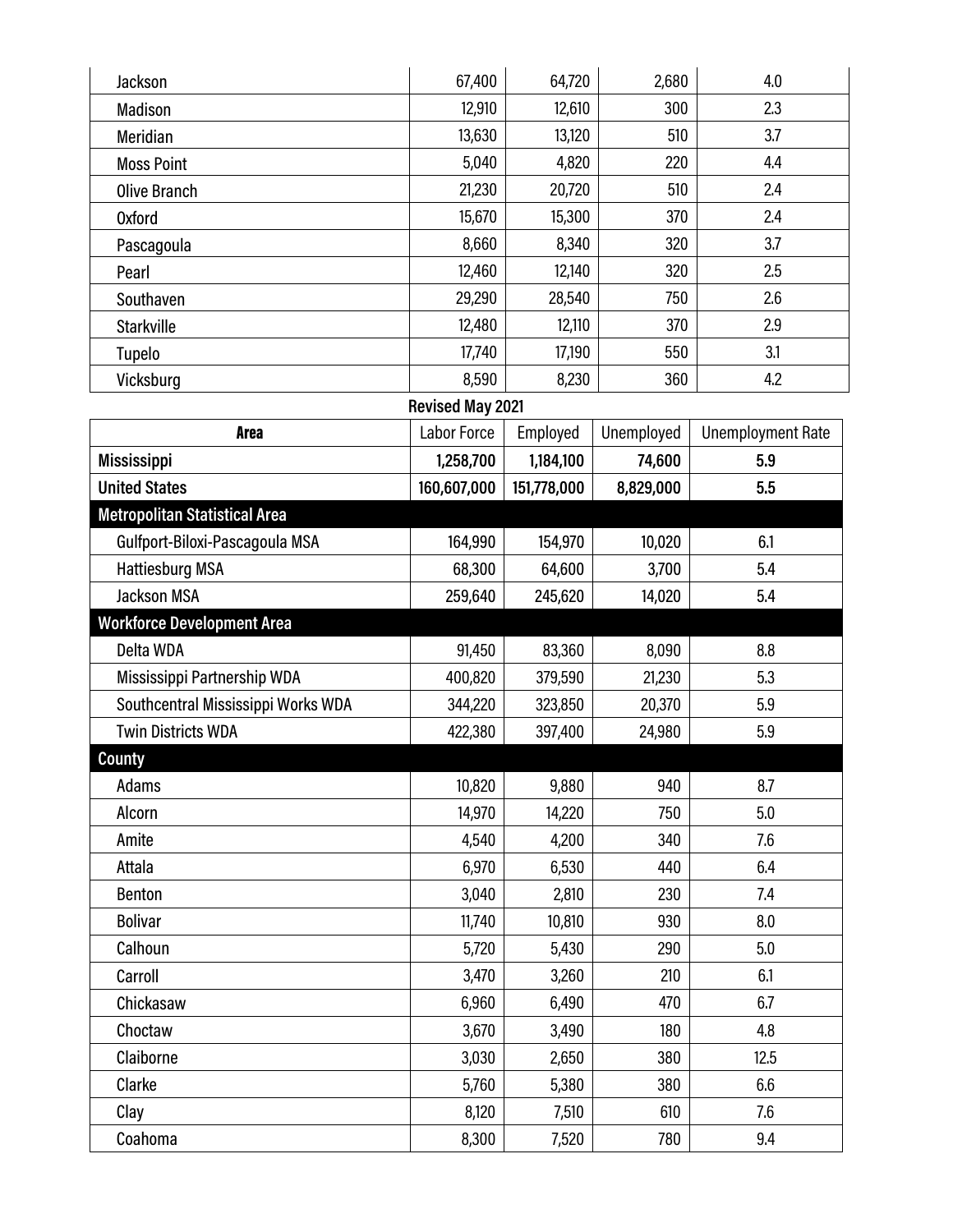| Copiah           | 10,890  | 10,130 | 760   | 7.0  |
|------------------|---------|--------|-------|------|
| Covington        | 8,190   | 7,750  | 440   | 5.4  |
| <b>DeSoto</b>    | 91,960  | 87,550 | 4,410 | 4.8  |
| Forrest          | 33,090  | 31,020 | 2,070 | 6.3  |
| Franklin         | 2,740   | 2,550  | 190   | 6.9  |
| George           | 9,050   | 8,440  | 610   | 6.8  |
| Greene           | 4,320   | 4,020  | 300   | 7.0  |
| Grenada          | 9,040   | 8,560  | 480   | 5.3  |
| Hancock          | 19,070  | 17,860 | 1,210 | 6.3  |
| Harrison         | 87,370  | 82,280 | 5,090 | 5.8  |
| <b>Hinds</b>     | 101,630 | 94,800 | 6,830 | 6.7  |
| Holmes           | 5,350   | 4,730  | 620   | 11.6 |
| <b>Humphreys</b> | 2,250   | 1,950  | 300   | 13.3 |
| Issaquena        | 360     | 320    | 40    | 10.0 |
| Itawamba         | 10,390  | 9,940  | 450   | 4.4  |
| Jackson          | 58,560  | 54,840 | 3,720 | 6.3  |
| Jasper           | 5,930   | 5,490  | 440   | 7.3  |
| Jefferson        | 2,020   | 1,660  | 360   | 17.7 |
| Jefferson Davis  | 3,940   | 3,620  | 320   | 8.2  |
| Jones            | 24,880  | 23,420 | 1,460 | 5.9  |
| Kemper           | 3,410   | 3,140  | 270   | 7.8  |
| Lafayette        | 27,410  | 26,190 | 1,220 | 4.4  |
| Lamar            | 30,970  | 29,630 | 1,340 | 4.3  |
| Lauderdale       | 29,250  | 27,560 | 1,690 | 5.8  |
| Lawrence         | 4,700   | 4,360  | 340   | 7.2  |
| Leake            | 8,140   | 7,650  | 490   | 6.0  |
| Lee              | 41,190  | 39,160 | 2,030 | 4.9  |
| Leflore          | 9,940   | 9,030  | 910   | 9.1  |
| Lincoln          | 14,780  | 14,030 | 750   | 5.1  |
| Lowndes          | 24,640  | 23,060 | 1,580 | 6.4  |
| Madison          | 52,550  | 50,150 | 2,400 | 4.6  |
| <b>Marion</b>    | 10,320  | 9,750  | 570   | 5.6  |
| Marshall         | 14,150  | 13,250 | 900   | 6.4  |
| Monroe           | 15,650  | 14,790 | 860   | 5.5  |
| Montgomery       | 3,890   | 3,640  | 250   | 6.4  |
| Neshoba          | 10,380  | 9,800  | 580   | 5.6  |
| Newton           | 8,270   | 7,800  | 470   | 5.7  |
| Noxubee          | 3,750   | 3,410  | 340   | 9.2  |
| <b>Oktibbeha</b> | 22,650  | 21,290 | 1,360 | 6.0  |
| Panola           | 12,700  | 11,700 | 1,000 | 7.8  |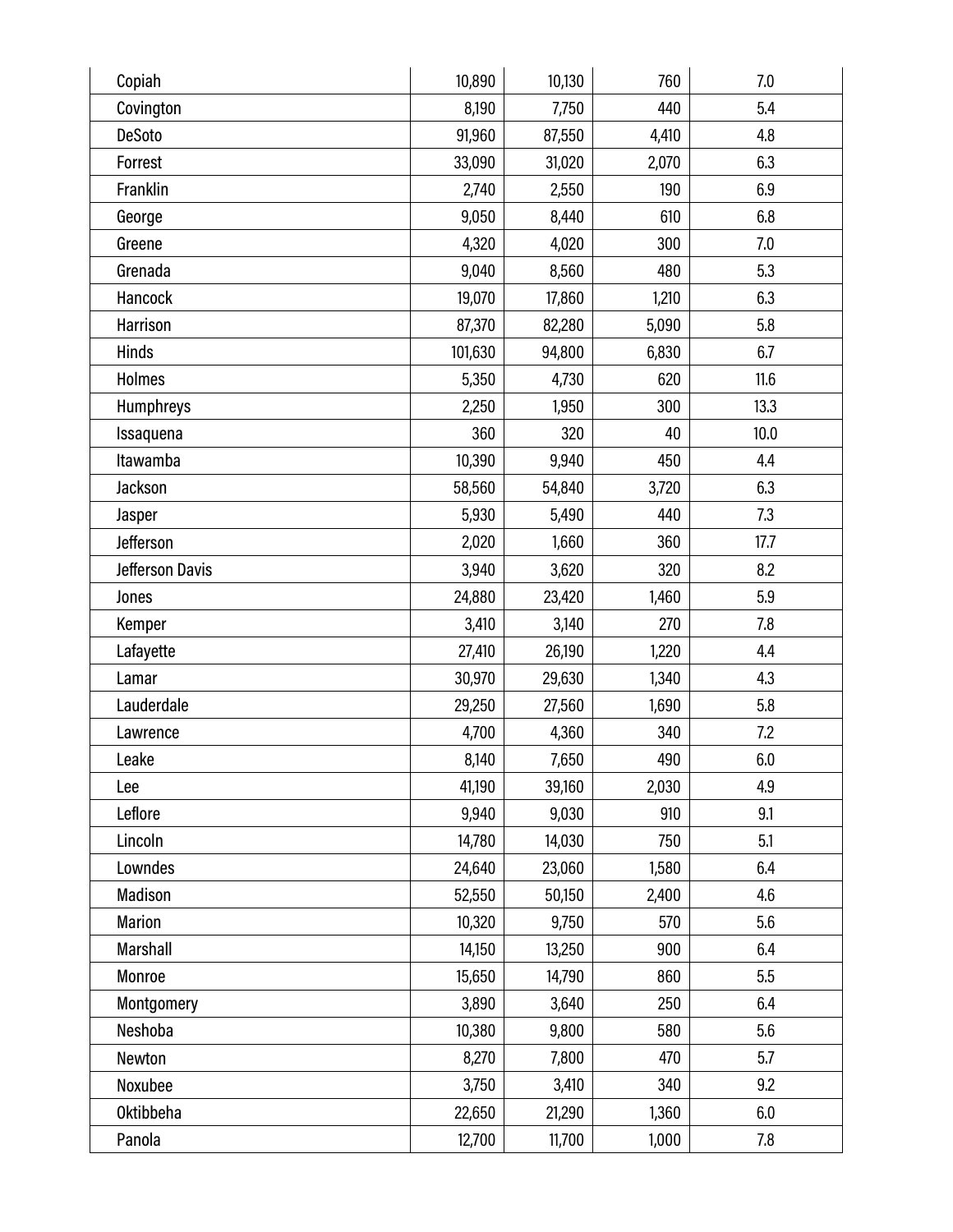| <b>Pearl River</b>                                                                                     | 23,390  | 21,960  | 1,430  | 6.1  |
|--------------------------------------------------------------------------------------------------------|---------|---------|--------|------|
| Perry                                                                                                  | 4,240   | 3,950   | 290    | 6.8  |
| Pike                                                                                                   | 14,590  | 13,510  | 1,080  | 7.4  |
| Pontotoc                                                                                               | 15,040  | 14,360  | 680    | 4.5  |
| <b>Prentiss</b>                                                                                        | 11,500  | 10,990  | 510    | 4.4  |
| Quitman                                                                                                | 2,500   | 2,270   | 230    | 9.1  |
| Rankin                                                                                                 | 74,860  | 72,100  | 2,760  | 3.7  |
| Scott                                                                                                  | 12,480  | 11,870  | 610    | 4.9  |
| Sharkey                                                                                                | 1,490   | 1,350   | 140    | 9.6  |
| Simpson                                                                                                | 10,560  | 10,000  | 560    | 5.3  |
| Smith                                                                                                  | 6,810   | 6,510   | 300    | 4.4  |
| <b>Stone</b>                                                                                           | 7,010   | 6,620   | 390    | 5.6  |
| Sunflower                                                                                              | 7,690   | 6,930   | 760    | 9.9  |
| Tallahatchie                                                                                           | 4,980   | 4,680   | 300    | 6.0  |
| Tate                                                                                                   | 12,150  | 11,410  | 740    | 6.1  |
| Tippah                                                                                                 | 9,330   | 8,880   | 450    | 4.9  |
| Tishomingo                                                                                             | 8,380   | 7,990   | 390    | 4.6  |
| <b>Tunica</b>                                                                                          | 4,390   | 3,950   | 440    | 9.9  |
| Union                                                                                                  | 14,010  | 13,420  | 590    | 4.2  |
| Walthall                                                                                               | 5,030   | 4,690   | 340    | 6.8  |
| Warren                                                                                                 | 19,480  | 18,210  | 1,270  | 6.5  |
| Washington                                                                                             | 16,290  | 14,860  | 1,430  | 8.8  |
| Wayne                                                                                                  | 7,550   | 7,040   | 510    | 6.8  |
| Webster                                                                                                | 4,020   | 3,790   | 230    | 5.7  |
| Wilkinson                                                                                              | 2,830   | 2,480   | 350    | 12.3 |
| Winston                                                                                                | 7,350   | 6,860   | 490    | 6.7  |
| Yalobusha                                                                                              | 4,870   | 4,570   | 300    | 6.1  |
| Yazoo                                                                                                  | 9,170   | 8,450   | 720    | 7.8  |
| <b>Planning and Development District</b>                                                               |         |         |        |      |
| <b>Central Mississippi</b>                                                                             | 279,140 | 263,840 | 15,300 | 5.5  |
| <b>East Central</b>                                                                                    | 90,430  | 85,200  | 5,230  | 5.8  |
| Golden Triangle                                                                                        | 74,200  | 69,410  | 4,790  | 6.5  |
| North Central                                                                                          | 43,530  | 40,320  | 3,210  | 7.4  |
| North Delta                                                                                            | 136,980 | 129,080 | 7,900  | 5.8  |
| Northeast                                                                                              | 61,370  | 58,140  | 3,230  | 5.3  |
| South Delta                                                                                            | 39,820  | 36,220  | 3,600  | 9.0  |
| Southern                                                                                               | 331,950 | 312,200 | 19,750 | 5.9  |
| Southwest                                                                                              | 65,080  | 60,010  | 5,070  | 7.8  |
| <b>Three Rivers</b>                                                                                    | 136,370 | 129,780 | 6,590  | 4.8  |
| Community College District - For Coahoma & Meridian Community College Districts, refer to county data. |         |         |        |      |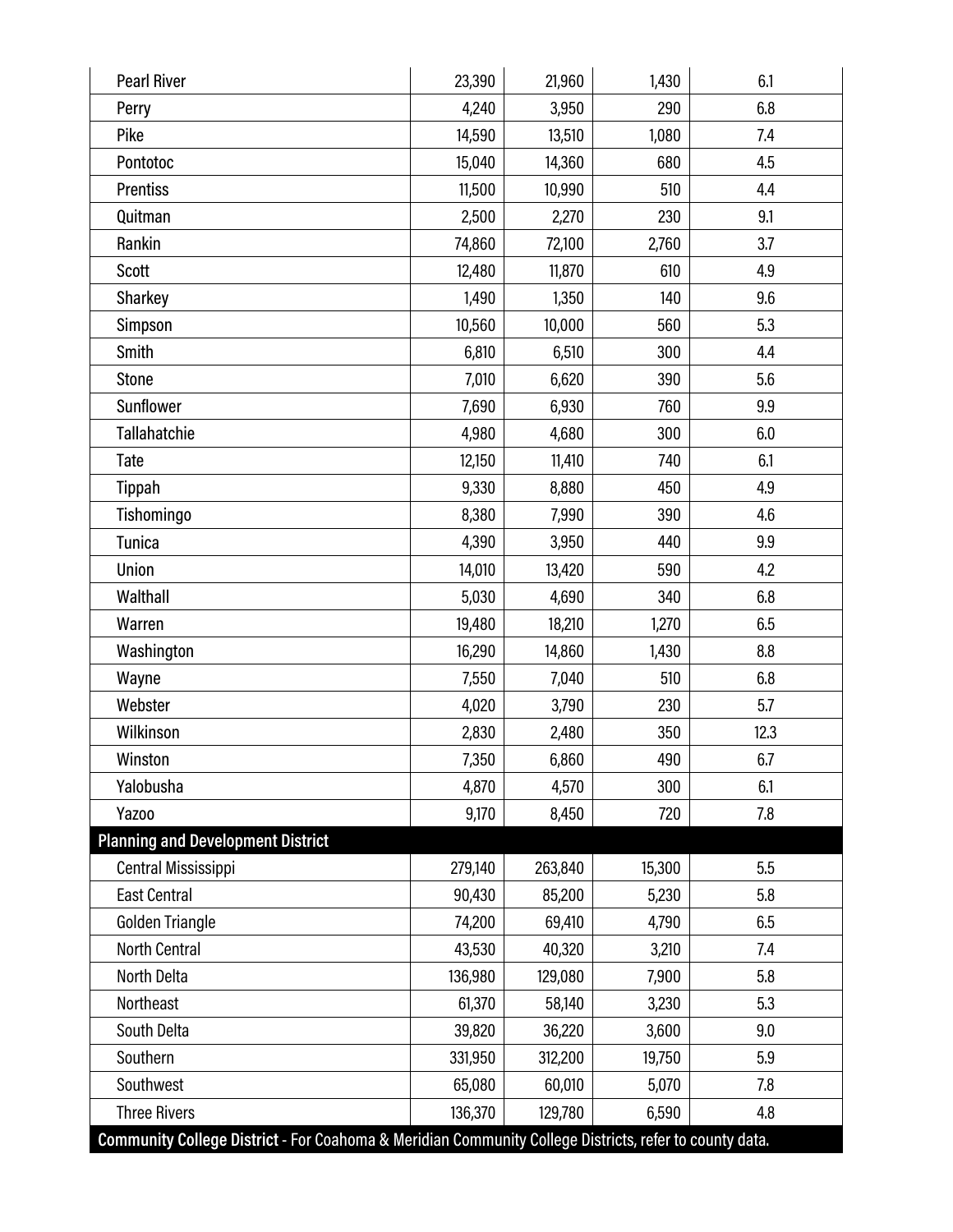| Copiah-Lincoln                     | 56,510  | 52,610  | 3,900  | 6.9 |
|------------------------------------|---------|---------|--------|-----|
| <b>East Central</b>                | 46,620  | 43,980  | 2,640  | 5.7 |
| East Mississippi                   | 62,570  | 58,410  | 4,160  | 6.6 |
| <b>Gulf Coast</b>                  | 161,990 | 152,180 | 9,810  | 6.1 |
| Hinds                              | 199,000 | 187,760 | 11,240 | 5.6 |
| <b>Holmes</b>                      | 98,130  | 92,600  | 5,530  | 5.6 |
| Itawamba                           | 89,230  | 84,740  | 4,490  | 5.0 |
| Jones                              | 67,680  | 63,560  | 4,120  | 6.1 |
| Mississippi Delta                  | 49,760  | 45,250  | 4,510  | 9.1 |
| Northeast                          | 58,190  | 55,500  | 2,690  | 4.6 |
| Northwest                          | 183,870 | 173,810 | 10,060 | 5.5 |
| <b>Pearl River</b>                 | 120,780 | 113,840 | 6,940  | 5.7 |
| Southwest                          | 26,990  | 24,880  | 2,110  | 7.8 |
| <b>City</b>                        |         |         |        |     |
| Biloxi                             | 19,480  | 18,390  | 1,090  | 5.6 |
| <b>Brandon</b>                     | 12,200  | 11,750  | 450    | 3.7 |
| Clinton                            | 12,080  | 11,530  | 550    | 4.6 |
| Columbus                           | 9,480   | 8,820   | 660    | 7.0 |
| Greenville                         | 10,910  | 9,940   | 970    | 8.9 |
| Gulfport                           | 28,640  | 26,810  | 1,830  | 6.4 |
| Hattiesburg                        | 21,360  | 20,070  | 1,290  | 6.0 |
| <b>Hattiesburg - Forest County</b> | 18,450  | 17,270  | 1,180  | 6.4 |
| Hattiesburg - Lamar County         | 2,910   | 2,800   | 110    | 3.8 |
| Horn Lake                          | 12,630  | 12,020  | 610    | 4.8 |
| Jackson                            | 68,430  | 63,490  | 4,940  | 7.2 |
| Madison                            | 12,760  | 12,360  | 400    | 3.2 |
| Meridian                           | 13,840  | 12,960  | 880    | 6.3 |
| <b>Moss Point</b>                  | 5,070   | 4,650   | 420    | 8.2 |
| <b>Olive Branch</b>                | 20,380  | 19,630  | 750    | 3.7 |
| <b>Oxford</b>                      | 14,900  | 14,320  | 580    | 3.9 |
| Pascagoula                         | 8,690   | 8,040   | 650    | 7.5 |
| Pearl                              | 12,450  | 11,910  | 540    | 4.4 |
| Southaven                          | 28,100  | 27,030  | 1,070  | 3.8 |
| <b>Starkville</b>                  | 12,330  | 11,660  | 670    | 5.4 |
| Tupelo                             | 17,750  | 16,820  | 930    | 5.2 |
| Vicksburg                          | 8,720   | 8,010   | 710    | 8.1 |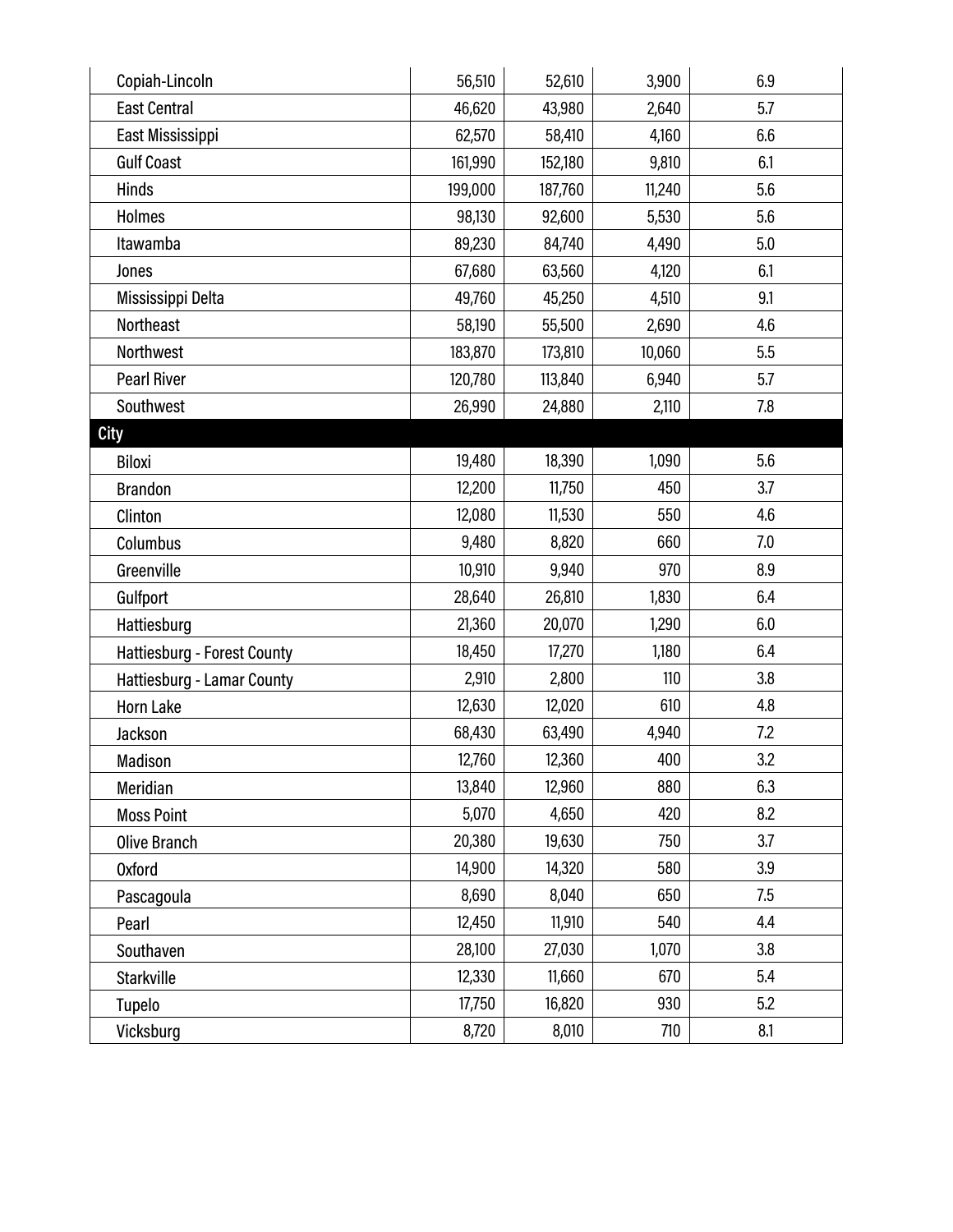#### **Twelve Month Moving Averages**

| May, 2022                            |                    |             |            |                          |
|--------------------------------------|--------------------|-------------|------------|--------------------------|
| <b>Area</b>                          | <b>Labor Force</b> | Employed    | Unemployed | <b>Unemployment Rate</b> |
| <b>Mississippi</b>                   | 1,258,000          | 1,199,900   | 58,100     | 4.6                      |
| <b>United States</b>                 | 162,688,000        | 155,575,000 | 7,113,000  | 4.4                      |
| <b>Metropolitan Statistical Area</b> |                    |             |            |                          |
| Gulfport-Biloxi-Pascagoula MSA       | 166,350            | 158,490     | 7,860      | 4.7                      |
| <b>Hattiesburg MSA</b>               | 69,110             | 66,250      | 2,860      | 4.1                      |
| <b>Jackson MSA</b>                   | 259,720            | 248,750     | 10,970     | 4.2                      |
| <b>Workforce Development Area</b>    |                    |             |            |                          |
| Delta WDA                            | 17,760             | 17,060      | 700        | 3.9                      |
| Mississippi Partnership WDA          | 8,560              | 8,090       | 470        | 5.5                      |
| Southcentral Mississippi Works WDA   | 88,720             | 82,860      | 5,860      | 6.6                      |
| <b>Twin Districts WDA</b>            | 404,550            | 387,980     | 16,570     | 4.1                      |
| County                               |                    |             |            |                          |
| Adams                                | 10,580             | 9,870       | 710        | 6.7                      |
| Alcorn                               | 15,260             | 14,650      | 610        | 4.0                      |
| Amite                                | 4,380              | 4,110       | 270        | 6.2                      |
| Attala                               | 6,990              | 6,650       | 340        | 4.9                      |
| <b>Benton</b>                        | 3,060              | 2,900       | 160        | 5.2                      |
| <b>Bolivar</b>                       | 11,320             | 10,690      | 630        | 5.6                      |
| Calhoun                              | 5,390              | 5,160       | 230        | 4.3                      |
| Carroll                              | 3,540              | 3,370       | 170        | 4.8                      |
| Chickasaw                            | 6,880              | 6,530       | 350        | 5.1                      |
| Choctaw                              | 3,580              | 3,430       | 150        | 4.2                      |
| Claiborne                            | 2,950              | 2,660       | 290        | 9.8                      |
| Clarke                               | 5,660              | 5,350       | 310        | 5.5                      |
| Clay                                 | 8,180              | 7,710       | 470        | 5.7                      |
| Coahoma                              | 7,900              | 7,340       | 560        | 7.1                      |
| Copiah                               | 10,720             | 10,140      | 580        | 5.4                      |
| Covington                            | 8,190              | 7,850       | 340        | 4.2                      |
| <b>DeSoto</b>                        | 93,970             | 90,520      | 3,450      | 3.7                      |
| Forrest                              | 33,310             | 31,790      | 1,520      | 4.6                      |
| Franklin                             | 2,640              | 2,480       | 160        | 6.1                      |
| George                               | 8,690              | 8,160       | 530        | 6.1                      |
| Greene                               | 4,180              | 3,900       | 280        | 6.7                      |
| Grenada                              | 9,080              | 8,710       | 370        | 4.1                      |
| Hancock                              | 19,190             | 18,270      | 920        | 4.8                      |
| Harrison                             | 88,080             | 84,150      | 3,930      | 4.5                      |
| <b>Hinds</b>                         | 101,300            | 96,210      | 5,090      | 5.0                      |
| <b>Holmes</b>                        | 5,120              | 4,650       | 470        | 9.2                      |
| Humphreys                            | 2,010              | 1,800       | 210        | 10.4                     |
| Issaquena                            | 330                | 300         | 30         | 9.1                      |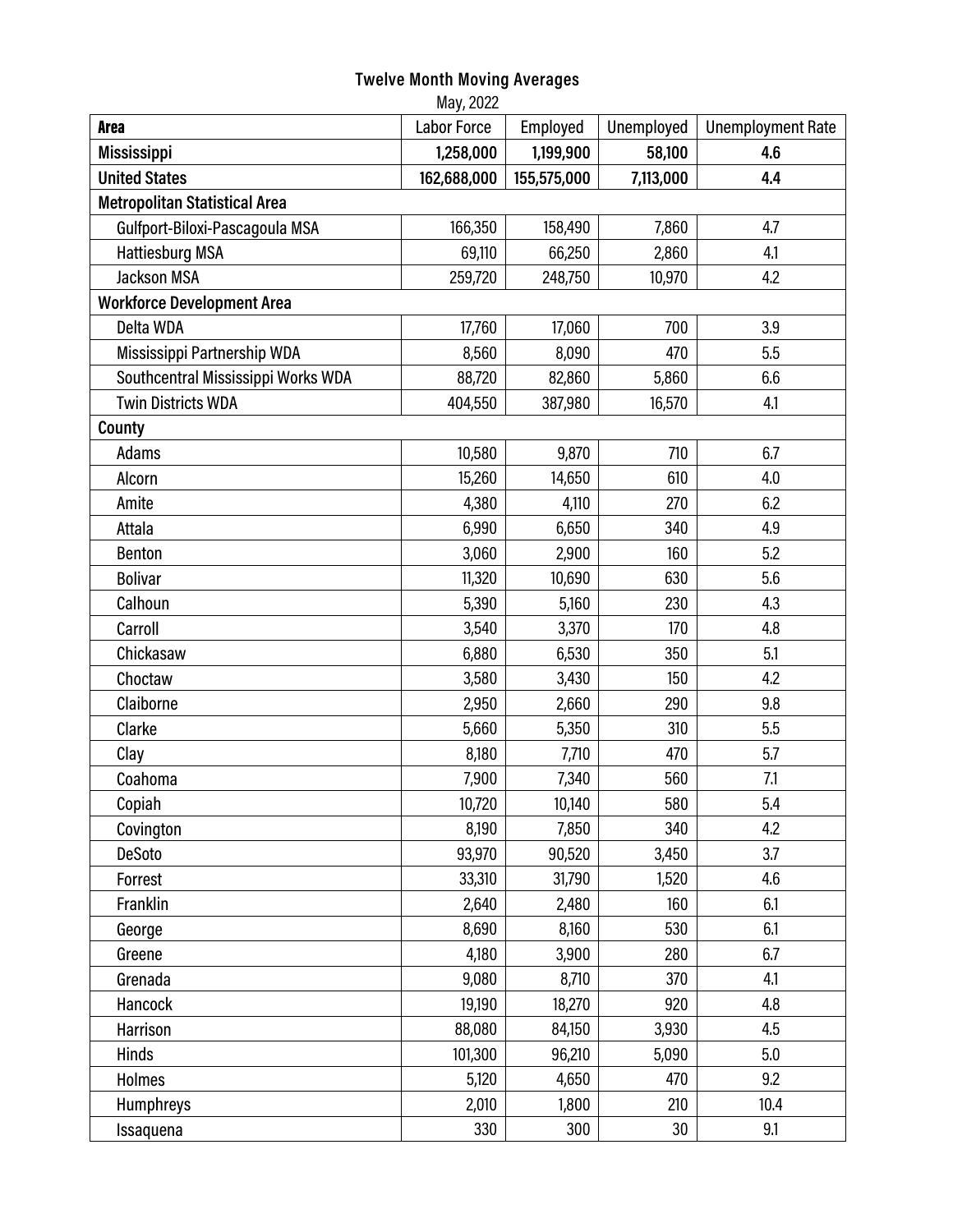| Itawamba           | 10,360 | 9,980  | 380   | 3.7  |
|--------------------|--------|--------|-------|------|
| Jackson            | 59,070 | 56,070 | 3,000 | 5.1  |
| Jasper             | 5,770  | 5,420  | 350   | 6.1  |
| Jefferson          | 1,890  | 1,610  | 280   | 14.8 |
| Jefferson Davis    | 3,880  | 3,630  | 250   | 6.4  |
| Jones              | 24,490 | 23,320 | 1,170 | 4.8  |
| Kemper             | 3,260  | 3,050  | 210   | 6.4  |
| Lafayette          | 28,070 | 27,090 | 980   | 3.5  |
| Lamar              | 31,550 | 30,450 | 1,100 | 3.5  |
| Lauderdale         | 28,940 | 27,620 | 1,320 | 4.6  |
| Lawrence           | 4,620  | 4,350  | 270   | 5.8  |
| Leake              | 7,970  | 7,590  | 380   | 4.8  |
| Lee                | 41,250 | 39,710 | 1,540 | 3.7  |
| Leflore            | 10,060 | 9,410  | 650   | 6.5  |
| Lincoln            | 14,880 | 14,260 | 620   | 4.2  |
| Lowndes            | 25,210 | 23,990 | 1,220 | 4.8  |
| Madison            | 52,800 | 50,890 | 1,910 | 3.6  |
| <b>Marion</b>      | 10,410 | 9,960  | 450   | 4.3  |
| Marshall           | 14,330 | 13,650 | 680   | 4.7  |
| Monroe             | 15,920 | 15,240 | 680   | 4.3  |
| Montgomery         | 3,910  | 3,710  | 200   | 5.1  |
| Neshoba            | 10,040 | 9,550  | 490   | 4.9  |
| Newton             | 8,220  | 7,840  | 380   | 4.6  |
| Noxubee            | 3,550  | 3,280  | 270   | 7.6  |
| <b>Oktibbeha</b>   | 22,630 | 21,590 | 1,040 | 4.6  |
| Panola             | 12,580 | 11,850 | 730   | 5.8  |
| <b>Pearl River</b> | 23,490 | 22,390 | 1,100 | 4.7  |
| Perry              | 4,250  | 4,010  | 240   | 5.6  |
| Pike               | 14,350 | 13,490 | 860   | 6.0  |
| Pontotoc           | 15,040 | 14,500 | 540   | 3.6  |
| <b>Prentiss</b>    | 11,380 | 10,970 | 410   | 3.6  |
| Quitman            | 2,330  | 2,170  | 160   | 6.9  |
| Rankin             | 75,520 | 73,130 | 2,390 | 3.2  |
| Scott              | 12,290 | 11,810 | 480   | 3.9  |
| Sharkey            | 1,400  | 1,290  | 110   | 7.9  |
| Simpson            | 10,490 | 10,030 | 460   | 4.4  |
| Smith              | 6,580  | 6,320  | 260   | 4.0  |
| Stone              | 6,970  | 6,650  | 320   | 4.6  |
| Sunflower          | 7,410  | 6,870  | 540   | 7.3  |
| Tallahatchie       | 4,730  | 4,490  | 240   | 5.1  |
| Tate               | 12,200 | 11,640 | 560   | 4.6  |
| Tippah             | 9,640  | 9,280  | 360   | 3.7  |
| Tishomingo         | 8,370  | 8,030  | 340   | 4.1  |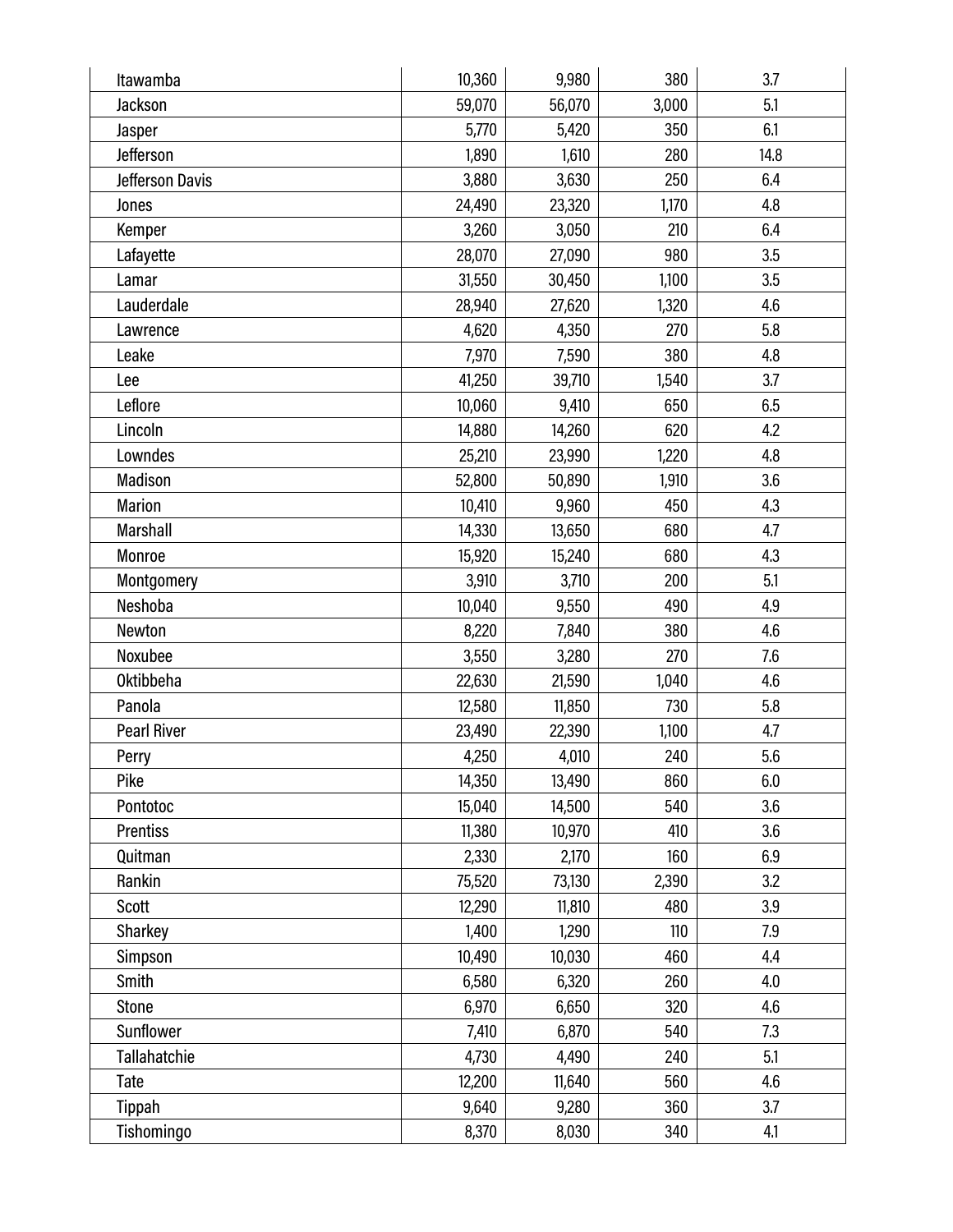| Tunica                                                                                                | 4,250   | 3,960   | 290    | 6.8 |
|-------------------------------------------------------------------------------------------------------|---------|---------|--------|-----|
| Union                                                                                                 | 14,280  | 13,810  | 470    | 3.3 |
| Walthall                                                                                              | 4,940   | 4,650   | 290    | 5.9 |
| Warren                                                                                                | 19,360  | 18,370  | 990    | 5.1 |
| Washington                                                                                            | 15,740  | 14,670  | 1,070  | 6.8 |
| Wayne                                                                                                 | 7,400   | 6,980   | 420    | 5.7 |
| Webster                                                                                               | 3,970   | 3,790   | 180    | 4.5 |
| Wilkinson                                                                                             | 2,660   | 2,410   | 250    | 9.4 |
| Winston                                                                                               | 7,140   | 6,770   | 370    | 5.2 |
| Yalobusha                                                                                             | 4,910   | 4,690   | 220    | 4.5 |
| Yazoo                                                                                                 | 8,890   | 8,350   | 540    | 6.1 |
| <b>Planning and Development District</b>                                                              |         |         |        |     |
| Central Mississippi                                                                                   | 342,970 | 327,010 | 15,960 | 4.7 |
| <b>East Central</b>                                                                                   | 421,880 | 402,130 | 19,750 | 4.7 |
| Golden Triangle                                                                                       | 279,080 | 267,120 | 11,960 | 4.3 |
| <b>North Central</b>                                                                                  | 88,730  | 84,550  | 4,180  | 4.7 |
| <b>North Delta</b>                                                                                    | 74,260  | 70,560  | 3,700  | 5.0 |
| <b>Northeast</b>                                                                                      | 43,610  | 41,190  | 2,420  | 5.5 |
| South Delta                                                                                           | 137,960 | 131,970 | 5,990  | 4.3 |
| Southern                                                                                              | 62,040  | 59,480  | 2,560  | 4.1 |
| Southwest                                                                                             | 38,210  | 35,620  | 2,590  | 6.8 |
| <b>Three Rivers</b>                                                                                   | 333,150 | 317,580 | 15,570 | 4.7 |
| Community College District - For Coahoma & Meridian Community College Districts refer to county data. |         |         |        |     |
| Copiah-Lincoln                                                                                        | 63,890  | 59,890  | 4,000  | 6.3 |
| <b>East Central</b>                                                                                   | 137,190 | 132,020 | 5,170  | 3.8 |
| East Mississippi                                                                                      | 55,820  | 52,740  | 3,080  | 5.5 |
| <b>Gulf Coast</b>                                                                                     | 45,660  | 43,560  | 2,100  | 4.6 |
| Hinds                                                                                                 | 62,830  | 59,620  | 3,210  | 5.1 |
| <b>Holmes</b>                                                                                         | 162,810 | 155,030 | 7,780  | 4.8 |
| Itawamba                                                                                              | 199,130 | 190,370 | 8,760  | 4.4 |
| Jones                                                                                                 | 97,880  | 93,550  | 4,330  | 4.4 |
| Mississippi Delta                                                                                     | 89,450  | 85,960  | 3,490  | 3.9 |
| Northeast                                                                                             | 66,520  | 63,150  | 3,370  | 5.1 |
| Northwest                                                                                             | 48,270  | 45,030  | 3,240  | 6.7 |
| <b>Pearl River</b>                                                                                    | 58,930  | 56,740  | 2,190  | 3.7 |
| Southwest                                                                                             | 185,820 | 178,120 | 7,700  | 4.1 |
| <b>City</b>                                                                                           |         |         |        |     |
|                                                                                                       |         |         |        |     |
| <b>Biloxi</b>                                                                                         | 19,610  | 18,800  | 810    | 4.1 |
| <b>Brandon</b>                                                                                        | 12,290  | 11,920  | 370    | 3.0 |
| Clinton                                                                                               | 12,120  | 11,700  | 420    | 3.5 |
| Columbus                                                                                              | 9,690   | 9,180   | 510    | 5.3 |
| Greenville                                                                                            | 10,490  | 9,810   | 680    | 6.5 |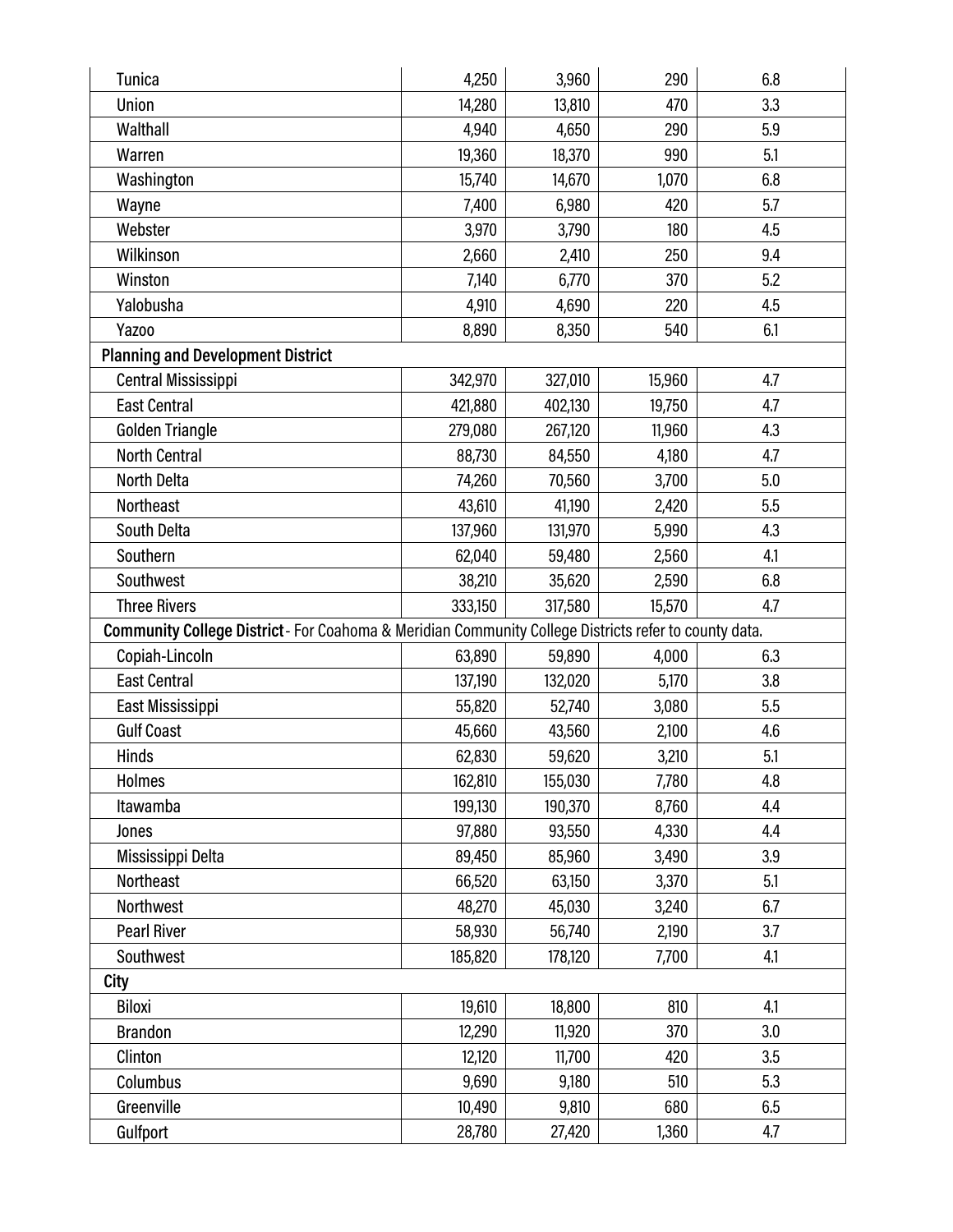| Hattiesburg                 | 21,500 | 20,570 | 930   | 4.3 |
|-----------------------------|--------|--------|-------|-----|
| Hattiesburg - Forest County | 18,540 | 17,700 | 840   | 4.5 |
| Hattiesburg - Lamar County  | 2,980  | 2,880  | 100   | 3.4 |
| <b>Horn Lake</b>            | 12,920 | 12,430 | 490   | 3.8 |
| Jackson                     | 67,990 | 64,430 | 3,560 | 5.2 |
| Madison                     | 12,920 | 12,550 | 370   | 2.9 |
| Meridian                    | 13,640 | 12,990 | 650   | 4.8 |
| <b>Moss Point</b>           | 5,050  | 4,750  | 300   | 5.9 |
| <b>Olive Branch</b>         | 20,930 | 20,300 | 630   | 3.0 |
| <b>Oxford</b>               | 15,290 | 14,810 | 480   | 3.1 |
| Pascagoula                  | 8,680  | 8,220  | 460   | 5.3 |
| Pearl                       | 12,500 | 12,080 | 420   | 3.4 |
| Southaven                   | 28,900 | 27,950 | 950   | 3.3 |
| <b>Starkville</b>           | 12,340 | 11,830 | 510   | 4.1 |
| Tupelo                      | 17,760 | 17,060 | 700   | 3.9 |
| Vicksburg                   | 8,560  | 8,090  | 470   | 5.5 |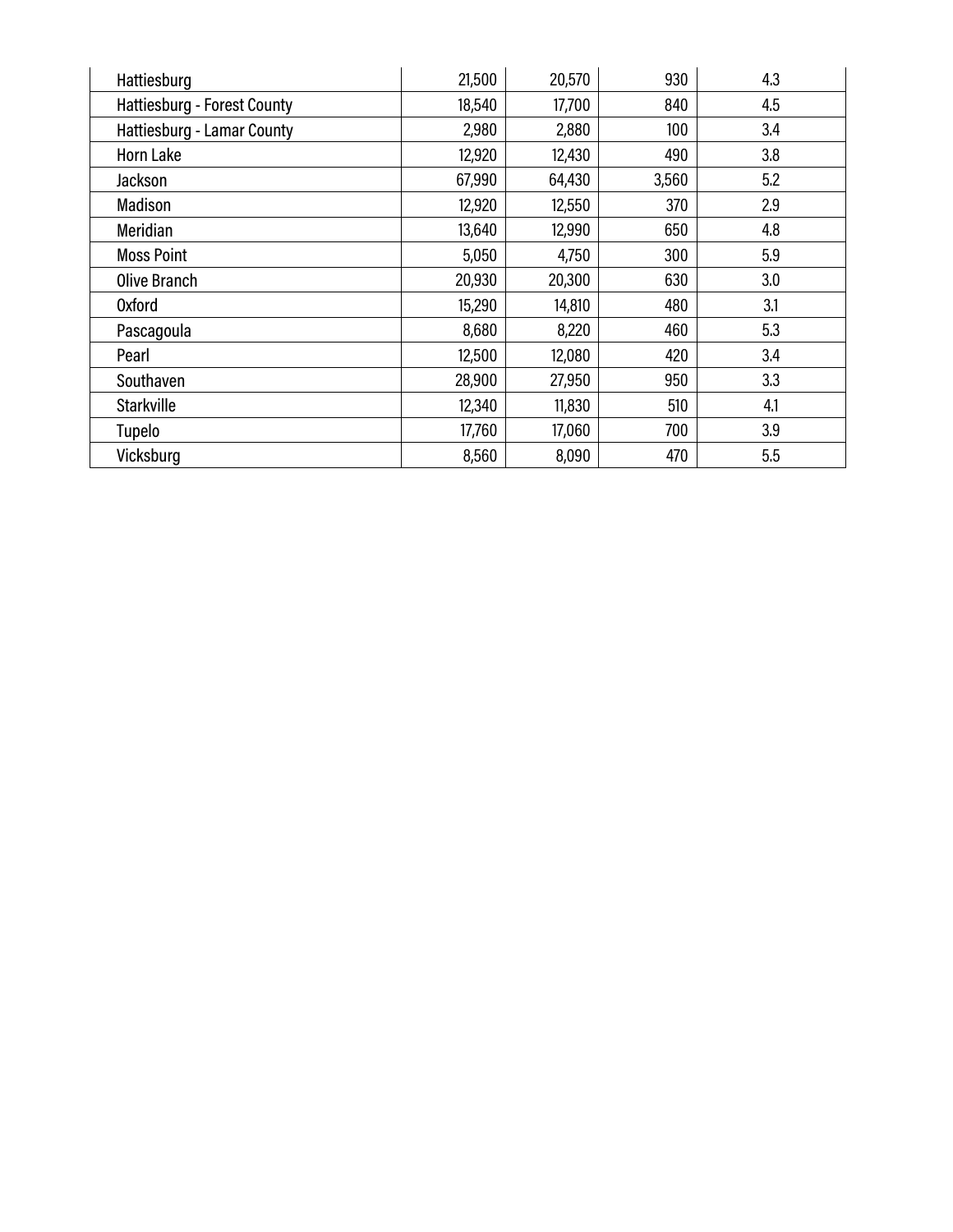# **Five Year Comparison of Unemployment Rates**

| Area                              | May-2022 | May-2021 | May-2020 | May-2019 | May-2018 | May-2017 |
|-----------------------------------|----------|----------|----------|----------|----------|----------|
| <b>Mississippi</b>                | 3.8      | 5.9      | 11.4     | 5.1      | 4.8      | 5.4      |
| <b>United States</b>              | 3.4      | 5.5      | 13.0     | 3.4      | 3.6      | 4.1      |
| Metropolitan Statistical Area     |          |          |          |          |          |          |
| Gulfport-Biloxi-Pascagoula MSA    | 3.8      | 6.1      | 16.3     | 5.2      | 5.0      | 5.6      |
| <b>Hattiesburg MSA</b>            | 3.3      | 5.4      | 9.8      | 4.6      | 4.3      | 5.0      |
| <b>Jackson MSA</b>                | 3.5      | 5.4      | 11.2     | 4.5      | 4.3      | 4.8      |
| <b>Workforce Development Area</b> |          |          |          |          |          |          |
| Delta WDA                         | 5.4      | 8.8      | 13.0     | 6.8      | 6.4      | 7.2      |
| Mississippi Partnership WDA       | 3.3      | 5.3      | 9.9      | 4.7      | 4.4      | 5.0      |
| Southcentral MS Works WDA         | 3.8      | 5.9      | 11.4     | 4.9      | 4.6      | 5.2      |
| <b>Twin Districts WDA</b>         | 3.8      | 5.9      | 12.3     | 5.2      | 5.0      | 5.6      |
| County                            |          |          |          |          |          |          |
| Adams                             | 5.5      | 8.7      | 14.0     | 6.2      | 5.9      | 7.4      |
| Alcorn                            | 3.1      | 5.0      | 8.0      | 4.4      | 4.2      | 4.7      |
| Amite                             | 4.7      | 7.6      | 8.7      | 6.0      | 6.1      | 6.9      |
| Attala                            | 3.9      | 6.4      | 9.8      | 6.0      | 5.8      | 6.2      |
| Benton                            | 4.5      | 7.4      | 10.0     | 5.7      | 5.4      | 6.3      |
| <b>Bolivar</b>                    | 4.6      | 8.0      | 8.7      | 6.0      | 5.8      | 6.4      |
| Calhoun                           | 3.3      | 5.0      | 9.1      | 5.0      | 4.7      | 5.3      |
| Carroll                           | 3.9      | 6.1      | 8.9      | 5.8      | 6.1      | 6.3      |
| Chickasaw                         | 4.0      | 6.7      | 14.8     | 5.5      | 5.0      | 5.6      |
| Choctaw                           | 3.4      | 4.8      | 7.0      | 5.0      | 5.0      | 5.0      |
| Claiborne                         | 8.6      | 12.5     | 18.2     | 10.1     | 8.1      | 10.0     |
| Clarke                            | 4.7      | 6.6      | 10.6     | 5.8      | 5.8      | 6.2      |
| Clay                              | 4.6      | 7.6      | 15.3     | 6.7      | 6.0      | 6.8      |
| Coahoma                           | 5.9      | 9.4      | 16.4     | 6.4      | 6.4      | 7.2      |
| Copiah                            | 4.4      | 7.0      | 10.1     | 6.2      | 5.3      | 6.0      |
| Covington                         | 3.4      | 5.4      | 7.9      | 4.5      | 4.6      | 5.1      |
| DeSoto                            | 2.9      | 4.8      | 8.0      | 4.2      | 3.8      | 4.3      |
| Forrest                           | 3.7      | 6.3      | 11.0     | 5.0      | 4.6      | 5.3      |
| Franklin                          | 4.6      | 6.9      | 9.5      | 6.0      | 5.5      | 7.0      |
| George                            | 5.1      | 6.8      | 11.4     | 6.5      | 5.8      | 6.9      |
| Greene                            | 6.3      | 7.0      | 11.1     | 7.2      | 5.7      | 7.7      |
| Grenada                           | 3.2      | 5.3      | 8.9      | 4.4      | 4.3      | 5.1      |
| Hancock                           | 3.8      | 6.3      | 13.3     | 5.2      | 5.1      | 5.9      |
| Harrison                          | 3.6      | 5.8      | 17.0     | 4.8      | 4.7      | 5.2      |
| Hinds                             | 4.2      | 6.7      | 13.9     | 5.0      | 4.7      | 5.3      |
| Holmes                            | 7.3      | 11.6     | 22.9     | 10.1     | 9.0      | 9.2      |
| Humphreys                         | 8.0      | 13.3     | 14.6     | 8.6      | 8.1      | 9.1      |
| Issaquena                         | 7.2      | 10.0     | 7.5      | 12.5     | 8.1      | 12.2     |
| Itawamba                          | 2.9      | 4.4      | 9.5      | 4.5      | 4.1      | 4.8      |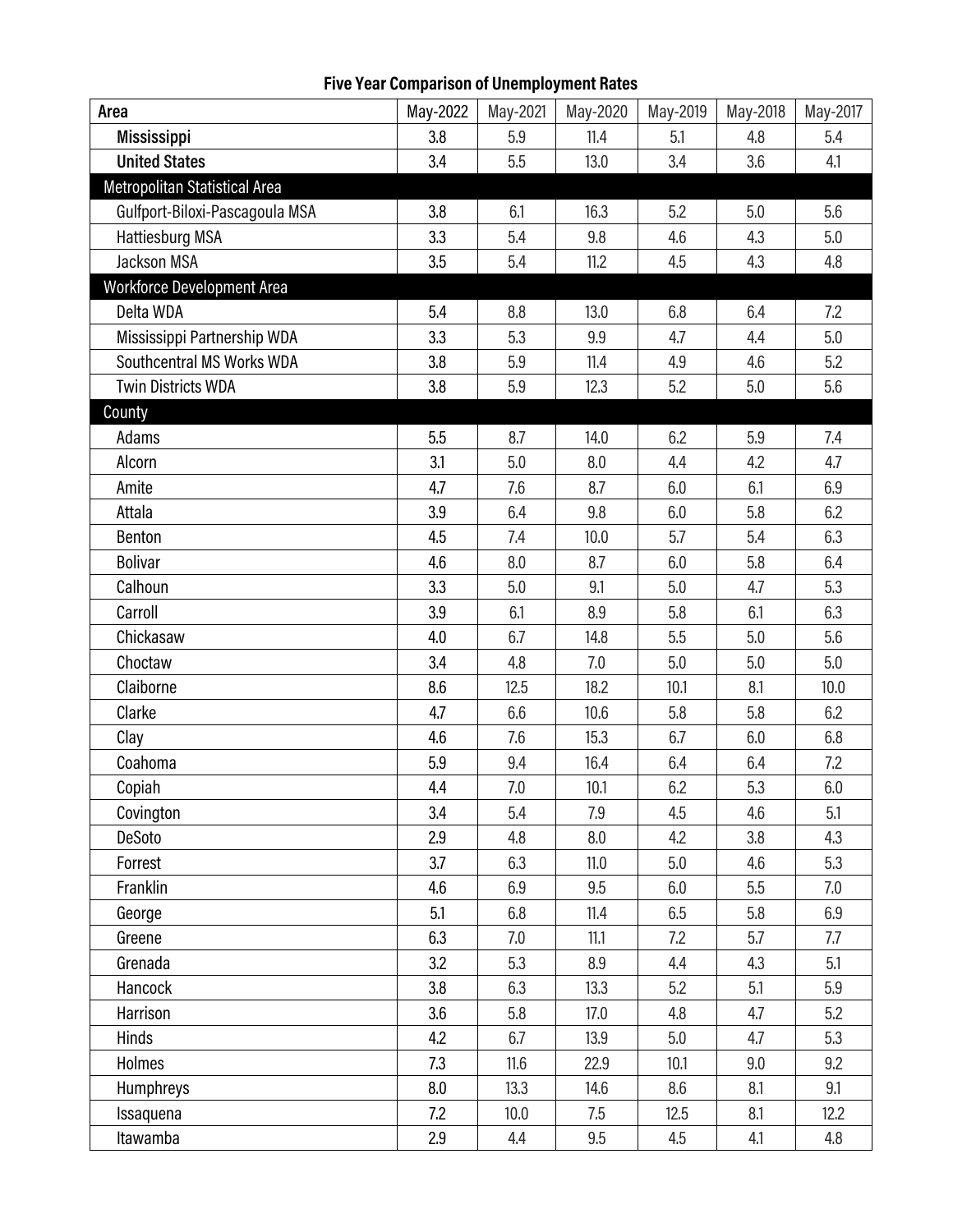| Jackson            | 4.2  | 6.3  | 16.1 | 5.7  | 5.4  | 6.1  |
|--------------------|------|------|------|------|------|------|
| Jasper             | 4.7  | 7.3  | 9.6  | 6.3  | 5.9  | 6.7  |
| Jefferson          | 13.8 | 17.7 | 19.8 | 14.4 | 11.9 | 13.7 |
| Jefferson Davis    | 5.4  | 8.2  | 11.2 | 6.2  | 6.3  | 6.8  |
| Jones              | 3.9  | 5.9  | 8.0  | 5.1  | 5.1  | 5.8  |
| Kemper             | 5.7  | 7.8  | 11.7 | 7.5  | 8.0  | 8.3  |
| Lafayette          | 2.8  | 4.4  | 8.7  | 4.5  | 4.0  | 4.6  |
| Lamar              | 2.8  | 4.3  | 8.4  | 4.0  | 3.8  | 4.3  |
| Lauderdale         | 3.8  | 5.8  | 9.9  | 5.3  | 5.0  | 5.8  |
| Lawrence           | 4.5  | 7.2  | 10.6 | 5.8  | 5.8  | 7.1  |
| Leake              | 3.7  | 6.0  | 11.2 | 5.0  | 5.0  | 6.2  |
| Lee                | 3.0  | 4.9  | 12.7 | 4.0  | 3.9  | 4.4  |
| Leflore            | 5.4  | 9.1  | 11.7 | 6.7  | 6.4  | 7.3  |
| Lincoln            | 3.3  | 5.1  | 10.0 | 5.1  | 4.5  | 5.5  |
| Lowndes            | 4.0  | 6.4  | 11.4 | 5.0  | 4.8  | 5.7  |
| Madison            | 2.9  | 4.6  | 10.8 | 4.2  | 3.8  | 4.2  |
| Marion             | 3.4  | 5.6  | 8.5  | 5.0  | 5.2  | 5.9  |
| Marshall           | 3.7  | 6.4  | 9.0  | 5.4  | 4.8  | 5.8  |
| Monroe             | 3.4  | 5.5  | 12.4 | 5.2  | 4.9  | 5.4  |
| Montgomery         | 4.1  | 6.4  | 9.7  | 5.6  | 5.4  | 5.2  |
| Neshoba            | 3.8  | 5.6  | 14.5 | 5.6  | 4.9  | 5.5  |
| Newton             | 3.6  | 5.7  | 11.2 | 5.5  | 4.9  | 5.4  |
| Noxubee            | 6.3  | 9.2  | 13.4 | 6.7  | 6.7  | 7.4  |
| Oktibbeha          | 3.8  | 6.0  | 10.4 | 5.7  | 4.9  | 5.7  |
| Panola             | 4.7  | 7.8  | 12.1 | 6.4  | 5.9  | 7.4  |
| <b>Pearl River</b> | 3.7  | 6.1  | 9.6  | 4.8  | 4.9  | 5.7  |
| Perry              | 4.5  | 6.8  | 10.8 | 6.2  | 5.6  | 6.8  |
| Pike               | 4.8  | 7.4  | 10.7 | 5.9  | 5.6  | 6.3  |
| Pontotoc           | 2.9  | 4.5  | 11.1 | 4.1  | 4.0  | 4.4  |
| Prentiss           | 2.9  | 4.4  | 9.0  | 4.5  | 4.4  | 4.9  |
| Quitman            | 5.6  | 9.1  | 12.6 | 7.3  | 7.2  | 9.3  |
| Rankin             | 2.6  | 3.7  | 7.7  | 3.7  | 3.5  | 4.0  |
| Scott              | 3.0  | 4.9  | 8.0  | 4.1  | 4.1  | 4.5  |
| Sharkey            | 5.8  | 9.6  | 11.7 | 8.0  | 6.7  | 7.2  |
| Simpson            | 3.4  | 5.3  | 8.1  | 4.9  | 4.7  | 5.3  |
| Smith              | 3.2  | 4.4  | 6.2  | 4.8  | 4.5  | 5.0  |
| Stone              | 3.8  | 5.6  | 10.7 | 5.7  | 6.0  | 6.8  |
| Sunflower          | 6.0  | 9.9  | 10.3 | 7.5  | 7.1  | 7.8  |
| Tallahatchie       | 4.1  | 6.0  | 7.4  | 4.7  | 5.1  | 5.2  |
| Tate               | 3.7  | 6.1  | 9.6  | 5.4  | 5.1  | 5.4  |
| Tippah             | 2.9  | 4.9  | 8.7  | 4.8  | 4.4  | 4.8  |
| Tishomingo         | 3.3  | 4.6  | 8.4  | 4.5  | 4.6  | 5.2  |
| Tunica             | 5.3  | 9.9  | 24.8 | 5.6  | 4.8  | 5.9  |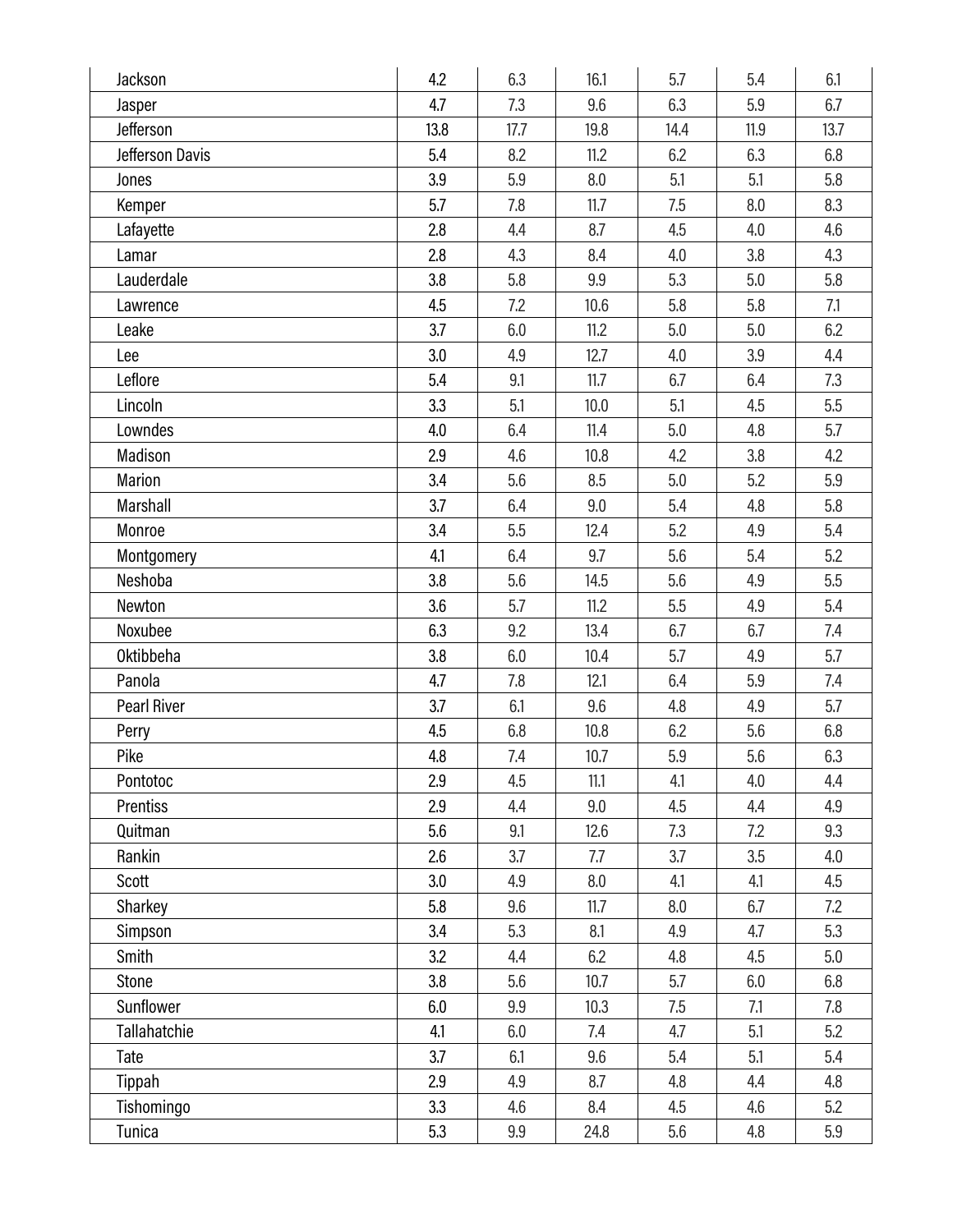| Union                                                                                                  | 2.5 | 4.2  | 10.5 | 3.9 | 3.6 | 4.0 |
|--------------------------------------------------------------------------------------------------------|-----|------|------|-----|-----|-----|
| Walthall                                                                                               | 4.7 | 6.8  | 9.5  | 6.4 | 6.1 | 7.0 |
| Warren                                                                                                 | 4.3 | 6.5  | 13.1 | 5.6 | 5.2 | 5.8 |
| Washington                                                                                             | 5.6 | 8.8  | 12.5 | 6.9 | 6.2 | 7.0 |
| Wayne                                                                                                  | 4.6 | 6.8  | 9.4  | 5.5 | 5.7 | 6.7 |
| Webster                                                                                                | 3.5 | 5.7  | 8.7  | 5.6 | 5.2 | 5.5 |
| Wilkinson                                                                                              | 7.5 | 12.3 | 13.4 | 8.6 | 8.0 | 8.2 |
| Winston                                                                                                | 4.3 | 6.7  | 11.8 | 5.7 | 5.5 | 6.2 |
| Yalobusha                                                                                              | 3.5 | 6.1  | 11.4 | 5.6 | 4.7 | 5.8 |
| Yazoo                                                                                                  | 4.9 | 7.8  | 14.8 | 5.8 | 5.6 | 6.2 |
| <b>Planning and Development District</b>                                                               |     |      |      |     |     |     |
| <b>Central Miss.</b>                                                                                   | 3.5 | 5.5  | 11.3 | 4.6 | 4.3 | 4.8 |
| <b>East Central</b>                                                                                    | 3.8 | 5.8  | 10.3 | 5.3 | 5.1 | 5.7 |
| Golden Triangle                                                                                        | 4.1 | 6.5  | 11.3 | 5.6 | 5.2 | 5.9 |
| North Central                                                                                          | 4.5 | 7.4  | 11.9 | 6.2 | 5.9 | 6.5 |
| North Delta                                                                                            | 3.5 | 5.8  | 9.7  | 4.8 | 4.4 | 5.1 |
| Northeast                                                                                              | 3.3 | 5.3  | 8.7  | 4.8 | 4.5 | 5.1 |
| South Delta                                                                                            | 5.6 | 9.0  | 11.1 | 7.0 | 6.4 | 7.2 |
| Southern                                                                                               | 3.8 | 5.9  | 12.9 | 5.1 | 4.9 | 5.6 |
| Southwest                                                                                              | 5.1 | 7.8  | 11.6 | 6.4 | 5.9 | 7.0 |
| <b>Three Rivers</b>                                                                                    | 3.0 | 4.8  | 11.2 | 4.4 | 4.1 | 4.6 |
| Community College District - For Coahoma & Meridian Community College Districts, refer to county data. |     |      |      |     |     |     |
|                                                                                                        |     |      |      |     |     |     |
| Copiah-Lincoln                                                                                         | 4.5 | 6.9  | 10.8 | 5.9 | 5.4 | 6.4 |
| <b>East Central</b>                                                                                    | 3.6 | 5.7  | 11.2 | 5.1 | 4.8 | 5.4 |
| East Mississippi                                                                                       | 4.2 | 6.6  | 11.7 | 5.7 | 5.3 | 6.1 |
| <b>Gulf Coast</b>                                                                                      | 3.9 | 6.1  | 16.1 | 5.3 | 5.0 | 5.7 |
| Hinds                                                                                                  | 3.7 | 5.6  | 11.6 | 4.7 | 4.4 | 4.9 |
| Holmes                                                                                                 | 3.6 | 5.6  | 11.4 | 5.0 | 4.7 | 5.1 |
| Itawamba                                                                                               | 3.2 | 5.0  | 12.2 | 4.4 | 4.2 | 4.7 |
| Jones                                                                                                  | 4.2 | 6.1  | 8.7  | 5.4 | 5.3 | 6.0 |
| Mississippi Delta                                                                                      | 5.5 | 9.1  | 11.2 | 6.9 | 6.4 | 7.2 |
| Northeast                                                                                              | 2.9 | 4.6  | 8.9  | 4.4 | 4.2 | 4.7 |
| Northwest                                                                                              | 3.3 | 5.5  | 9.2  | 4.7 | 4.3 | 5.0 |
| Pearl River                                                                                            | 3.5 | 5.7  | 10.2 | 4.8 | 4.7 | 5.4 |
| Southwest                                                                                              | 5.0 | 7.8  | 10.4 | 6.3 | 6.0 | 6.7 |
| City                                                                                                   |     |      |      |     |     |     |
| Biloxi                                                                                                 | 3.2 | 5.6  | 19.7 | 4.8 | 4.6 | 5.3 |
| Brandon                                                                                                | 2.4 | 3.7  | 7.7  | N/A | N/A | N/A |
| Clinton                                                                                                | 2.9 | 4.6  | 8.8  | 3.8 | 3.8 | 4.2 |
| Columbus                                                                                               | 4.5 | 7.0  | 13.0 | 5.2 | 5.2 | 6.0 |
| Greenville                                                                                             | 5.2 | 8.9  | 13.2 | 6.7 | 5.9 | 6.8 |
| Gulfport<br>Hattiesburg                                                                                | 4.0 | 6.4  | 19.7 | 5.0 | 4.9 | 5.2 |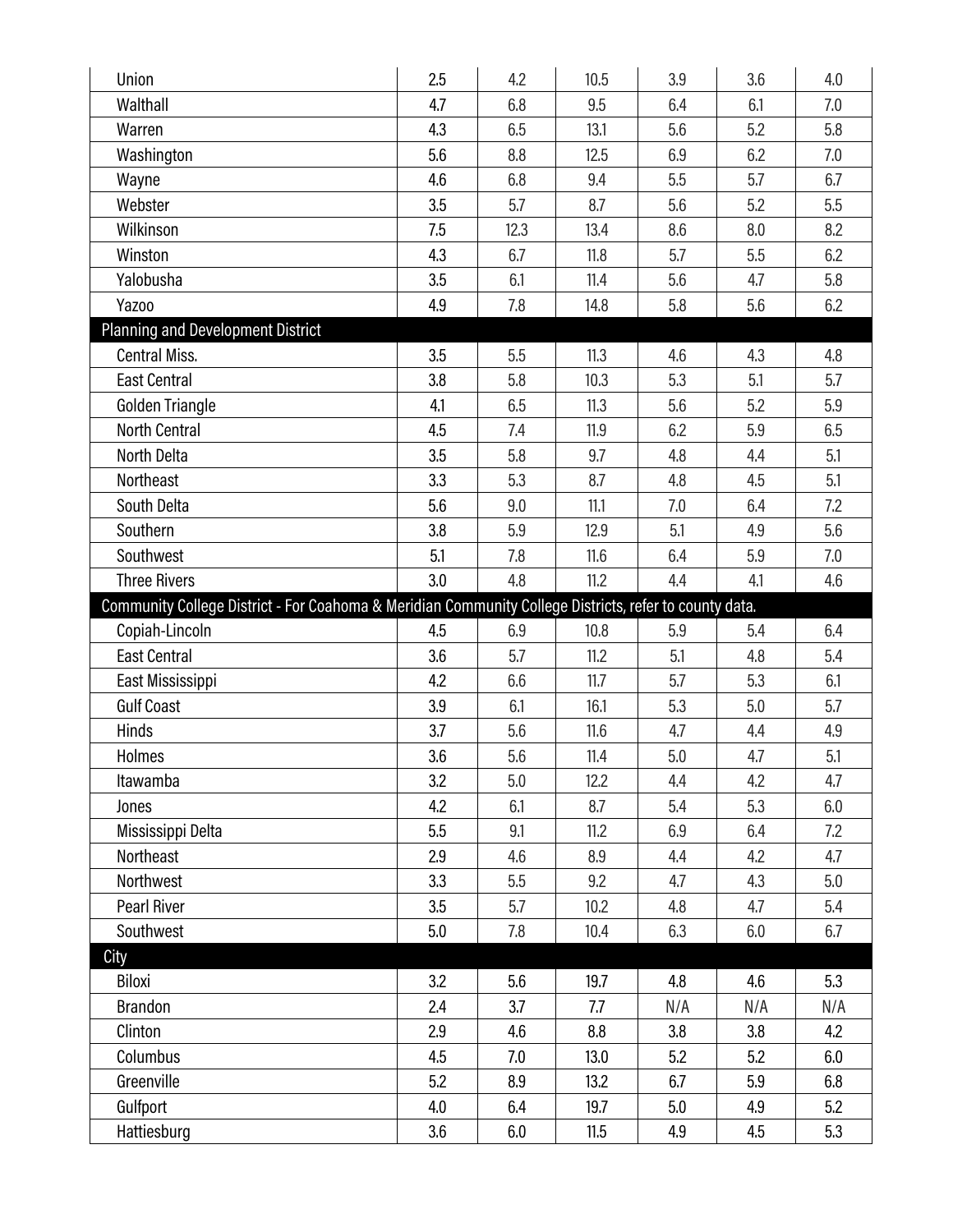| Hattiesburg - Forest County | 3.7 | 6.4 | 11.9 | 5.1 | 4.6 | 5.4 |
|-----------------------------|-----|-----|------|-----|-----|-----|
| Hattiesburg - Lamar County  | 2.7 | 3.8 | 9.0  | 3.7 | 3.4 | 4.7 |
| Horn Lake                   | 3.4 | 4.8 | 12.1 | 4.5 | 4.1 | 4.4 |
| Jackson                     | 4.4 | 7.2 | 15.6 | 5.2 | 4.9 | 5.5 |
| Madison                     | 2.4 | 3.2 | 7.7  | 3.5 | 3.4 | 3.7 |
| Meridian                    | 3.9 | 6.3 | 10.8 | 5.7 | 5.3 | 6.0 |
| <b>Moss Point</b>           | 4.9 | 8.2 | 16.6 | 7.5 | 6.6 | 7.3 |
| Olive Branch                | 2.5 | 3.7 | 6.0  | 3.7 | 3.3 | 3.7 |
| <b>Oxford</b>               | 2.5 | 3.9 | 8.8  | 3.4 | N/A | N/A |
| Pascagoula                  | 4.2 | 7.5 | 15.5 | 5.7 | 5.9 | 6.7 |
| Pearl                       | 2.9 | 4.4 | 9.0  | 3.9 | 3.6 | 4.1 |
| Southaven                   | 2.7 | 3.8 | 7.9  | 3.8 | 3.4 | 3.9 |
| Starkville                  | 3.4 | 5.4 | 10.7 | 4.7 | 4.3 | 4.9 |
| Tupelo                      | 3.1 | 5.2 | 14.7 | 4.1 | 4.1 | 4.6 |
| Vicksburg                   | 4.8 | 8.1 | 16.5 | 6.1 | 5.9 | 6.7 |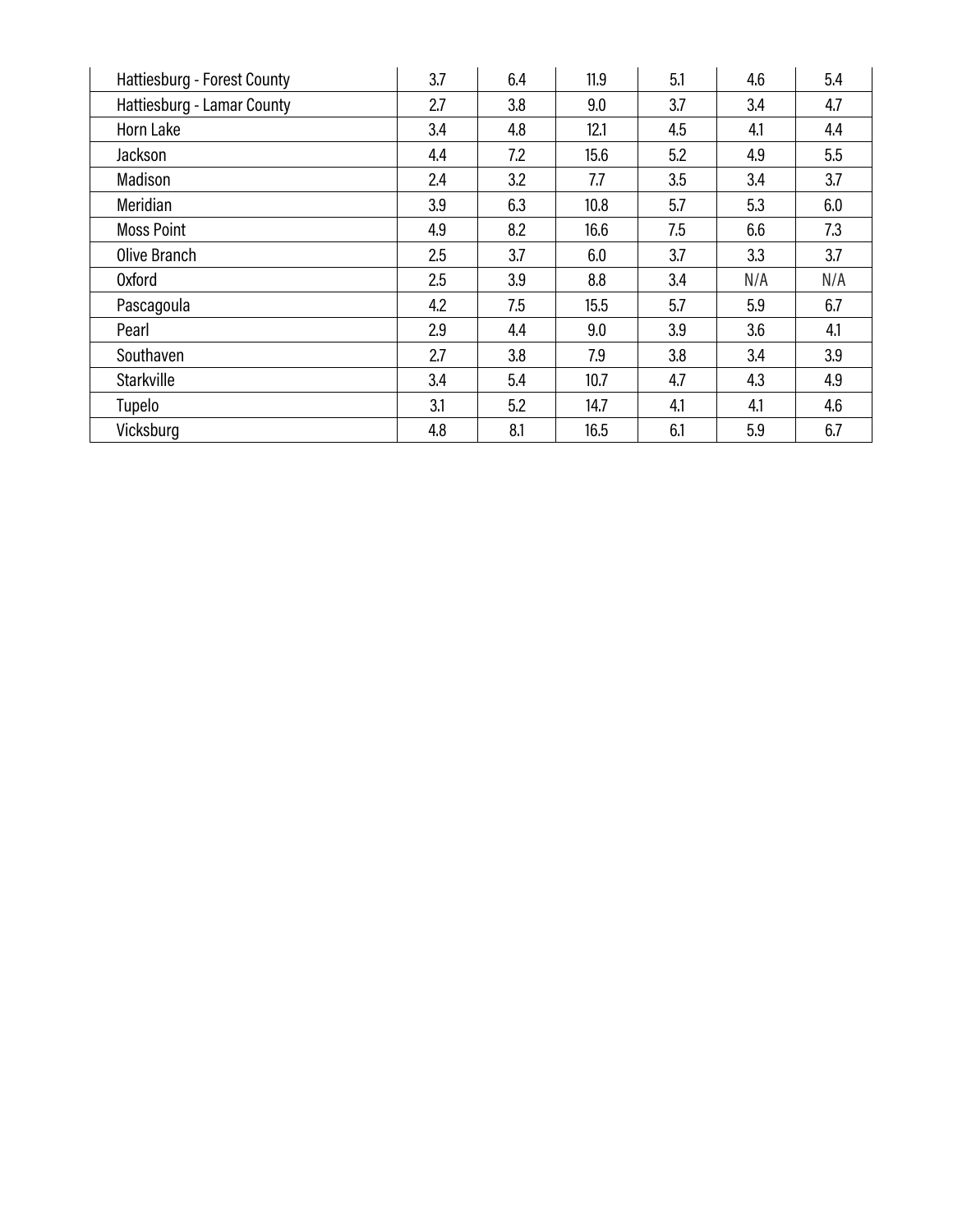# **Unemployment Insurance Statistics**

# For Metropolitan Statistical Areas and Workforce Development Areas

|                                      | <b>May 2022</b>       |                                       |                      |                      |
|--------------------------------------|-----------------------|---------------------------------------|----------------------|----------------------|
|                                      |                       | <b>Regular Unemployment Insurance</b> |                      | All Programs         |
|                                      | <b>Initial Claims</b> | Cont'd Claims                         | <b>Benefits Paid</b> | <b>Benefits Paid</b> |
| <b>Metropolitan Statistical Area</b> |                       |                                       |                      |                      |
| Gulfport-Biloxi-Pascagoula MSA       | 546                   | 2,102                                 | \$312,486            | \$329,334            |
| <b>Hattiesburg MSA</b>               | 226                   | 747                                   | \$112,388            | \$130,982            |
| <b>Jackson MSA</b>                   | 1,025                 | 3,643                                 | \$472,139            | \$485,321            |
| <b>Workforce Development Area</b>    |                       |                                       |                      |                      |
| Delta WDA                            | 979                   | 2,896                                 | \$369,238            | \$380,679            |
| Mississippi Partnership WDA          | 3,583                 | 5,509                                 | \$638,509            | \$657,763            |
| Southcentral Mississippi Works WDA   | 1,427                 | 4,924                                 | \$644,900            | \$690,402            |
| <b>Twin Districts WDA</b>            | 1,473                 | 5,522                                 | \$804,970            | \$859,497            |

Ι

|                                      | <b>April 2022</b>     |                                |                      |                      |
|--------------------------------------|-----------------------|--------------------------------|----------------------|----------------------|
|                                      |                       | Regular Unemployment Insurance |                      | All Programs         |
|                                      | <b>Initial Claims</b> | Cont'd Claims                  | <b>Benefits Paid</b> | <b>Benefits Paid</b> |
| <b>Metropolitan Statistical Area</b> |                       |                                |                      |                      |
| Gulfport-Biloxi-Pascagoula MSA       | 446                   | 1,557                          | \$258,551            | \$312,163            |
| <b>Hattiesburg MSA</b>               | 159                   | 589                            | \$91,213             | \$94,585             |
| <b>Jackson MSA</b>                   | 742                   | 2,709                          | \$378,645            | \$422,163            |
| <b>Workforce Development Area</b>    |                       |                                |                      |                      |
| Delta WDA                            | 469                   | 2,191                          | \$339,459            | \$368,885            |
| Mississippi Partnership WDA          | 887                   | 3,299                          | \$475,244            | \$498,635            |
| Southcentral Mississippi Works WDA   | 984                   | 3,663                          | \$513,663            | \$594,370            |
| <b>Twin Districts WDA</b>            | 1,108                 | 4,104                          | \$642,620            | \$711,018            |

|                                      | <b>May 2021</b>       |                                |                      |                      |
|--------------------------------------|-----------------------|--------------------------------|----------------------|----------------------|
|                                      |                       | Regular Unemployment Insurance |                      | All Programs         |
|                                      | <b>Initial Claims</b> | Cont'd Claims                  | <b>Benefits Paid</b> | <b>Benefits Paid</b> |
| <b>Metropolitan Statistical Area</b> |                       |                                |                      |                      |
| Gulfport-Biloxi-Pascagoula MSA       | 1,299                 | 15,445                         | \$1,587,151          | \$23,879,135         |
| <b>Hattiesburg MSA</b>               | 556                   | 5,249                          | \$517,601            | \$7,713,858          |
| <b>Jackson MSA</b>                   | 2,286                 | 24,463                         | \$2,420,891          | \$35,369,605         |
| <b>Workforce Development Area</b>    |                       |                                |                      |                      |
| Delta WDA                            | 1,758                 | 18,568                         | \$1,719,392          | \$23,258,082         |
| Mississippi Partnership WDA          | 3,270                 | 31,591                         | \$3,253,149          | \$38,263,994         |
| Southcentral Mississippi Works WDA   | 3,201                 | 33,243                         | \$3,254,813          | \$48,048,056         |
| <b>Twin Districts WDA</b>            | 3,603                 | 34,933                         | \$3,472,506          | \$52,581,300         |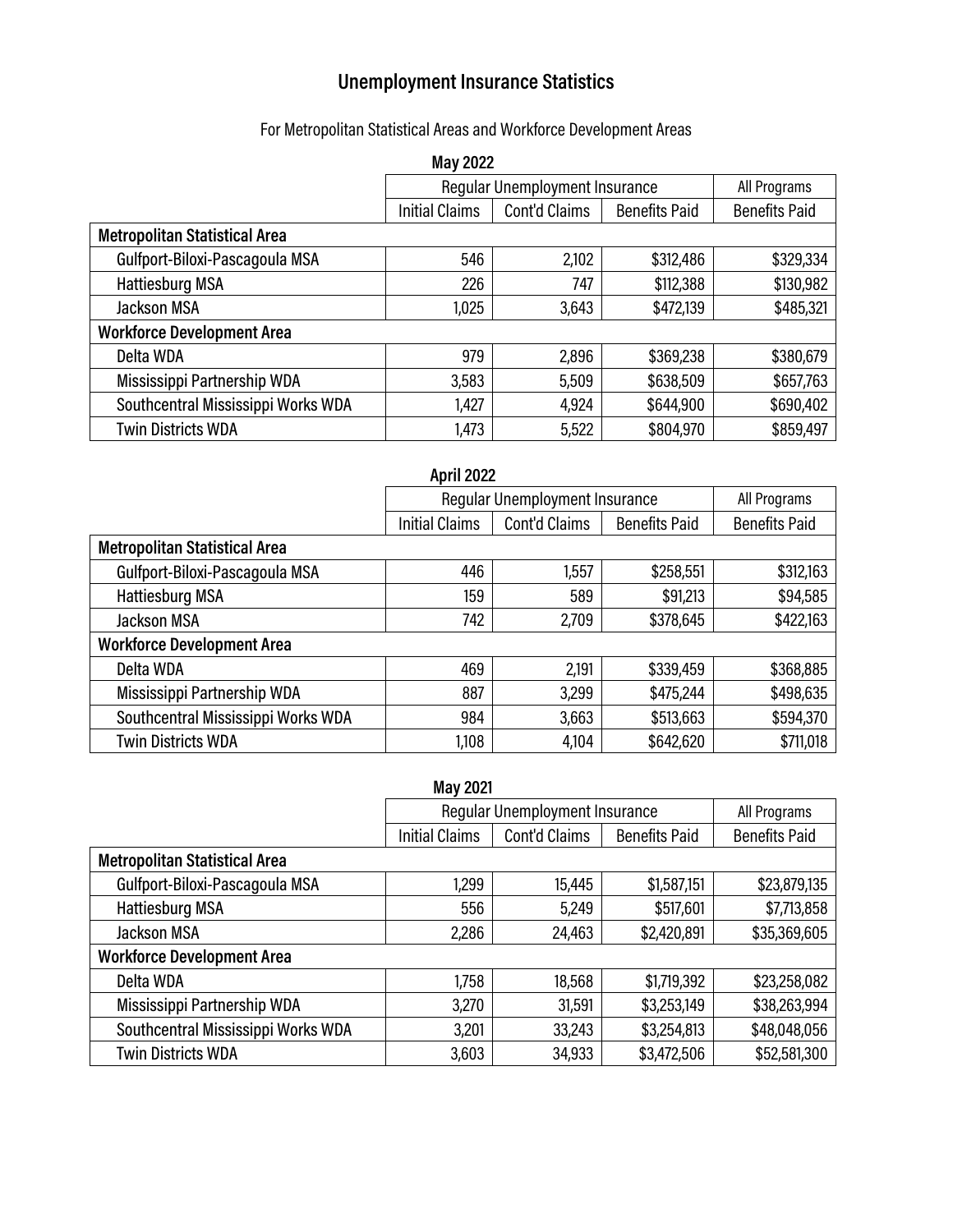# **Unemployment Insurance Statistics**

County Data - Claims

|                 |                       | May 2022      | <b>April 2022</b>     |               | <b>May 2021</b>       |               |
|-----------------|-----------------------|---------------|-----------------------|---------------|-----------------------|---------------|
|                 | <b>Initial Claims</b> | Cont'd Claims | <b>Initial Claims</b> | Cont'd Claims | <b>Initial Claims</b> | Cont'd Claims |
| County          |                       |               |                       |               |                       |               |
| Adams           | 55                    | 192           | 33                    | 158           | 139                   | 1,322         |
| Alcorn          | 82                    | 111           | 52                    | 85            | 113                   | 805           |
| Amite           | 13                    | 24            | 5                     | 23            | 44                    | 193           |
| Attala          | 22                    | 96            | 27                    | 82            | 63                    | 666           |
| Benton          | 40                    | 65            | 14                    | 26            | 41                    | 329           |
| <b>Bolivar</b>  | 173                   | 415           | 56                    | 237           | 330                   | 2,281         |
| Calhoun         | 149                   | 111           | 15                    | 39            | 57                    | 654           |
| Carroll         | 14                    | 18            | $\overline{c}$        | 25            | 17                    | 303           |
| Chickasaw       | 240                   | 226           | 35                    | 71            | 94                    | 1,148         |
| Choctaw         | 17                    | 48            | $\overline{7}$        | 45            | 27                    | 236           |
| Claiborne       | 59                    | 109           | 20                    | 70            | 57                    | 790           |
| Clarke          | 23                    | 133           | 22                    | 77            | 71                    | 497           |
| Clay            | 96                    | 185           | 38                    | 141           | 117                   | 1,678         |
| Coahoma         | 87                    | 307           | 45                    | 249           | 190                   | 2,126         |
| Copiah          | 50                    | 189           | 39                    | 146           | 149                   | 1,108         |
| Covington       | 22                    | 90            | 15                    | 73            | 61                    | 601           |
| DeSoto          | 196                   | 630           | 106                   | 517           | 374                   | 3,630         |
| Forrest         | 148                   | 460           | 106                   | 378           | 366                   | 3,366         |
| Franklin        | 14                    | 39            | 14                    | 33            | 21                    | 154           |
| George          | 32                    | 161           | 34                    | 113           | 99                    | 552           |
| Greene          | 21                    | 112           | 12                    | 67            | 35                    | 267           |
| Grenada         | 63                    | 129           | 29                    | 113           | 91                    | 871           |
| Hancock         | 36                    | 159           | 34                    | 98            | 117                   | 1,068         |
| Harrison        | 290                   | 1,102         | 218                   | 829           | 679                   | 8,811         |
| Hinds           | 618                   | 2,039         | 413                   | 1,401         | 1,239                 | 14,148        |
| Holmes          | $70\,$                | 205           | 42                    | 153           | 122                   | 1,575         |
| Humphreys       | 24                    | 77            | 11                    | 83            | 69                    | 599           |
| Issaquena       | 1                     | 19            | $\overline{3}$        | 20            | 6                     | 79            |
| Itawamba        | 88                    | 116           | 13                    | 43            | 58                    | 509           |
| Jackson         | 220                   | 841           | 194                   | 630           | 503                   | 5,566         |
| Jasper          | 39                    | 109           | 22                    | 82            | 78                    | 609           |
| Jefferson       | 43                    | 93            | 9                     | 36            | 72                    | 440           |
| Jefferson Davis | 18                    | 67            | 18                    | 52            | 49                    | 409           |
| Jones           | 85                    | 304           | 59                    | 220           | 226                   | 1,951         |
| Kemper          | 38                    | 125           | 13                    | 82            | 41                    | 471           |
| Lafayette       | 125                   | 275           | 41                    | 193           | 259                   | 1,574         |
| Lamar           | 59                    | 247           | 49                    | 180           | 155                   | 1,565         |
| Lauderdale      | 138                   | 594           | 100                   | 407           | 298                   | 3,147         |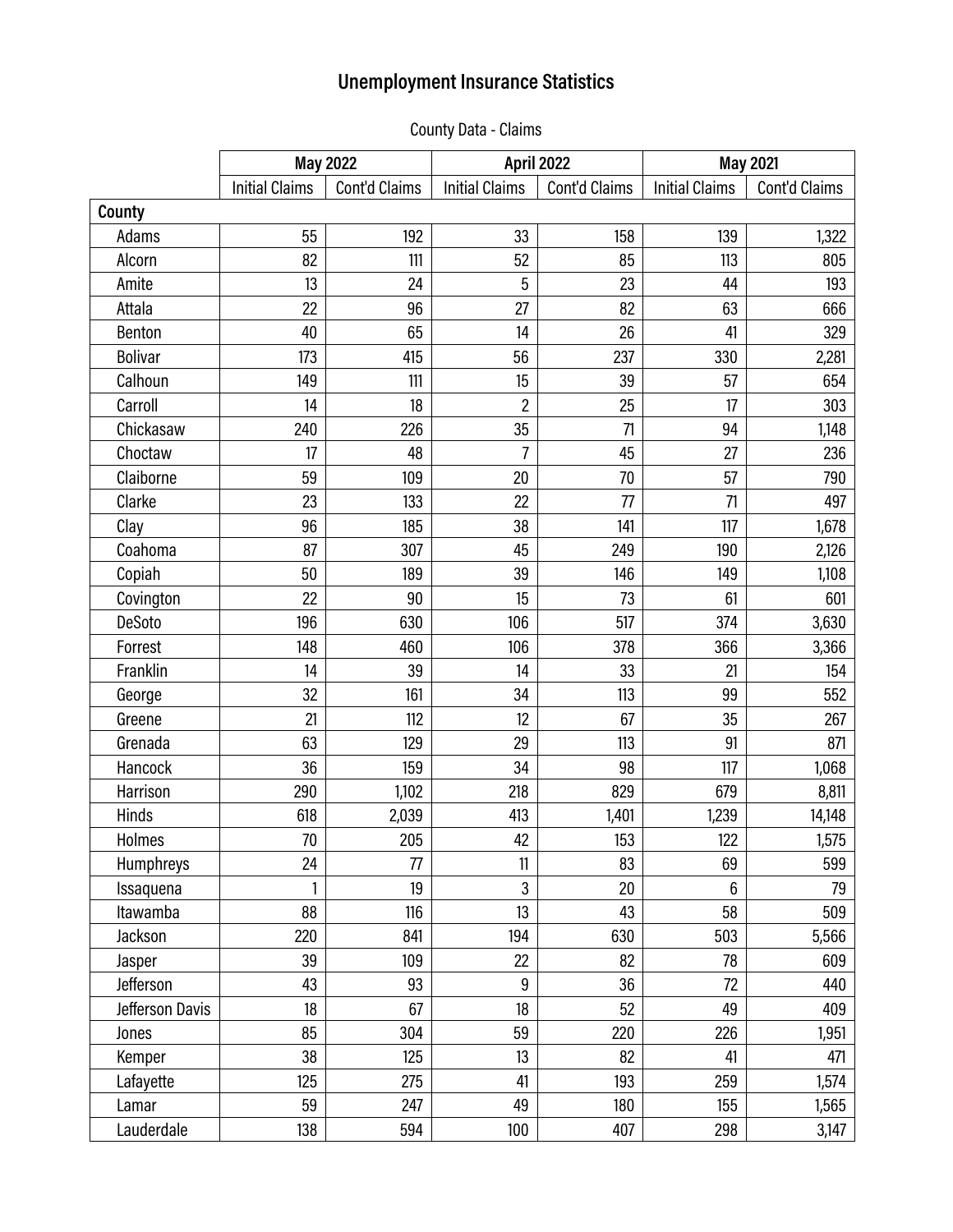| Lawrence           | 11  | 50    | 11             | 43  | 40  | 312   |
|--------------------|-----|-------|----------------|-----|-----|-------|
| Leake              | 29  | 114   | 24             | 88  | 94  | 674   |
| Lee                | 388 | 600   | 85             | 386 | 358 | 3,909 |
| Leflore            | 77  | 387   | 43             | 279 | 162 | 2,259 |
| Lincoln            | 42  | 135   | 37             | 103 | 77  | 833   |
| Lowndes            | 187 | 516   | 85             | 355 | 286 | 3,098 |
| Madison            | 151 | 607   | 125            | 520 | 373 | 4,137 |
| Marion             | 33  | 93    | 26             | 68  | 91  | 754   |
| Marshall           | 126 | 172   | 28             | 102 | 132 | 1,168 |
| Monroe             | 249 | 396   | 51             | 162 | 142 | 1,583 |
| Montgomery         | 17  | 98    | 16             | 66  | 32  | 403   |
| Neshoba            | 38  | 111   | 24             | 92  | 88  | 616   |
| Newton             | 30  | 62    | 22             | 55  | 82  | 599   |
| Noxubee            | 58  | 154   | 15             | 101 | 69  | 653   |
| <b>Oktibbeha</b>   | 143 | 289   | 52             | 175 | 258 | 2,321 |
| Panola             | 106 | 289   | 57             | 194 | 195 | 1,885 |
| <b>Pearl River</b> | 39  | 142   | 38             | 98  | 161 | 824   |
| Perry              | 19  | 40    | 4              | 31  | 35  | 318   |
| Pike               | 60  | 245   | 35             | 181 | 135 | 1,328 |
| Pontotoc           | 548 | 339   | 21             | 86  | 102 | 1,080 |
| Prentiss           | 154 | 132   | 19             | 56  | 86  | 804   |
| Quitman            | 46  | 112   | 18             | 52  | 56  | 474   |
| Rankin             | 140 | 537   | 98             | 394 | 341 | 2,856 |
| Scott              | 47  | 124   | 32             | 107 | 87  | 846   |
| Sharkey            | 17  | 42    | 10             | 35  | 20  | 298   |
| Simpson            | 21  | 100   | 24             | 82  | 55  | 641   |
| Smith              | 18  | 58    | $\overline{7}$ | 61  | 38  | 257   |
| Stone              | 27  | 61    | 11             | 35  | 60  | 455   |
| Sunflower          | 66  | 259   | 44             | 222 | 114 | 1,660 |
| Tallahatchie       | 54  | 125   | 19             | 104 | 51  | 607   |
| Tate               | 61  | 168   | 41             | 86  | 102 | 972   |
| Tippah             | 104 | 130   | 19             | 69  | 72  | 595   |
| Tishomingo         | 29  | 61    | 10             | 40  | 57  | 297   |
| Tunica             | 38  | 89    | 16             | 76  | 67  | 1,127 |
| Union              | 307 | 197   | 20             | 60  | 93  | 868   |
| Walthall           | 21  | 68    | 14             | 29  | 82  | 393   |
| Warren             | 75  | 312   | 61             | 257 | 199 | 2,863 |
| Washington         | 206 | 552   | 103            | 462 | 359 | 3,295 |
| Wayne              | 24  | 213   | 24             | 181 | 89  | 710   |
| Webster            | 23  | 40    | $\mathfrak{z}$ | 37  | 25  | 430   |
| Wilkinson          | 9   | 14    | $\overline{3}$ | 21  | 49  | 152   |
| Winston            | 37  | 177   | 32             | 128 | 57  | 748   |
| Yalobusha          | 34  | 48    | 13             | 35  | 105 | 562   |
| Yazoo              | 45  | $171$ | 43             | 166 | 129 | 1,573 |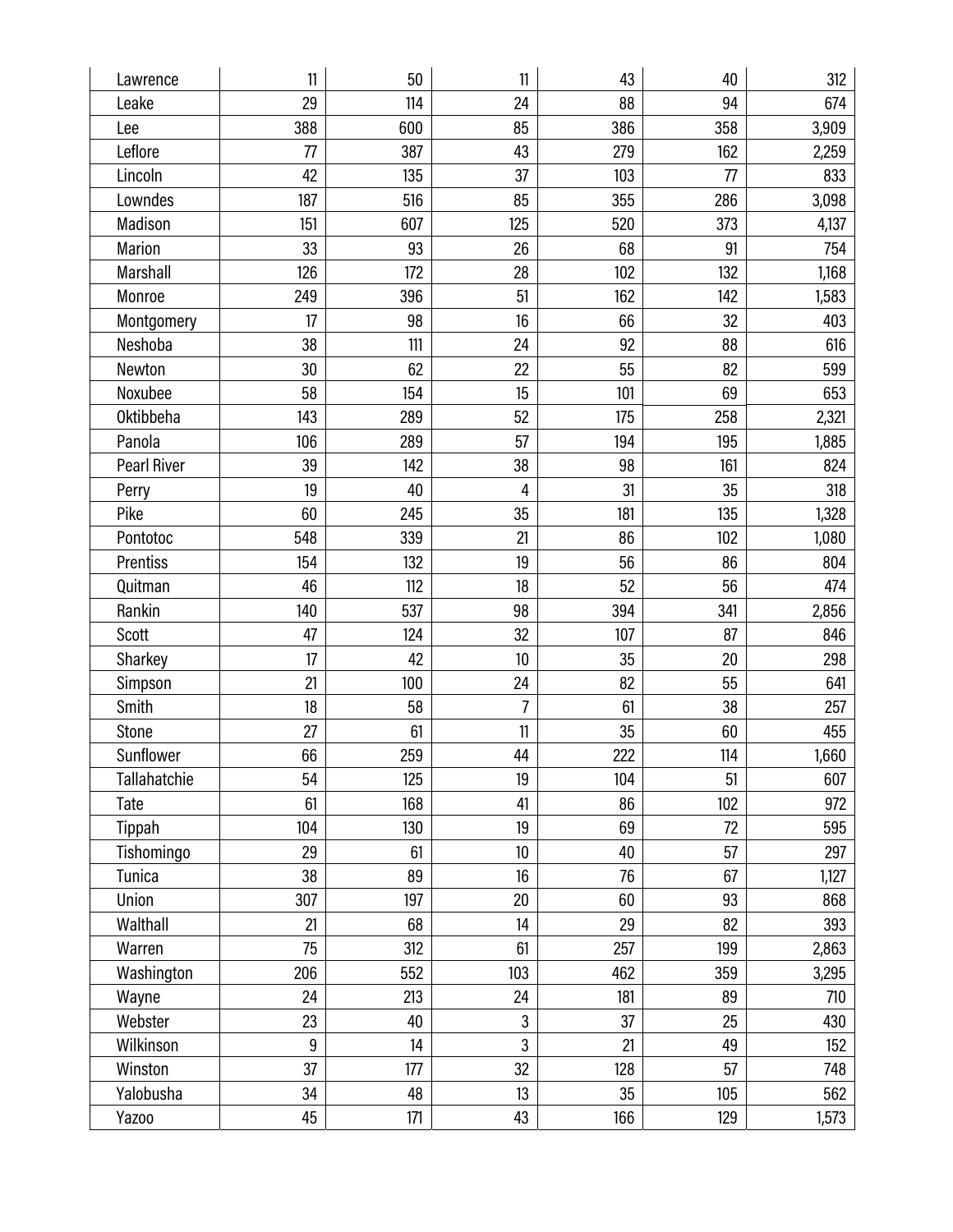# **Unemployment Insurance Statistics**

|                 | <b>May 2022</b>      |                      | April 2022           |                      | <b>May 2021</b>      |                      |
|-----------------|----------------------|----------------------|----------------------|----------------------|----------------------|----------------------|
|                 | <b>Benefits Paid</b> | <b>Benefits Paid</b> | <b>Benefits Paid</b> | <b>Benefits Paid</b> | <b>Benefits Paid</b> | <b>Benefits Paid</b> |
|                 | Regular UI           | All Programs         | Regular UI           | All Programs         | Regular UI           | All Programs         |
| County          |                      |                      |                      |                      |                      |                      |
| Adams           | \$25,904             | \$25,904             | \$22,793             | \$22,793             | \$121,488            | \$1,970,922          |
| Alcorn          | \$13,091             | \$13,091             | \$10,100             | \$10,770             | \$87,677             | \$1,153,869          |
| Amite           | \$4,474              | \$4,474              | \$4,313              | \$4,689              | \$22,437             | \$374,455            |
| Attala          | \$17,156             | \$17,156             | \$11,137             | \$11,137             | \$68,074             | \$962,673            |
| Benton          | \$7,206              | \$7,206              | \$2,920              | \$2,920              | \$36,493             | \$381,233            |
| <b>Bolivar</b>  | \$49,212             | \$49,612             | \$33,795             | \$34,885             | \$216,637            | \$2,519,912          |
| Calhoun         | \$5,589              | \$5,589              | \$5,780              | \$6,015              | \$68,721             | \$626,289            |
| Carroll         | \$1,553              | \$2,258              | \$2,590              | \$3,295              | \$26,067             | \$416,201            |
| Chickasaw       | \$13,451             | \$13,451             | \$5,387              | \$5,387              | \$133,435            | \$1,210,223          |
| Choctaw         | \$8,567              | \$8,567              | \$7,716              | \$7,716              | \$19,497             | \$339,881            |
| Claiborne       | \$12,817             | \$18,457             | \$8,587              | \$14,452             | \$80,578             | \$1,063,139          |
| Clarke          | \$17,504             | \$17,504             | \$12,007             | \$12,007             | \$51,691             | \$653,033            |
| Clay            | \$22,408             | \$22,708             | \$15,548             | \$16,318             | \$175,205            | \$1,822,637          |
| Coahoma         | \$39,073             | \$39,073             | \$38,797             | \$39,697             | \$187,390            | \$2,317,250          |
| Copiah          | \$20,527             | \$20,527             | \$16,882             | \$17,799             | \$119,748            | \$1,642,130          |
| Covington       | \$11,801             | \$13,301             | \$8,053              | \$10,753             | \$57,124             | \$1,105,693          |
| DeSoto          | \$100,476            | \$102,605            | \$68,440             | \$76,464             | \$394,587            | \$4,905,627          |
| Forrest         | \$72,519             | \$73,519             | \$58,323             | \$59,943             | \$306,388            | \$4,861,614          |
| Franklin        | \$5,983              | \$5,983              | \$3,101              | \$3,101              | \$13,619             | \$203,153            |
| George          | \$25,893             | \$25,893             | \$19,052             | \$19,052             | \$66,193             | \$1,114,883          |
| Greene          | \$19,783             | \$20,018             | \$10,935             | \$11,875             | \$27,282             | \$461,366            |
| Grenada         | \$14,260             | \$14,260             | \$18,380             | \$18,380             | \$60,031             | \$1,125,122          |
| Hancock         | \$24,914             | \$24,914             | \$17,193             | \$20,529             | \$114,833            | \$2,072,349          |
| Harrison        | \$155,084            | \$169,059            | \$137,537            | \$152,438            | \$893,112            | \$13,489,374         |
| Hinds           | \$253,383            | \$259,151            | \$188,145            | \$220,106            | \$1,296,242          | \$21,342,082         |
| Holmes          | \$26,238             | \$26,238             | \$22,445             | \$22,980             | \$160,915            | \$2,031,656          |
| Humphreys       | \$15,248             | \$15,458             | \$10,692             | \$10,692             | \$46,572             | \$926,851            |
| Issaquena       | \$3,535              | \$5,650              | \$3,587              | \$5,467              | \$10,446             | \$57,543             |
| Itawamba        | \$11,660             | \$11,660             | \$6,709              | \$6,709              | \$64,566             | \$627,166            |
| Jackson         | \$132,488            | \$135,361            | \$103,821            | \$139,196            | \$579,206            | \$8,317,412          |
| Jasper          | \$20,142             | \$25,647             | \$12,901             | \$13,841             | \$63,509             | \$768,695            |
| Jefferson       | \$8,915              | \$17,350             | \$5,949              | \$10,159             | \$55,191             | \$616,769            |
| Jefferson Davis | \$5,548              | \$6,748              | \$4,918              | \$5,035              | \$35,945             | \$748,105            |
| Jones           | \$46,507             | \$49,737             | \$29,414             | \$30,314             | \$186,613            | \$2,679,181          |
| Kemper          | \$14,418             | \$14,418             | \$12,798             | \$12,798             | \$47,817             | \$562,528            |
| Lafayette       | \$37,740             | \$37,740             | \$34,036             | \$34,036             | \$148,119            | \$1,705,652          |
| Lamar           | \$33,630             | \$50,049             | \$27,185             | \$27,997             | \$172,840            | \$2,353,626          |

# County Data - Benefits Paid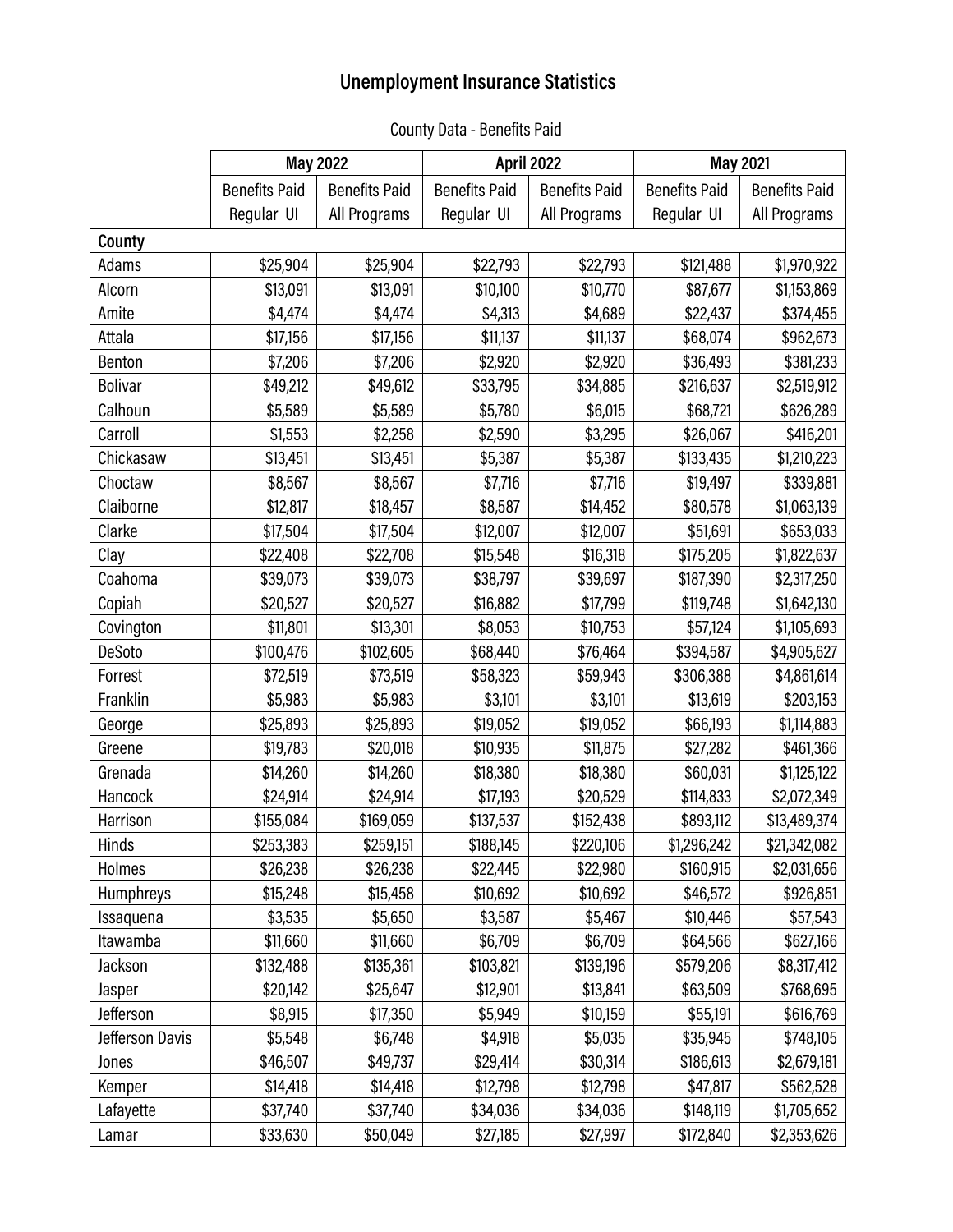| Lauderdale          | \$80,422 | \$80,422 | \$65,759 | \$65,759 | \$279,798 | \$3,689,144 |
|---------------------|----------|----------|----------|----------|-----------|-------------|
| Lawrence            | \$7,981  | \$7,981  | \$6,197  | \$7,397  | \$31,765  | \$574,635   |
| Leake               | \$16,961 | \$16,961 | \$14,197 | \$14,497 | \$65,122  | \$800,441   |
| Lee                 | \$67,163 | \$67,163 | \$61,679 | \$64,497 | \$426,953 | \$4,474,649 |
| Leflore             | \$51,672 | \$51,672 | \$54,612 | \$56,360 | \$214,072 | \$2,657,379 |
| Lincoln             | \$18,388 | \$18,388 | \$16,498 | \$16,498 | \$70,186  | \$1,322,193 |
| Lowndes             | \$70,792 | \$78,867 | \$47,510 | \$48,450 | \$289,745 | \$3,670,084 |
| Madison             | \$88,376 | \$92,026 | \$85,039 | \$87,049 | \$459,310 | \$4,903,700 |
| Marion              | \$10,976 | \$10,976 | \$7,814  | \$7,814  | \$83,534  | \$1,159,669 |
| Marshall            | \$19,831 | \$24,531 | \$15,330 | \$19,176 | \$99,460  | \$1,572,378 |
| Monroe              | \$34,592 | \$35,704 | \$22,135 | \$23,275 | \$175,629 | \$1,863,566 |
| Montgomery          | \$13,526 | \$13,526 | \$10,239 | \$10,239 | \$40,526  | \$567,795   |
| Neshoba             | \$12,741 | \$12,741 | \$14,441 | \$14,441 | \$62,154  | \$917,546   |
| Newton              | \$6,082  | \$8,482  | \$8,855  | \$8,855  | \$50,264  | \$621,512   |
| Noxubee             | \$20,618 | \$20,618 | \$16,607 | \$16,907 | \$62,966  | \$923,271   |
| Oktibbeha           | \$33,559 | \$33,559 | \$23,542 | \$23,542 | \$208,990 | \$2,398,250 |
| Panola              | \$31,092 | \$32,462 | \$29,425 | \$31,967 | \$167,234 | \$2,440,485 |
| <b>Pearl River</b>  | \$22,542 | \$27,557 | \$20,354 | \$25,571 | \$78,755  | \$2,200,696 |
| Perry               | \$6,239  | \$7,414  | \$5,705  | \$6,645  | \$38,373  | \$498,618   |
| Pike                | \$31,472 | \$31,472 | \$23,570 | \$29,270 | \$106,855 | \$2,032,095 |
| Pontotoc            | \$17,035 | \$17,035 | \$15,900 | \$15,900 | \$134,971 | \$1,271,705 |
| Prentiss            | \$13,069 | \$13,069 | \$8,664  | \$9,990  | \$76,453  | \$1,036,640 |
| Quitman             | \$12,721 | \$12,721 | \$10,470 | \$18,933 | \$46,709  | \$554,086   |
| Rankin              | \$78,491 | \$81,080 | \$60,936 | \$63,209 | \$328,306 | \$4,358,851 |
| Scott               | \$15,841 | \$15,841 | \$9,404  | \$9,404  | \$83,095  | \$1,075,698 |
| Sharkey             | \$3,435  | \$3,435  | \$6,360  | \$6,360  | \$27,739  | \$389,026   |
| Simpson             | \$12,232 | \$12,232 | \$8,500  | \$9,700  | \$63,041  | \$1,005,302 |
| Smith               | \$9,839  | \$9,839  | \$8,797  | \$8,797  | \$23,045  | \$446,671   |
| Stone               | \$8,100  | \$8,100  | \$4,342  | \$4,342  | \$44,074  | \$768,179   |
| Sunflower           | \$38,830 | \$39,535 | \$31,619 | \$38,043 | \$146,756 | \$2,220,664 |
| <b>Tallahatchie</b> | \$14,166 | \$14,166 | \$17,416 | \$17,416 | \$66,997  | \$993,904   |
| Tate                | \$22,917 | \$23,687 | \$11,923 | \$12,863 | \$100,904 | \$1,310,547 |
| Tippah              | \$15,161 | \$15,161 | \$11,455 | \$11,455 | \$71,228  | \$793,474   |
| Tishomingo          | \$8,483  | \$8,483  | \$5,245  | \$5,245  | \$31,013  | \$457,226   |
| Tunica              | \$12,820 | \$12,820 | \$10,757 | \$11,057 | \$107,004 | \$1,133,218 |
| Union               | \$12,854 | \$12,947 | \$9,510  | \$10,012 | \$99,368  | \$967,500   |
| Walthall            | \$8,814  | \$8,814  | \$4,471  | \$4,471  | \$35,893  | \$611,766   |
| Warren              | \$45,428 | \$63,673 | \$36,523 | \$56,361 | \$280,082 | \$3,549,619 |
| Washington          | \$69,643 | \$75,579 | \$66,894 | \$71,733 | \$294,854 | \$4,599,907 |
| Wayne               | \$34,996 | \$34,996 | \$28,815 | \$29,115 | \$61,739  | \$1,215,267 |
| Webster             | \$7,191  | \$8,366  | \$6,064  | \$7,944  | \$39,443  | \$490,603   |
| Wilkinson           | \$2,585  | \$2,585  | \$3,016  | \$3,016  | \$15,828  | \$359,705   |
| Winston             | \$25,274 | \$26,174 | \$17,755 | \$17,755 | \$87,025  | \$965,609   |
| Yalobusha           | \$4,840  | \$4,840  | \$5,533  | \$5,533  | \$52,070  | \$640,325   |
| Yazoo               | \$19,130 | \$20,305 | \$19,143 | \$24,300 | \$154,244 | \$2,117,540 |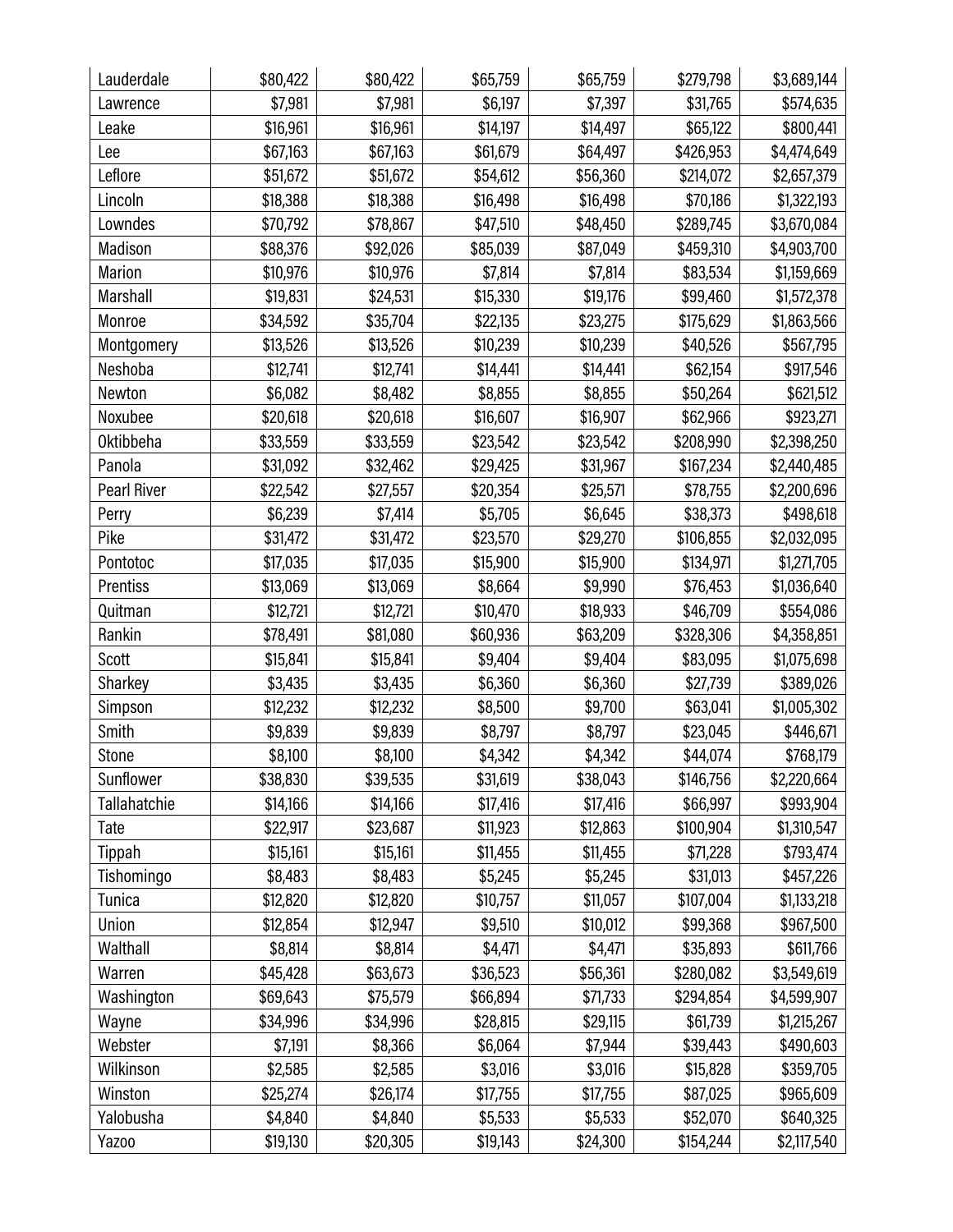### **References**

### **List of Counties in each Metropolitan Statistical Area**

Gulfport-Biloxi-Pascagoula MSA — Hancock, Harrison and Jackson

Hattiesburg MSA — Forrest, Lamar, and Perry

Jackson MSA — Copiah, Hinds, Madison, Rankin, Simpson and Yazoo

### **List of Counties in each Workforce Development Area**

Delta — Bolivar, Carroll, Coahoma, Holmes, Humphreys, Issaquena, Leflore, Panola, Quitman, Sharkey, Sunflower, Tallahatchie, Tunica, and Washington

Mississippi Partnership — Alcorn, Attala, Benton, Calhoun, Chickasaw, Choctaw, Clay, DeSoto, Grenada, Itawamba, Lafayette, Lee, Lowndes, Marshall, Monroe, Montgomery, Noxubee, Oktibbeha, Pontotoc, Prentiss, Tate, Tippah, Tishomingo, Union, Webster, Winston, and Yalobusha

Southcentral Mississippi Works — Adams, Amite, Claiborne, Copiah, Franklin, Hinds, Jefferson, Lawrence, Lincoln, Madison, Pike, Rankin, Simpson, Walthall, Warren, Wilkinson, and Yazoo

Twin Districts — Clarke, Covington, Forrest, George, Greene, Hancock, Harrison, Jackson, Jasper, Jefferson Davis, Jones, Kemper, Lamar, Lauderdale, Leake, Marion, Neshoba, Newton, Pearl River, Perry, Scott, Smith, Stone and Wayne

### **List of Counties in each Planning and Development District**

Central Mississippi — Copiah, Hinds, Madison, Rankin, Simpson, Warren, and Yazoo

East Central Mississippi — Clarke, Jasper, Kemper, Lauderdale, Leake, Neshoba, Newton, Scott, and Smith

Golden Triangle — Choctaw, Clay, Lowndes, Noxubee, Oktibbeha, Webster, and Winston

North Central Mississippi — Attala, Carroll, Grenada, Holmes, Leflore, Montgomery, and Yalobusha

North Delta — Coahoma, DeSoto, Panola, Quitman, Tallahatchie, Tate and Tunica

Northeast Mississippi — Alcorn, Benton, Marshall, Prentiss, Tippah, and Tishomingo

South Delta — Bolivar, Humphreys, Issaquena, Sharkey, Sunflower, and Washington

Southern Mississippi — Covington, Forrest, George, Greene, Hancock, Harrison, Jackson, Jefferson Davis, Jones, Lamar, Marion, Pearl River, Perry, Stone, and Wayne

Southwest Mississippi — Adams, Amite, Claiborne, Franklin, Jefferson, Lawrence, Lincoln, Pike, Walthall, and Wilkinson

Three Rivers — Calhoun, Chickasaw, Itawamba, Lafayette, Lee, Monroe, Pontotoc, and Union

### **List of Counties in each Community College District**

Coahoma — Coahoma County

Copiah-Lincoln — Adams, Copiah, Franklin, Jefferson, Lawrence, Lincoln, & Simpson Counties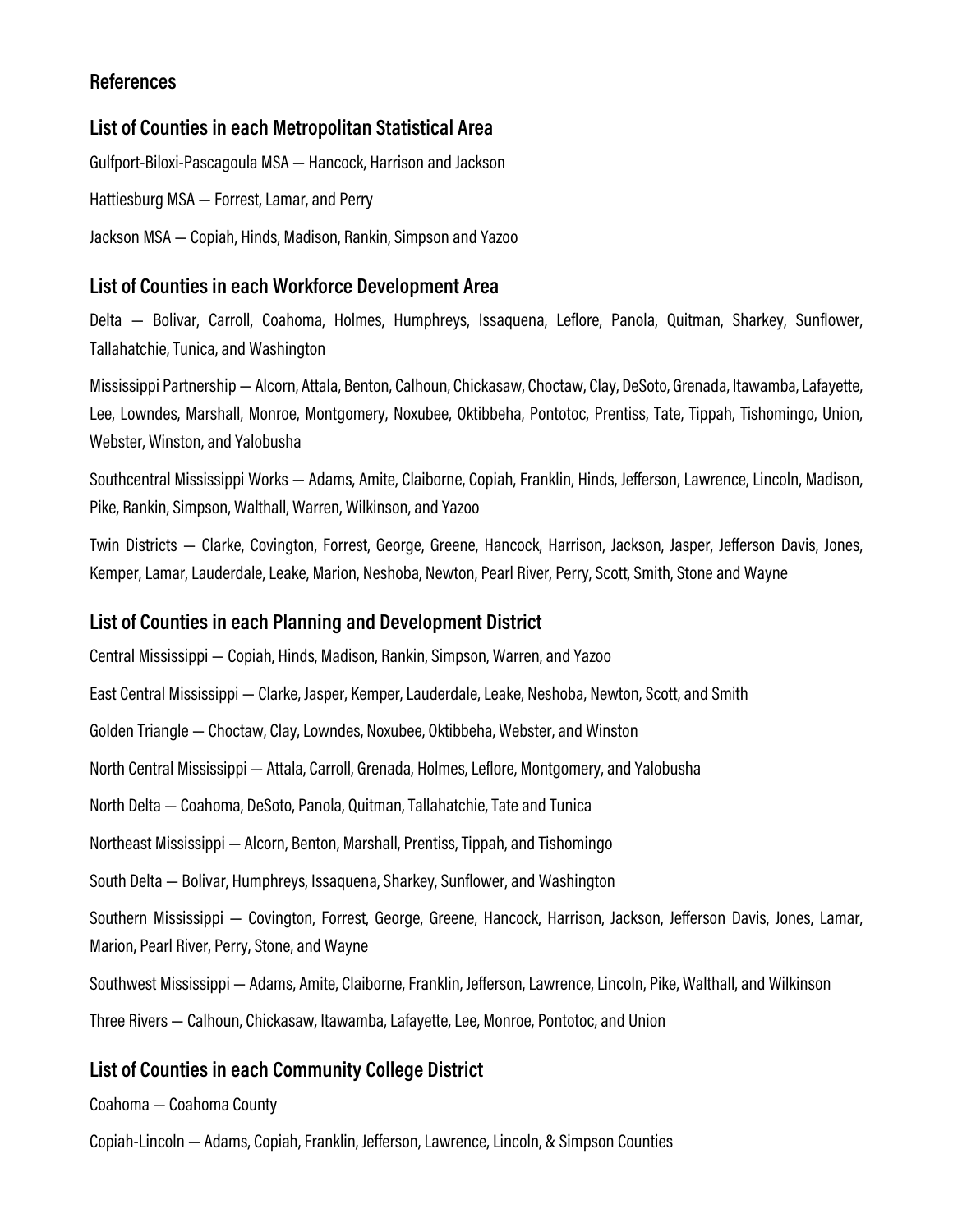- East Central Leake, Neshoba, Newton, Scott, & Winston Counties
- East Mississippi Clay, Kemper, Lowndes, Noxubee, & Oktibbeha Counties
- Gulf Coast George, Harrison, Jackson, & Stone Counties
- Hinds Claiborne, Hinds, Rankin, & Warren Counties
- Holmes Attala, Carroll, Choctaw, Grenada, Holmes, Madison, Montgomery, Webster, & Yazoo Counties
- Itawamba Chickasaw, Itawamba, Lee, Monroe, & Pontotoc Counties
- Jones Clarke, Covington, Greene, Jasper, Jones, Perry, Smith & Wayne Counties
- Meridian Lauderdale County (See County Data)
- Mississippi Delta Bolivar, Humphreys, Issaquena, Leflore, Sharkey, Sunflower, & Washington Counties
- Northeast Alcorn, Prentiss, Tippah, Tishomingo & Union Counties
- Northwest Benton, Calhoun, DeSoto, Lafayette, Marshall, Panola, Quitman, Tallahatchie, Tate, Tunica, & Yalobusha Counties
- Pearl River Forrest, Hancock, Jefferson Davis, Lamar, Marion, & Pearl River Counties
- Southwest Amite, Pike, Walthall, & Wilkinson Counties